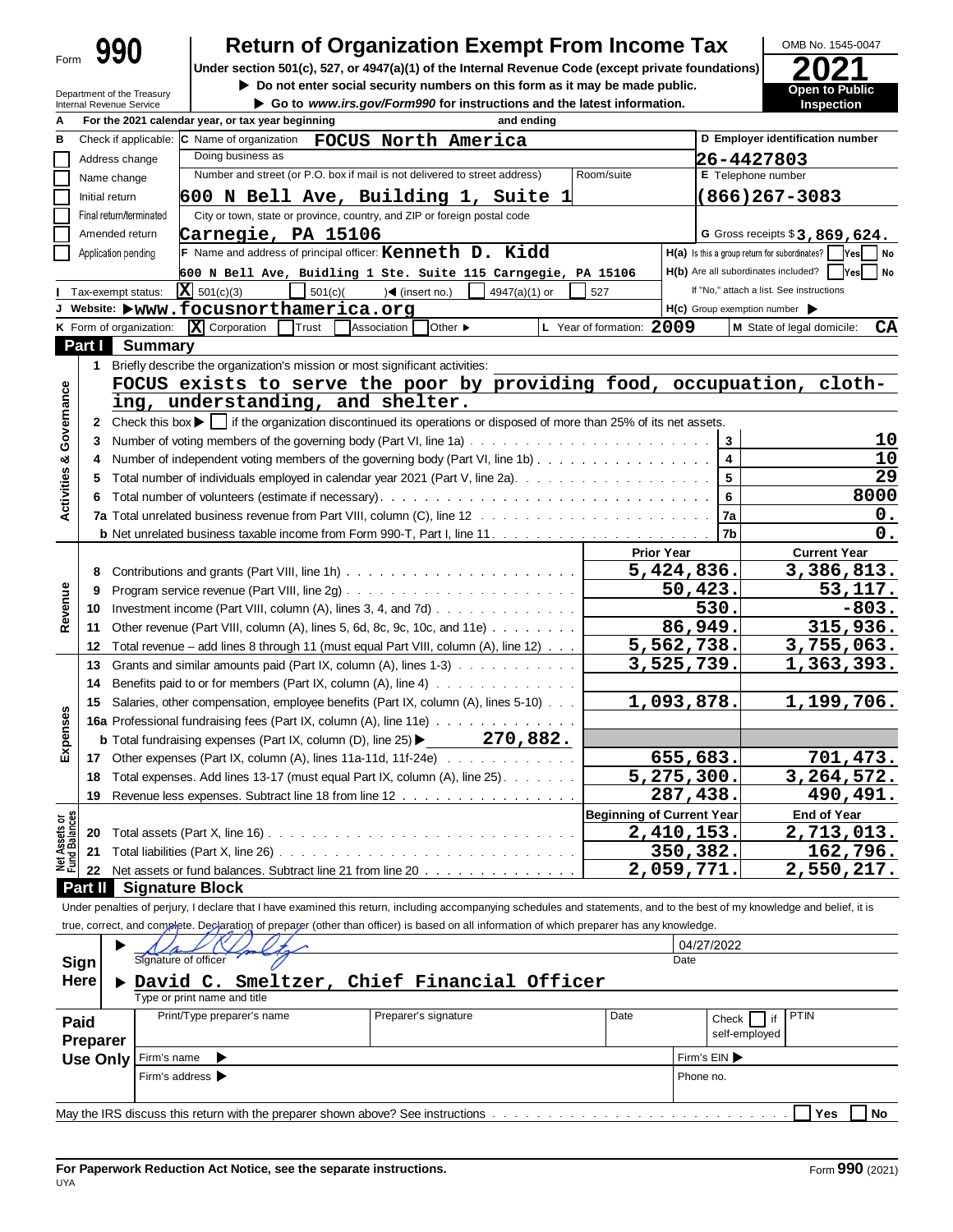|    | Form 990 (2021) FOCUS North America<br>26-4427803 Page 2                                                                           |
|----|------------------------------------------------------------------------------------------------------------------------------------|
|    | Part III Statement of Program Service Accomplishments                                                                              |
|    |                                                                                                                                    |
| 1. | Briefly describe the organization's mission:                                                                                       |
|    | As an extension of Christ's love, FOCUS serves the hungry, thirsty,                                                                |
|    | stranger, naked, sick, and imprisoned by providing food, occupation,                                                               |
|    | clothing, understanding, and shelter.                                                                                              |
|    |                                                                                                                                    |
|    | 2 Did the organization undertake any significant program services during the year which were not listed on the                     |
|    | Yes $ X $ No                                                                                                                       |
|    | If "Yes," describe these new services on Schedule O.                                                                               |
|    | Did the organization cease conducting, or make significant changes in how it conducts, any program                                 |
|    | $\Box$ Yes $\overline{X}$ No                                                                                                       |
|    | If "Yes," describe these changes on Schedule O.                                                                                    |
|    | Describe the organization's program service accomplishments for each of its three largest program services, as measured by         |
|    | expenses. Section $501(c)(3)$ and $501(c)(4)$ organizations are required to report the amount of grants and allocations to others, |
|    | the total expenses, and revenue, if any, for each program service reported.                                                        |
|    |                                                                                                                                    |
|    | ) (Expenses \$1,015,247. including grants of \$809,619.) (Revenue \$1,079,660.)<br>4a (Code:                                       |
|    | FOCUS Southern California - this program operated by FOCUS North                                                                   |
|    | America in and around Orange County, CA receives bulk food, clothing,                                                              |
|    | and household items and distributes them to those in need. In 2021,                                                                |
|    | FOCUS SoCal distributed: approximately 412,000#s of food and \$230k of                                                             |
|    | household goods and hygiene items.                                                                                                 |
|    |                                                                                                                                    |
|    |                                                                                                                                    |
|    |                                                                                                                                    |
|    |                                                                                                                                    |
|    |                                                                                                                                    |
|    |                                                                                                                                    |
|    |                                                                                                                                    |
|    |                                                                                                                                    |
|    | ) (Expenses \$ $627$ , $806$ on including grants of \$ 212, 052. ) (Revenue \$<br>882,484.<br>4b (Code:                            |
|    | St. Herman's FOCUS Cleveland - this progam operated by FOCUS North                                                                 |
|    | Amercia operates in and around the Cleveland OH area and provides:                                                                 |
|    | 1. housing for homeless men as well as temporary housing for those                                                                 |
|    | transitioning from homelessness to self-sufficiency, 2. three meals                                                                |
|    | per day, 365 days per year for the men in their housing as well as the                                                             |
|    | surrounding community, 3. distribution of food to families and                                                                     |
|    | indviduals in need, 4. distribution of clothing and hygiene items, and                                                             |
|    | 5. case management services. In 2021, St Herman's provided 11,315                                                                  |
|    | nights of shelter and 33,601 meals, and distributed over 11,000                                                                    |
|    | articles of clothing.                                                                                                              |
|    |                                                                                                                                    |
|    |                                                                                                                                    |
|    |                                                                                                                                    |
|    | 4c (Code: ) (Expenses $$501, 914$ , including grants of $$330, 840$ , ) (Revenue $$582, 523$ ,                                     |
|    | FOCUS Minnesota - this program, operated in the twin city                                                                          |
|    | area of MN, provides: 1. lunches and meals to those in need in the                                                                 |
|    | community, 2. distribution of food items, 3. distribution of clothing                                                              |
|    | and hygiene items, and 4. a food delivery program for those who are                                                                |
|    | unable to get out of their homes. In 2021,                                                                                         |
|    | 34,000#'s of food, served over 7,000 meals, and distributed over<br>22,000 articles of clothing.                                   |

**4d** Other program services (Describe on Schedule O.) **4e** Total program service expenses Other program services (Describe on Schedule O.)<br>(Expenses \$ including grants of \$ ) (Revenue \$ ) )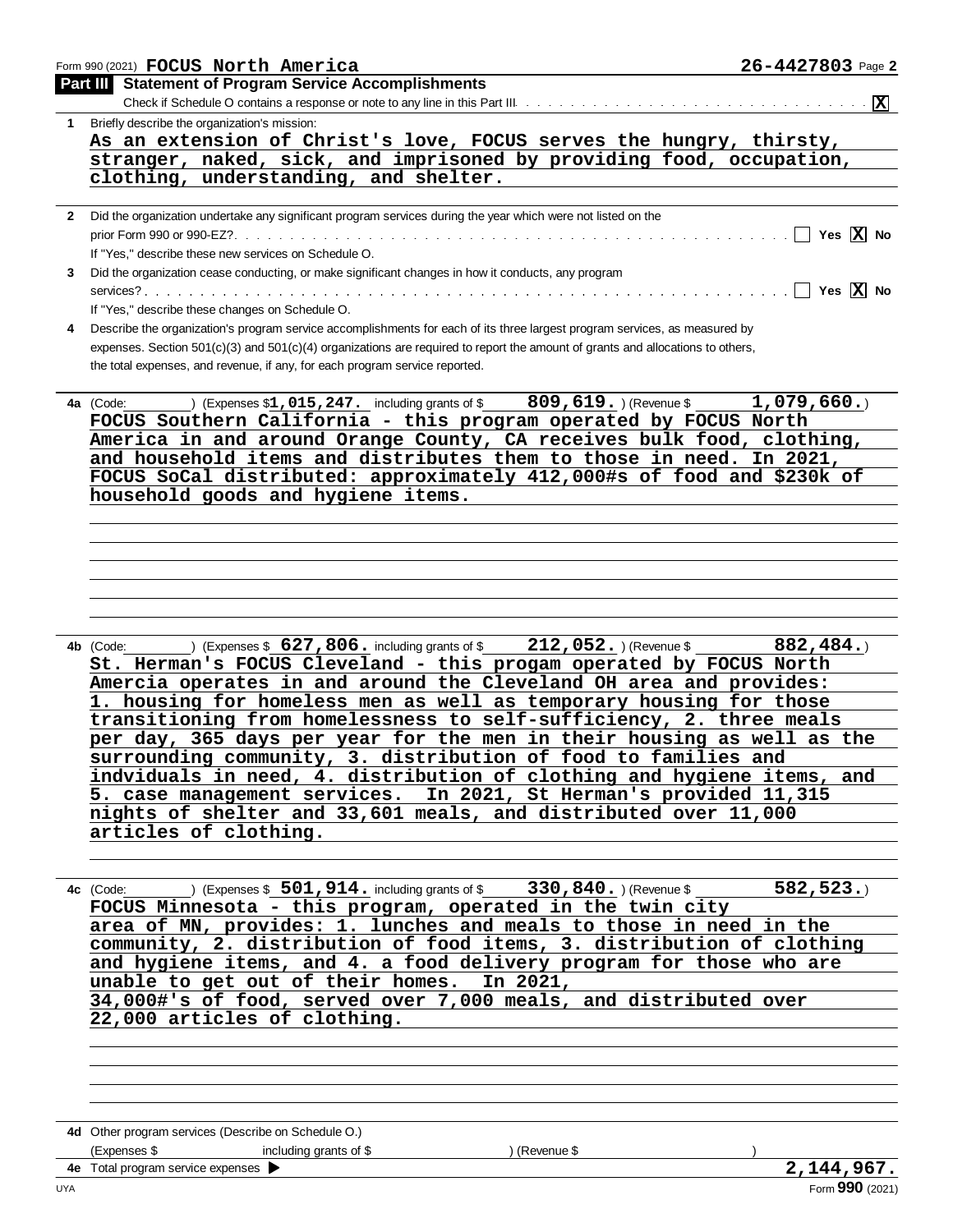Form 990 (2021) **Part IV Part I Checklist of Required Schedules FOCUS North America 26-4427803**

|      | oncomot or negan ca concadic                                                                                                                                                                                                   |                |             |    |
|------|--------------------------------------------------------------------------------------------------------------------------------------------------------------------------------------------------------------------------------|----------------|-------------|----|
|      |                                                                                                                                                                                                                                |                | Yes         | No |
| 1    | Is the organization described in section $501(c)(3)$ or $4947(a)(1)$ (other than a private foundation)? If "Yes,"                                                                                                              |                |             |    |
|      |                                                                                                                                                                                                                                | 1              | $\mathbf x$ |    |
| 2    |                                                                                                                                                                                                                                | $\overline{2}$ | $\mathbf x$ |    |
| 3    | Did the organization engage in direct or indirect political campaign activities on behalf of or in opposition to                                                                                                               |                |             |    |
|      |                                                                                                                                                                                                                                | 3              |             | X  |
| 4    | Section 501(c)(3) organizations. Did the organization engage in lobbying activities, or have a section 501(h)                                                                                                                  |                |             |    |
|      |                                                                                                                                                                                                                                | 4              |             | X  |
| 5    | Is the organization a section $501(c)(4)$ , $501(c)(5)$ , or $501(c)(6)$ organization that receives membership dues,                                                                                                           |                |             |    |
|      | assessments, or similar amounts as defined in Rev. Proc. 98-19? If "Yes," complete Schedule C, Part III.                                                                                                                       | 5              |             | X  |
| 6    | Did the organization maintain any donor advised funds or any similar funds or accounts for which donors                                                                                                                        |                |             |    |
|      | have the right to provide advice on the distribution or investment of amounts in such funds or accounts? If                                                                                                                    |                |             |    |
|      |                                                                                                                                                                                                                                | 6              |             | X  |
| 7    | Did the organization receive or hold a conservation easement, including easements to preserve open space,                                                                                                                      |                |             |    |
|      |                                                                                                                                                                                                                                | $\overline{7}$ |             | X  |
| 8    | Did the organization maintain collections of works of art, historical treasures, or other similar assets? If "Yes,"                                                                                                            |                |             |    |
|      |                                                                                                                                                                                                                                | 8              |             | X  |
| 9    | Did the organization report an amount in Part X, line 21, for escrow or custodial account liability, serve as a                                                                                                                |                |             |    |
|      | custodian for amounts not listed in Part X; or provide credit counseling, debt management, credit repair, or                                                                                                                   |                |             |    |
|      |                                                                                                                                                                                                                                | 9              |             | X  |
| 10   | Did the organization, directly or through a related organization, hold assets in donor-restricted endowments                                                                                                                   |                |             |    |
|      |                                                                                                                                                                                                                                | 10             |             | х  |
| 11   | If the organization's answer to any of the following questions is 'Yes," then complete Schedule D, Parts VI,                                                                                                                   |                |             |    |
|      | VII, VIII, IX, or X, as applicable.                                                                                                                                                                                            |                |             |    |
| a    | Did the organization report an amount for land, buildings, and equipment in Part X, line 10? If "Yes," complete Schedule D, Part VI                                                                                            | 11a            | x           |    |
| b    | Did the organization report an amount for investments-other securities in Part X, line 12, that is 5% or more                                                                                                                  |                |             |    |
|      |                                                                                                                                                                                                                                | 11b            |             | X  |
|      | Did the organization report an amount for investments–program related in Part X, line 13, that is 5% or more                                                                                                                   |                |             |    |
|      |                                                                                                                                                                                                                                | 11c            |             | X  |
| d    | Did the organization report an amount for other assets in Part X, line 15, that is 5% or more of its total assets                                                                                                              |                |             |    |
|      |                                                                                                                                                                                                                                | 11d            |             | X  |
|      | Did the organization report an amount for other liabilities in Part X, line 25? If "Yes," complete Schedule D, Part X.                                                                                                         | 11e            | X           |    |
| f    | Did the organization's separate or consolidated financial statements for the tax year include a footnote that addresses                                                                                                        |                |             |    |
|      | the organization's liability for uncertain tax positions under FIN 48 (ASC 740)? If "Yes," complete Schedule D, Part X.                                                                                                        | 11f            | X           |    |
| 12a  | Did the organization obtain separate, independent audited financial statements for the tax year? If "Yes," complete                                                                                                            |                |             |    |
|      |                                                                                                                                                                                                                                | 12a            |             | х  |
| b    | Was the organization included in consolidated, independent audited financial statements for the tax year? If "Yes," and if                                                                                                     |                |             |    |
|      | the organization answered "No" to line 12a, then completing Schedule D, Parts XI and XII is optional with an analyzaminal with an analyzamin and with an analyzaminal metal of the organization and with an analyzaminal metal | 12b            | X           |    |
| 13   |                                                                                                                                                                                                                                | 13             |             | X  |
| 14a  |                                                                                                                                                                                                                                | 14a            |             | X  |
| b    | Did the organization have aggregate revenues or expenses of more than \$10,000 from grantmaking,                                                                                                                               |                |             |    |
|      | fundraising, business, investment, and program service activities outside the United States, or aggregate                                                                                                                      |                |             |    |
|      |                                                                                                                                                                                                                                | 14b            |             | X  |
| 15   | Did the organization report on Part IX, column (A), line 3, more than \$5,000 of grants or other assistance to or                                                                                                              |                |             |    |
|      | for any foreign organization? If "Yes," complete Schedule F, Parts II and IV.                                                                                                                                                  | 15             |             | X  |
| 16   | Did the organization report on Part IX, column (A), line 3, more than \$5,000 of aggregate grants or other                                                                                                                     |                |             |    |
|      |                                                                                                                                                                                                                                | 16             |             | X  |
| 17   | Did the organization report a total of more than \$15,000 of expenses for professional fundraising services on                                                                                                                 |                |             |    |
|      |                                                                                                                                                                                                                                | 17             |             | X  |
| 18   | Did the organization report more than \$15,000 total of fundraising event gross income and contributions on                                                                                                                    |                |             |    |
|      |                                                                                                                                                                                                                                | 18             | $\mathbf x$ |    |
| 19   | Did the organization report more than \$15,000 of gross income from gaming activities on Part VIII, line 9a?                                                                                                                   |                |             |    |
|      |                                                                                                                                                                                                                                | 19             |             | x  |
| 20 a |                                                                                                                                                                                                                                | 20a            |             | x  |
| b    |                                                                                                                                                                                                                                | 20b            |             |    |
| 21   | Did the organization report more than \$5,000 of grants or other assistance to any domestic organization or                                                                                                                    |                |             |    |
|      |                                                                                                                                                                                                                                | 21             | X           |    |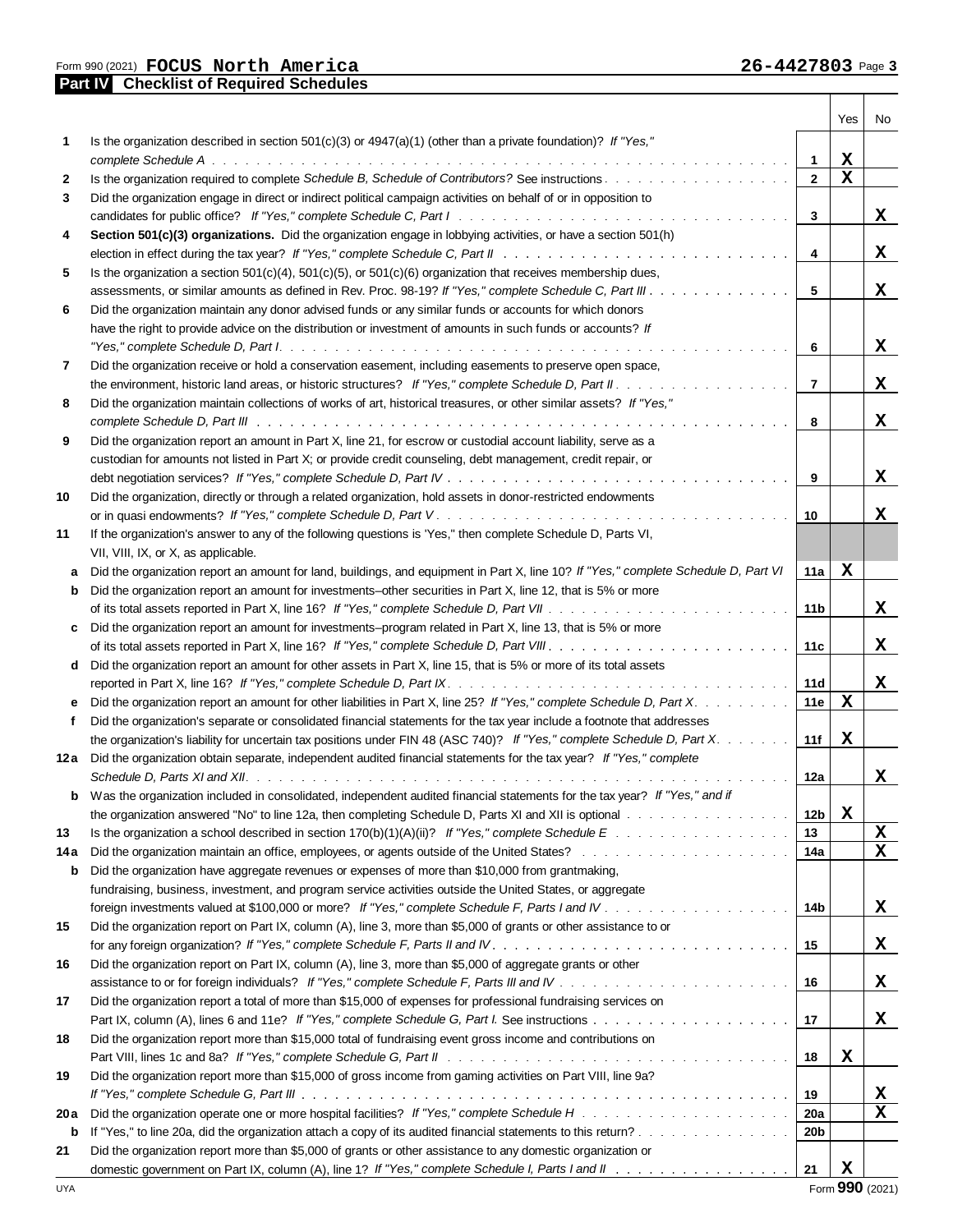Form 990 (2021) **FOCUS North America 26-4427803**

**Part IV Checklist of Required Schedules** *(continued)*

Т

Т

|      |                                                                                                                                                                                                                                  |                 | <b>Yes</b>      | No           |
|------|----------------------------------------------------------------------------------------------------------------------------------------------------------------------------------------------------------------------------------|-----------------|-----------------|--------------|
| 22   | Did the organization report more than \$5,000 of grants or other assistance to or for domestic individuals on                                                                                                                    |                 |                 |              |
|      |                                                                                                                                                                                                                                  | 22              | х               |              |
| 23   | Did the organization answer "Yes" to Part VII, Section A, line 3, 4, or 5, about compensation of the                                                                                                                             |                 |                 |              |
|      | organization's current and former officers, directors, trustees, key employees, and highest compensated                                                                                                                          |                 |                 |              |
|      |                                                                                                                                                                                                                                  | 23              |                 | X            |
| 24 a | Did the organization have a tax-exempt bond issue with an outstanding principal amount of more than                                                                                                                              |                 |                 |              |
|      | \$100,000 as of the last day of the year, that was issued after December 31, 2002? If "Yes," answer lines 24b                                                                                                                    |                 |                 |              |
|      |                                                                                                                                                                                                                                  | 24a             |                 | X            |
| b    | Did the organization invest any proceeds of tax-exempt bonds beyond a temporary period exception?                                                                                                                                | 24b             |                 |              |
| c    | Did the organization maintain an escrow account other than a refunding escrow at any time during the year                                                                                                                        |                 |                 |              |
|      |                                                                                                                                                                                                                                  | 24c             |                 |              |
| d    | Did the organization act as an "on behalf of" issuer for bonds outstanding at any time during the year?                                                                                                                          | 24d             |                 |              |
| 25 a | Section 501(c)(3), 501(c)(4), and 501(c)(29) organizations. Did the organization engage in an excess benefit                                                                                                                     |                 |                 |              |
|      |                                                                                                                                                                                                                                  | 25a             |                 | X            |
| b    | Is the organization aware that it engaged in an excess benefit transaction with a disqualified person in a prior<br>year, and that the transaction has not been reported on any of the organization's prior Forms 990 or 990-EZ? |                 |                 |              |
|      |                                                                                                                                                                                                                                  | 25 <sub>b</sub> |                 | X            |
|      |                                                                                                                                                                                                                                  |                 |                 |              |
| 26   | Did the organization report any amount on Part X, line 5 or 22, for receivables from or payables to any current<br>or former officer, director, trustee, key employee, creator or founder, substantial contributor, or 35%       |                 |                 |              |
|      |                                                                                                                                                                                                                                  | 26              |                 | X            |
| 27   | Did the organization provide a grant or other assistance to any current or former officer, director, trustee, key employee, creator or                                                                                           |                 |                 |              |
|      | founder, substantial contributor or employee thereof, a grant selection committee member, or to a 35% controlled entity                                                                                                          |                 |                 |              |
|      | (including an employee thereof) or family member of any of these persons? If "Yes," complete Schedule L, Part III.                                                                                                               | 27              |                 | х            |
| 28   | Was the organization a party to a business transaction with one of the following parties (see the Schedule L,                                                                                                                    |                 |                 |              |
|      | Part IV, instructions for applicable filing thresholds, conditions, and exceptions):                                                                                                                                             |                 |                 |              |
| a    | A current or former officer, director, trustee, key employee, creator or founder, or substantial contributor?                                                                                                                    |                 |                 | x            |
|      |                                                                                                                                                                                                                                  |                 |                 |              |
| b    |                                                                                                                                                                                                                                  | 28a<br>28b      |                 | $\mathbf{x}$ |
|      | A 35% controlled entity of one or more individuals and/or organizations described in line 28a or 28b?                                                                                                                            |                 |                 |              |
| c    |                                                                                                                                                                                                                                  | 28c             |                 | X            |
| 29   | Did the organization receive more than \$25,000 in non-cash contributions? If "Yes," complete Schedule M.                                                                                                                        | 29              | X               |              |
| 30   | Did the organization receive contributions of art, historical treasures, or other similar assets, or qualified                                                                                                                   |                 |                 |              |
|      |                                                                                                                                                                                                                                  | 30              |                 | X            |
| 31   | Did the organization liquidate, terminate, or dissolve and cease operations? If "Yes," complete Schedule N, Part I.                                                                                                              | 31              |                 | $\mathbf x$  |
| 32   | Did the organization sell, exchange, dispose of, or transfer more than 25% of its net assets? If "Yes," complete Schedule N,                                                                                                     |                 |                 |              |
|      |                                                                                                                                                                                                                                  | 32              |                 | X            |
| 33   | Did the organization own 100% of an entity disregarded as separate from the organization under Regulations                                                                                                                       |                 |                 |              |
|      |                                                                                                                                                                                                                                  | 33              | X               |              |
| 34   | Was the organization related to any tax-exempt or taxable entity? If "Yes," complete Schedule R, Part II, III,                                                                                                                   |                 |                 |              |
|      |                                                                                                                                                                                                                                  | 34              |                 | X            |
| 35 a |                                                                                                                                                                                                                                  | <b>35a</b>      |                 | $\mathbf{x}$ |
| b    | If "Yes" to line 35a, did the organization receive any payment from or engage in any transaction with a                                                                                                                          |                 |                 |              |
|      | controlled entity within the meaning of section 512(b)(13)? If "Yes," complete Schedule R, Part V, line 2.                                                                                                                       | 35b             |                 |              |
| 36   | Section 501(c)(3) organizations. Did the organization make any transfers to an exempt non-charitable                                                                                                                             |                 |                 |              |
|      |                                                                                                                                                                                                                                  | 36              |                 | X            |
| 37   | Did the organization conduct more than 5% of its activities through an entity that is not a related organization                                                                                                                 |                 |                 |              |
|      | and that is treated as a partnership for federal income tax purposes? If "Yes," complete Schedule R,                                                                                                                             |                 |                 |              |
|      |                                                                                                                                                                                                                                  | 37              |                 | X            |
| 38   | Did the organization complete Schedule O and provide explanations on Schedule O for Part VI, lines 11b and                                                                                                                       |                 |                 |              |
|      |                                                                                                                                                                                                                                  | 38              | X               |              |
|      | <b>Statements Regarding Other IRS Filings and Tax Compliance</b><br><b>Part V</b>                                                                                                                                                |                 |                 |              |
|      |                                                                                                                                                                                                                                  |                 |                 |              |
|      |                                                                                                                                                                                                                                  |                 | Yes             | No           |
|      | 9                                                                                                                                                                                                                                |                 |                 |              |
| 1 a  | Enter the number reported in box 3 of Form 1096. Enter -0- if not applicable<br>1a<br>O                                                                                                                                          |                 |                 |              |
| b    | Enter the number of Forms W-2G included on line 1a. Enter -0- if not applicable.<br>1 <sub>b</sub>                                                                                                                               |                 |                 |              |
| c    | Did the organization comply with backup withholding rules for reportable payments to vendors and reporatble gaming (gambling) winnings to prize winners?                                                                         | 1 <sub>c</sub>  | X               |              |
| UYA  |                                                                                                                                                                                                                                  |                 | Form 990 (2021) |              |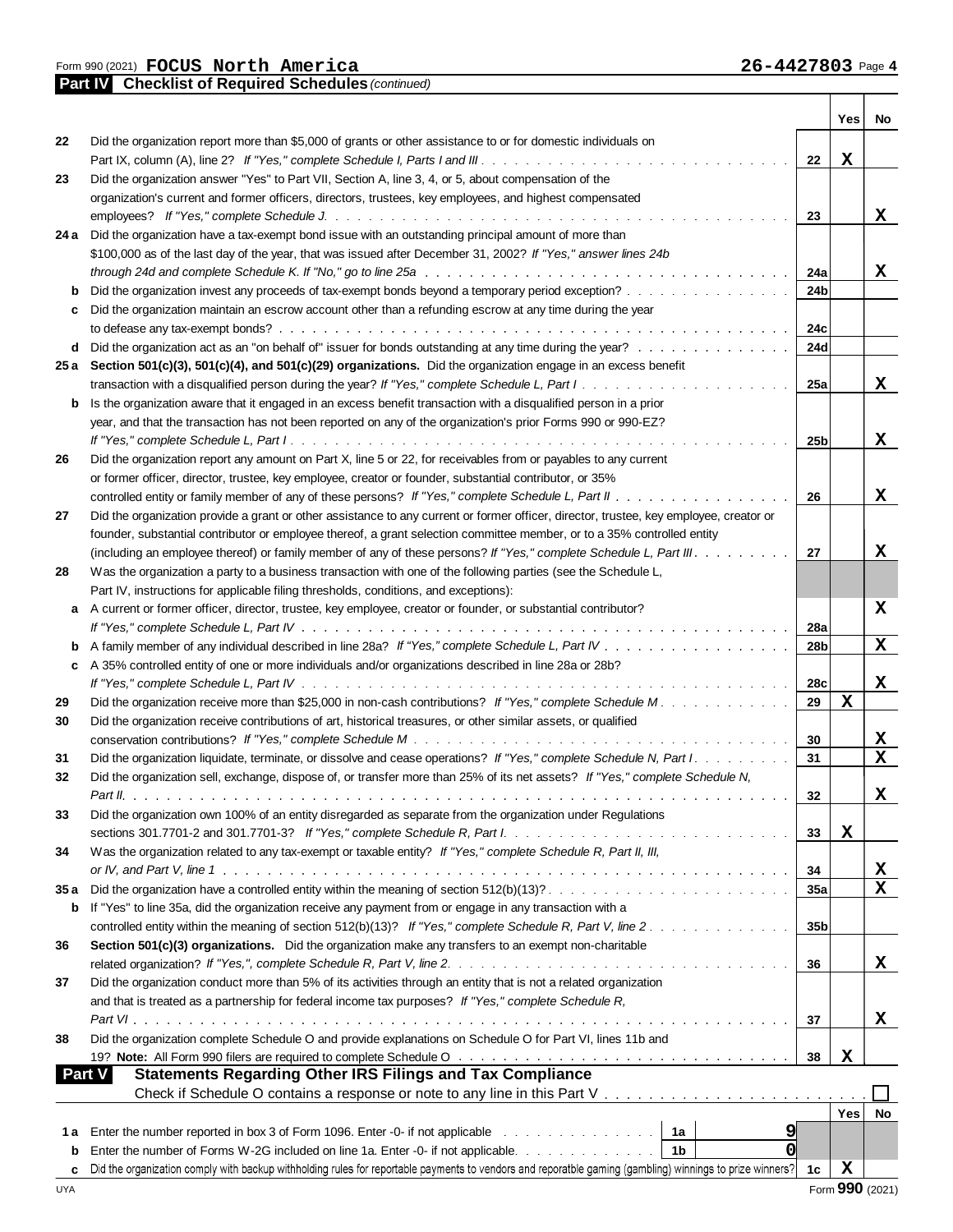|               | 26-4427803 Page 5<br>Form 990 (2021) FOCUS North America                                                                                              |                |             |                 |
|---------------|-------------------------------------------------------------------------------------------------------------------------------------------------------|----------------|-------------|-----------------|
| <b>Part V</b> | Statements Regarding Other IRS Filings and Tax Compliance (continued)                                                                                 |                | Yes   No    |                 |
| 2 a           | Enter the number of employees reported on Form W-3, Transmittal of Wage and Tax                                                                       |                |             |                 |
|               | 29<br>Statements, filed for the calendar year ending with or within the year covered by this return $\ldots \ldots \ldots$                            |                |             |                 |
| b             | If at least one is reported on line 2a, did the organization file all required federal employment tax returns?                                        | 2b             | $\mathbf x$ |                 |
|               | Note: If the sum of lines 1a and 2a is greater than 250, you may be required to e-file. See instructions.                                             |                |             |                 |
| За            |                                                                                                                                                       | За             |             | X               |
| b             | If "Yes," has it filed a Form 990-T for this year? If "No" to line 3b, provide an explanation on Schedule O.                                          | 3b             |             |                 |
| 4а            | At any time during the calendar year, did the organization have an interest in, or a signature or other authority                                     |                |             |                 |
|               | over, a financial account in a foreign country (such as a bank account, securities account, or other financial account)?                              | 4a             |             | x               |
| b             | If "Yes," enter the name of the foreign country ▶                                                                                                     |                |             |                 |
|               | See instructions for filing requirements for FinCEN Form 114, Report of Foreign Bank and Financial Accounts (FBAR).                                   |                |             |                 |
|               |                                                                                                                                                       |                |             | X               |
| 5а            | Was the organization a party to a prohibited tax shelter transaction at any time during the tax year?                                                 | 5a             |             |                 |
| b             |                                                                                                                                                       | 5 <sub>b</sub> |             | X               |
| c             |                                                                                                                                                       | 5c             |             |                 |
| 6а            | Does the organization have annual gross receipts that are normally greater than \$100,000, and did the                                                |                |             |                 |
|               |                                                                                                                                                       | 6a             |             | x               |
| b             | If "Yes," did the organization include with every solicitation an express statement that such contributions or                                        |                |             |                 |
|               |                                                                                                                                                       | 6b             |             |                 |
| 7             | Organizations that may receive deductible contributions under section 170(c).                                                                         |                |             |                 |
| а             | Did the organization receive a payment in excess of \$75 made partly as a contribution and partly for goods                                           |                |             |                 |
|               |                                                                                                                                                       | 7a             | X           |                 |
| b             |                                                                                                                                                       | 7b             | X           |                 |
| c             | Did the organization sell, exchange, or otherwise dispose of tangible personal property for which it was                                              |                |             |                 |
|               |                                                                                                                                                       | 7c             |             | X               |
| d             | 0<br> 7d                                                                                                                                              |                |             |                 |
| е             | Did the organization receive any funds, directly or indirectly, to pay premiums on a personal benefit contract?                                       | 7e             |             | $\mathbf x$     |
| f             | Did the organization, during the year, pay premiums, directly or indirectly, on a personal benefit contract?                                          | 7f             |             | $\mathbf x$     |
| g             | If the organization received a contribution of qualified intellectual property, did the organization file Form 8899 as required?                      | 7g             |             |                 |
| h             | If the organization received a contribution of cars, boats, airplanes, or other vehicles, did the organization file a Form 1098-C?                    | 7h             |             |                 |
| 8             | Sponsoring organizations maintaining donor advised funds. Did a donor advised fund maintained by the                                                  |                |             |                 |
|               |                                                                                                                                                       | 8              |             |                 |
|               | sponsoring organization have excess business holdings at any time during the year?                                                                    |                |             |                 |
| 9             | Sponsoring organizations maintaining donor advised funds.                                                                                             |                |             |                 |
| а             |                                                                                                                                                       | 9a             |             |                 |
| b             |                                                                                                                                                       | 9b             |             |                 |
| 10            | Section 501(c)(7) organizations. Enter:                                                                                                               |                |             |                 |
| а             | 10a                                                                                                                                                   |                |             |                 |
| b             | Gross receipts, included on Form 990, Part VIII, line 12, for public use of club facilities.<br> 10b                                                  |                |             |                 |
| 11            | Section 501(c)(12) organizations. Enter:                                                                                                              |                |             |                 |
| a             | 11a                                                                                                                                                   |                |             |                 |
| b             | Gross income from other sources. (Do not net amounts due or paid to other sources                                                                     |                |             |                 |
|               | 11b                                                                                                                                                   |                |             |                 |
| 12 a          | Section 4947(a)(1) non-exempt charitable trusts. Is the organization filing Form 990 in lieu of Form 1041?                                            | 12a            |             |                 |
| b             | If "Yes," enter the amount of tax-exempt interest received or accrued during the year<br> 12b                                                         |                |             |                 |
| 13            | Section 501(c)(29) qualified nonprofit health insurance issuers.                                                                                      |                |             |                 |
| a             | Is the organization licensed to issue qualified health plans in more than one state?                                                                  | 13а            |             |                 |
|               | Note: See the instructions for additional information the organization must report on Schedule O.                                                     |                |             |                 |
| b             | Enter the amount of reserves the organization is required to maintain by the states in which                                                          |                |             |                 |
|               | the organization is licensed to issue qualified health plans $\ldots$ , $\ldots$ , $\ldots$ , $\ldots$ , $\ldots$ , $\ldots$ , $\ldots$ , $\ket{13b}$ |                |             |                 |
| c             |                                                                                                                                                       |                |             |                 |
|               |                                                                                                                                                       |                |             | X               |
| 14 a          |                                                                                                                                                       | 14a            |             |                 |
| b             | If "Yes," has it filed a Form 720 to report these payments? If "No," provide an explanation on Schedule O                                             | 14b            |             |                 |
| 15            | Is the organization subject to the section 4960 tax on payment(s) of more than \$1,000,000 in remuneration                                            |                |             |                 |
|               |                                                                                                                                                       | 15             |             | X               |
|               | If "Yes," see the instructions and file Form 4720, Schedule N.                                                                                        |                |             |                 |
| 16            |                                                                                                                                                       | 16             |             | х               |
|               | If "Yes," complete Form 4720, Schedule O.                                                                                                             |                |             |                 |
| 17            | Section 501(c)(21) organizations. Did the trust, any disqualified person, or mine operator engage in any                                              |                |             |                 |
|               |                                                                                                                                                       | 17             |             |                 |
|               | If "Yes," complete Form 6069.                                                                                                                         |                |             |                 |
| <b>UYA</b>    |                                                                                                                                                       |                |             | Form 990 (2021) |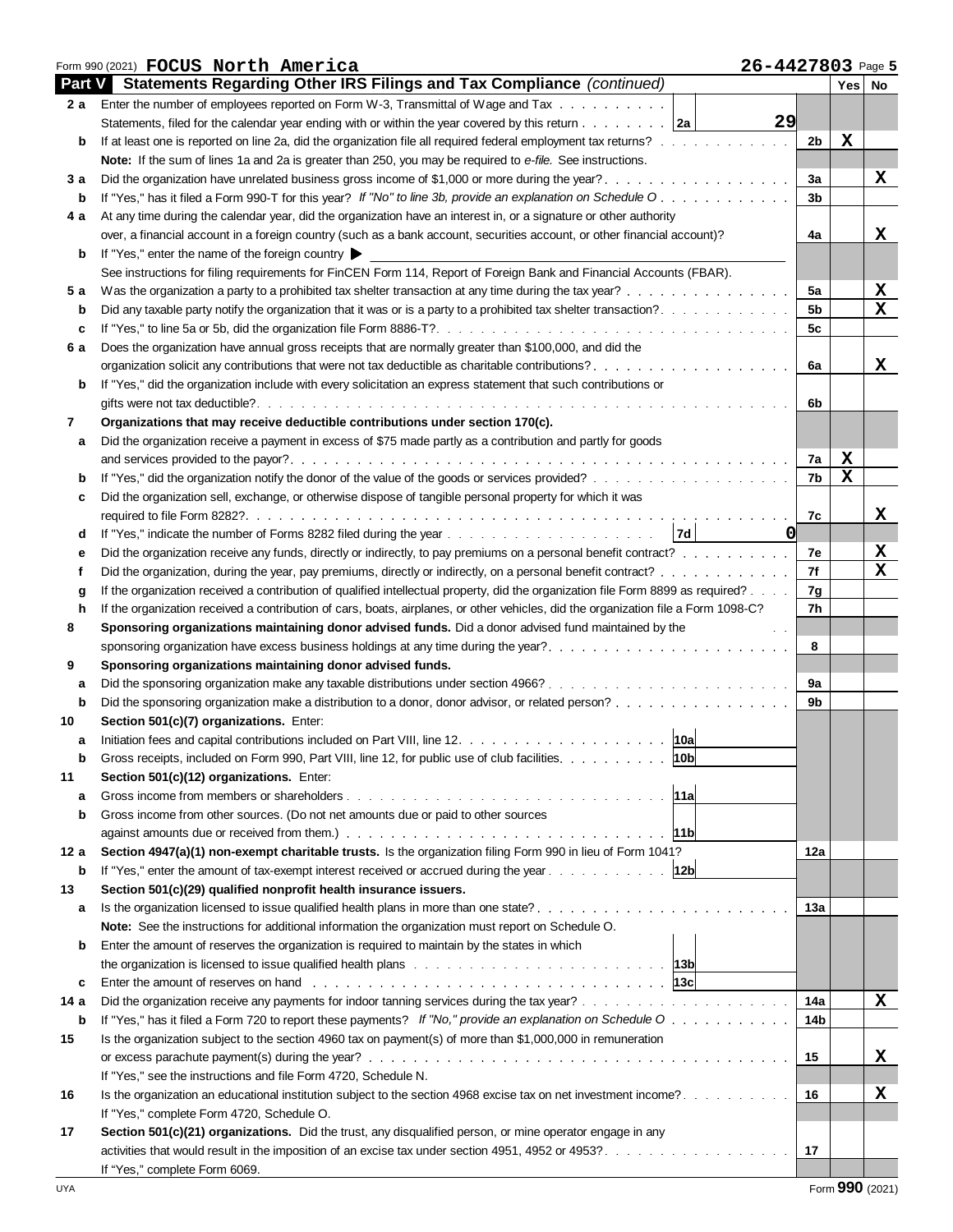# Form 990 (2021) **FOCUS North America 26-4427803**

**Part VI** Governance, Management, and Disclosure. For each "Yes" response to lines 2 through 7b below, and for a "No" *response to line 8a, 8b, or 10b below, describe the circumstances, processes, or changes on Schedule O. See instructions.*

Check if Schedule O contains a response or note to any line in this Part VI **with a contain a contained a contained a** 

|                |                                                                                                                                                                                                                                |                 | Yes         | No          |
|----------------|--------------------------------------------------------------------------------------------------------------------------------------------------------------------------------------------------------------------------------|-----------------|-------------|-------------|
|                | 10<br><b>1 a</b> Enter the number of voting members of the governing body at the end of the tax year<br>1a                                                                                                                     |                 |             |             |
|                | If there are material differences in voting rights among members of the governing body, or                                                                                                                                     |                 |             |             |
|                | if the governing body delegated broad authority to an executive committee or similar                                                                                                                                           |                 |             |             |
|                | committee, explain on Schedule O.                                                                                                                                                                                              |                 |             |             |
| b              | 10<br>1b<br>Enter the number of voting members included on line 1a, above, who are independent                                                                                                                                 |                 |             |             |
| 2              | Did any officer, director, trustee, or key employee have a family relationship or a business relationship with                                                                                                                 |                 |             |             |
|                |                                                                                                                                                                                                                                | $\mathbf{2}$    |             | x           |
| 3              | Did the organization delegate control over management duties customarily performed by or under the direct                                                                                                                      |                 |             |             |
|                | supervision of officers, directors, trustees, or key employees to a management company or other person?                                                                                                                        | 3               |             | X           |
| 4              | Did the organization make any significant changes to its governing documents since the prior Form 990 was filed?                                                                                                               | 4               |             | $\mathbf X$ |
| 5              | Did the organization become aware during the year of a significant diversion of the organization's assets?                                                                                                                     | 5               |             | X           |
| 6              |                                                                                                                                                                                                                                | 6               |             | X           |
| 7 а            | Did the organization have members, stockholders, or other persons who had the power to elect or appoint                                                                                                                        |                 |             |             |
|                |                                                                                                                                                                                                                                |                 |             |             |
|                |                                                                                                                                                                                                                                | 7a              |             | x           |
| b              | Are any governance decisions of the organization reserved to (or subject to approval by) members,                                                                                                                              |                 |             |             |
|                |                                                                                                                                                                                                                                | 7b              |             | х           |
| 8              | Did the organization contemporaneously document the meetings held or written actions undertaken during                                                                                                                         |                 |             |             |
|                | the year by the following:                                                                                                                                                                                                     |                 |             |             |
| а              | The governing body? $\ldots$ $\ldots$                                                                                                                                                                                          | 8а              | X           |             |
| b              |                                                                                                                                                                                                                                | 8b              | X           |             |
| 9              | Is there any officer, director, trustee, or key employee listed in Part VII, Section A, who cannot be reached at                                                                                                               |                 |             |             |
|                |                                                                                                                                                                                                                                | 9               |             | x           |
|                | <b>Section B. Policies</b> (This Section B requests information about policies not required by the Internal Revenue Code.)                                                                                                     |                 |             |             |
|                |                                                                                                                                                                                                                                |                 | Yes         | No          |
|                |                                                                                                                                                                                                                                | 10a             |             | X           |
| b              | If "Yes," did the organization have written policies and procedures governing the activities of such chapters,                                                                                                                 |                 |             |             |
|                | affiliates, and branches to ensure their operations are consistent with the organization's exempt purposes?                                                                                                                    | 10 <sub>b</sub> |             |             |
| 11 a           | Has the organization provided a complete copy of this Form 990 to all members of its governing body before filing the form?                                                                                                    | 11a             | $\mathbf x$ |             |
| b              | Describe on Schedule O the process, if any, used by the organization to review this Form 990.                                                                                                                                  |                 |             |             |
| 12 a           |                                                                                                                                                                                                                                | 12a             | X           |             |
| b              | Were officers, directors, or trustees, and key employees required to disclose annually interests that could give rise to conflicts? .                                                                                          | 12b             | х           |             |
| c              | Did the organization regularly and consistently monitor and enforce compliance with the policy? If "Yes,"                                                                                                                      |                 |             |             |
|                |                                                                                                                                                                                                                                | 12c             | X           |             |
| 13             |                                                                                                                                                                                                                                | 13              | X           |             |
| 14             |                                                                                                                                                                                                                                | 14              | X           |             |
| 15             | Did the process for determining compensation of the following persons include a review and approval by                                                                                                                         |                 |             |             |
|                | independent persons, comparability data, and contemporaneous substantiation of the deliberation and decision?                                                                                                                  |                 |             |             |
|                |                                                                                                                                                                                                                                |                 |             |             |
|                |                                                                                                                                                                                                                                |                 |             |             |
| а              |                                                                                                                                                                                                                                | 15a             | х           |             |
| b              | Other officers or key employees of the organization with the contract of the organization with the contract of the organization with the contract of the contract of the contract of the organization with the contract of the | 15 <sub>b</sub> |             | х           |
|                | If "Yes" to line 15a or 15b, describe the process on Schedule O. See instructions.                                                                                                                                             |                 |             |             |
|                | 16 a Did the organization invest in, contribute assets to, or participate in a joint venture or similar arrangement                                                                                                            |                 |             |             |
|                |                                                                                                                                                                                                                                | 16a             |             |             |
|                | <b>b</b> If "Yes," did the organization follow a written policy or procedure requiring the organization to evaluate its                                                                                                        |                 |             |             |
|                | participation in joint venture arrangements under applicable federal tax law, and take steps to safeguard the                                                                                                                  |                 |             |             |
|                |                                                                                                                                                                                                                                | 16b             |             |             |
|                | <b>Section C. Disclosure</b>                                                                                                                                                                                                   |                 |             |             |
|                | List the states with which a copy of this Form 990 is required to be filed >                                                                                                                                                   |                 |             |             |
|                | Section 6104 requires an organization to make its Forms 1023 (1024 or 1024-A, if applicable), 990, and 990-T (section 501(c)(3)s only)                                                                                         |                 |             |             |
|                | available for public inspection. Indicate how you made these available. Check all that apply.                                                                                                                                  |                 |             |             |
|                | $ \mathbf{X} $ Own website<br>$ \mathbf{X} $ Another's website<br>$ \mathbf{X} $ Upon request<br>$\mathsf{L}$<br>Other (explain on Schedule O)                                                                                 |                 |             |             |
|                |                                                                                                                                                                                                                                |                 |             |             |
| 17<br>18<br>19 | Describe on Schedule O whether (and if so, how) the organization made its governing documents, conflict of interest policy, and                                                                                                |                 |             |             |
| 20             | financial statements available to the public during the tax year.<br>State the name, address, and telephone number of the person who possesses the organization's books and records $(866)267 - 3083$                          |                 |             | х           |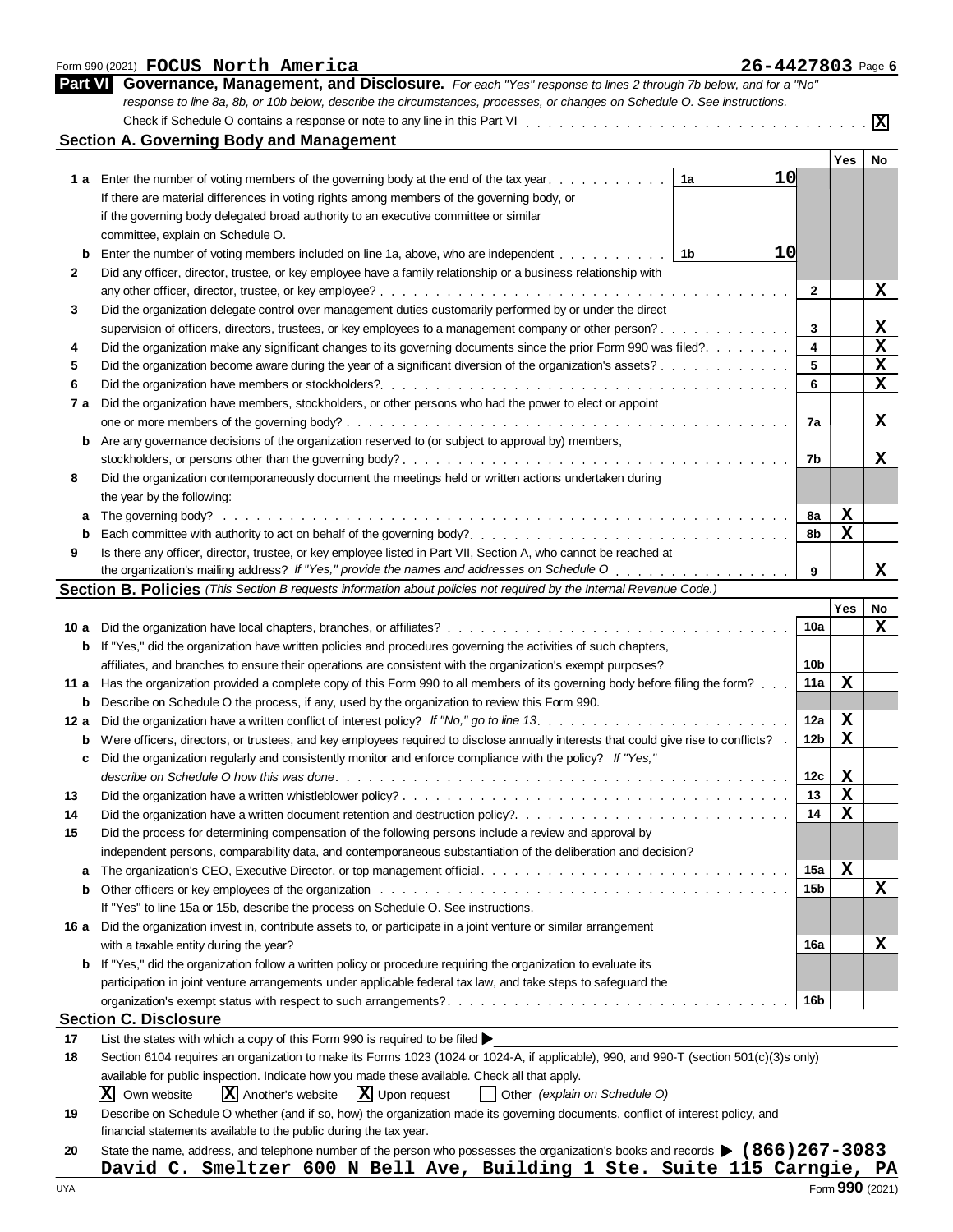**Part VII Part I Compensation of Officers, Directors, Trustees, Key Employees, Highest Compensated Employees, and Independent Contractors**

Check if Schedule O contains a response or note to any line in this Part VII

**Section A. Officers, Directors, Trustees, Key Employees, and Highest Compensated Employees**

**1a** Complete this table for all persons required to be listed. Report compensation for the calendar year ending with or within the organization's tax year.

List all of the organization's **current** officers, directors, trustees (whether individuals or organizations), regardless of amount of compensation. Enter -0- in columns (D), (E), and (F) if no compensation was paid.

List all of the organization's **current** key employees, if any. See instructions for definition of "key employee."

List the organization's five **current** highest compensated employees (other than an officer, director, trustee, or key employee) who received reportable compensation (box 5 of Form W-2, Form 1099-MISC, and/or box 1 of Form 1099-NEC) of more than \$100,000 from the organization and any related organizations.

List all of the organization's **former** officers, key employees, and highest compensated employees who received more than \$100,000 of reportable compensation from the organization and any related organizations.

List all of the organization's **former directors or trustees** that received, in the capacity as a former director or trustee of the organization, more than \$10,000 of reportable compensation from the organization and any related organizations. See instructions for the order in which to list the persons above.

Check this box if neither the organization nor any related organization compensated any current officer, director, or trustee.

|                          |                        |                                   |                       | (C)         |              |                                 |        |                                |                                    |                          |
|--------------------------|------------------------|-----------------------------------|-----------------------|-------------|--------------|---------------------------------|--------|--------------------------------|------------------------------------|--------------------------|
| (A)                      | (B)                    |                                   |                       | Position    |              |                                 |        | (D)                            | (E)                                | (F)                      |
| Name and title           | Average                |                                   |                       |             |              | (do not check more than one     |        | Reportable                     | Reportable                         | <b>Estimated amount</b>  |
|                          | hours                  |                                   |                       |             |              | box, unless person is both an   |        | compensation                   | compensation                       | of other                 |
|                          | per week<br>(list any  |                                   |                       |             |              | officer and a director/trustee) |        | from the<br>organization (W-2/ | from related<br>organization (W-2/ | compensation<br>from the |
|                          | hours for              |                                   |                       | Officer     |              | Highest compensated<br>employee | Former | 1099-MISC/                     | 1099-MISC/                         | organization and         |
|                          | related                | or director<br>Individual trustee | Institutional trustee |             | Key employee |                                 |        | 1099-NEC)                      | 1099-NEC)                          | related organizations    |
|                          | organizations<br>below |                                   |                       |             |              |                                 |        |                                |                                    |                          |
|                          | dotted line)           |                                   |                       |             |              |                                 |        |                                |                                    |                          |
|                          |                        |                                   |                       |             |              |                                 |        |                                |                                    |                          |
|                          |                        |                                   |                       |             |              |                                 |        |                                |                                    |                          |
|                          |                        |                                   |                       |             |              |                                 |        |                                |                                    |                          |
| (1) Brian Bullard        | 02.00                  |                                   |                       |             |              |                                 |        |                                |                                    |                          |
| Chairman of the Board    |                        | $\mathbf x$                       |                       | X           |              |                                 |        |                                |                                    |                          |
| (2) Georiga Kazakis      | 01.00                  |                                   |                       |             |              |                                 |        |                                |                                    |                          |
| Vice-chair of the Boar   |                        | $\mathbf x$                       |                       | $\mathbf x$ |              |                                 |        |                                |                                    |                          |
| (3) Justin Bosl          | 01.00                  |                                   |                       |             |              |                                 |        |                                |                                    |                          |
| Secretary                |                        | $\mathbf x$                       |                       | $\mathbf x$ |              |                                 |        |                                |                                    |                          |
| (4) Eric Paljug          | 01.00                  |                                   |                       |             |              |                                 |        |                                |                                    |                          |
| Treasurer                |                        | $\mathbf x$                       |                       | $\mathbf x$ |              |                                 |        |                                |                                    |                          |
| (5) Richard Ajalat       | 01.00                  |                                   |                       |             |              |                                 |        |                                |                                    |                          |
| Board Member             |                        | X                                 |                       |             |              |                                 |        |                                |                                    |                          |
| (6) Lory Easton          | 01.00                  |                                   |                       |             |              |                                 |        |                                |                                    |                          |
| Board Member             |                        | $\mathbf x$                       |                       |             |              |                                 |        |                                |                                    |                          |
| (7) Andrew Geleris       | 01.00                  |                                   |                       |             |              |                                 |        |                                |                                    |                          |
| Board Member             |                        | $\mathbf x$                       |                       |             |              |                                 |        |                                |                                    |                          |
| (8) William Hoeft        | 01.00                  |                                   |                       |             |              |                                 |        |                                |                                    |                          |
| Board Member             |                        | $\mathbf x$                       |                       |             |              |                                 |        |                                |                                    |                          |
| (9) Christine Hoeplinger | 01.00                  |                                   |                       |             |              |                                 |        |                                |                                    |                          |
| Board Member             |                        | $\mathbf x$                       |                       |             |              |                                 |        |                                |                                    |                          |
| (10) Maria Misthos       | 01.00                  |                                   |                       |             |              |                                 |        |                                |                                    |                          |
| Board Member             |                        | $\mathbf x$                       |                       |             |              |                                 |        |                                |                                    |                          |
| (11) Kenneth Kidd        | 40.00                  |                                   |                       |             |              |                                 |        |                                |                                    |                          |
| Executive Director       |                        |                                   |                       |             | $\mathbf x$  |                                 |        | 95,645.                        |                                    |                          |
| (12) David Smeltzer      | 40.00                  |                                   |                       |             |              |                                 |        |                                |                                    |                          |
| <b>CFO</b>               |                        |                                   |                       |             |              | $\mathbf x$                     |        | 121,000.                       |                                    |                          |
| (13)                     |                        |                                   |                       |             |              |                                 |        |                                |                                    |                          |
|                          |                        |                                   |                       |             |              |                                 |        |                                |                                    |                          |
| (14)                     |                        |                                   |                       |             |              |                                 |        |                                |                                    |                          |
|                          |                        |                                   |                       |             |              |                                 |        |                                |                                    |                          |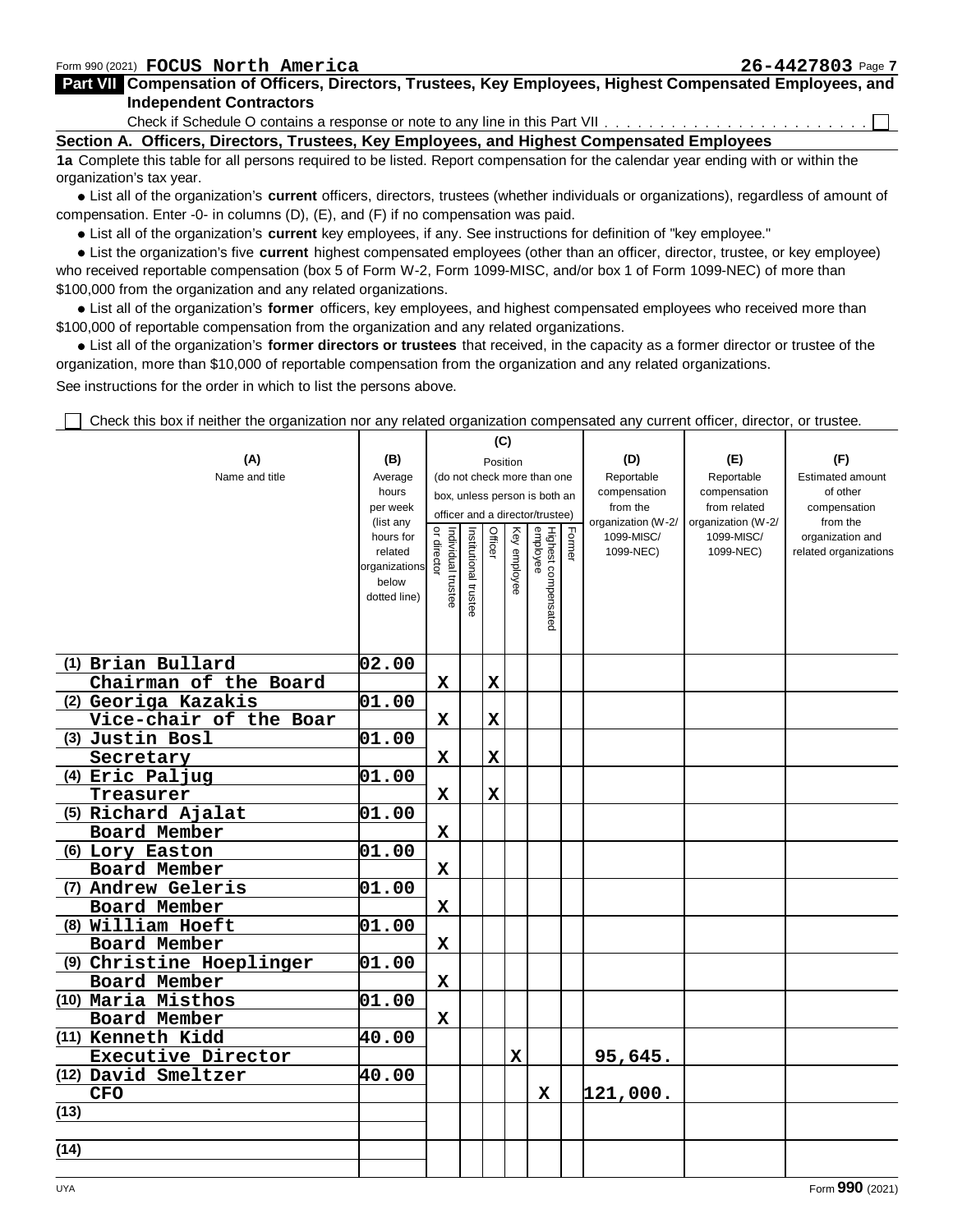# Form 990 (2021) **FOCUS North America 26-4427803**

| Part VII Section A. Officers, Directors, Trustees, Key Employees, and Highest Compensated Employees (continued)                                                                                                                                     |                             |                    |                       | (C)      |              |                                 |        |                                |                                    |                          |           |
|-----------------------------------------------------------------------------------------------------------------------------------------------------------------------------------------------------------------------------------------------------|-----------------------------|--------------------|-----------------------|----------|--------------|---------------------------------|--------|--------------------------------|------------------------------------|--------------------------|-----------|
| (A)                                                                                                                                                                                                                                                 | (B)                         |                    |                       | Position |              |                                 |        | (E)                            | (F)                                |                          |           |
| Name and title                                                                                                                                                                                                                                      | Average                     |                    |                       |          |              | (do not check more than one     |        | (D)<br>Reportable              | Reportable                         | <b>Estimated amount</b>  |           |
|                                                                                                                                                                                                                                                     | hours per                   |                    |                       |          |              | box, unless person is both an   |        | compensation                   | compensation                       | of other                 |           |
|                                                                                                                                                                                                                                                     | week (list any<br>hours for |                    |                       |          |              | officer and a director/trustee) |        | from the<br>organization (W-2/ | from related<br>organization (W-2/ | compensation<br>from the |           |
|                                                                                                                                                                                                                                                     | related                     |                    |                       | Officer  |              |                                 |        | 1099-MISC/                     | 1099-MISC/                         | organization and         |           |
|                                                                                                                                                                                                                                                     | organizations               | director           |                       |          |              |                                 | Former | 1099-NEC)                      | 1099-NEC)                          | related organizations    |           |
|                                                                                                                                                                                                                                                     | below dotted<br>line)       |                    |                       |          | Key employee |                                 |        |                                |                                    |                          |           |
|                                                                                                                                                                                                                                                     |                             | Individual trustee | Institutional trustee |          |              |                                 |        |                                |                                    |                          |           |
|                                                                                                                                                                                                                                                     |                             |                    |                       |          |              | Highest compensated<br>employee |        |                                |                                    |                          |           |
| (15)                                                                                                                                                                                                                                                |                             |                    |                       |          |              |                                 |        |                                |                                    |                          |           |
|                                                                                                                                                                                                                                                     |                             |                    |                       |          |              |                                 |        |                                |                                    |                          |           |
| (16)                                                                                                                                                                                                                                                |                             |                    |                       |          |              |                                 |        |                                |                                    |                          |           |
| (17)                                                                                                                                                                                                                                                |                             |                    |                       |          |              |                                 |        |                                |                                    |                          |           |
| (18)                                                                                                                                                                                                                                                |                             |                    |                       |          |              |                                 |        |                                |                                    |                          |           |
|                                                                                                                                                                                                                                                     |                             |                    |                       |          |              |                                 |        |                                |                                    |                          |           |
| (19)                                                                                                                                                                                                                                                |                             |                    |                       |          |              |                                 |        |                                |                                    |                          |           |
| (20)                                                                                                                                                                                                                                                |                             |                    |                       |          |              |                                 |        |                                |                                    |                          |           |
| (21)                                                                                                                                                                                                                                                |                             |                    |                       |          |              |                                 |        |                                |                                    |                          |           |
| (22)                                                                                                                                                                                                                                                |                             |                    |                       |          |              |                                 |        |                                |                                    |                          |           |
|                                                                                                                                                                                                                                                     |                             |                    |                       |          |              |                                 |        |                                |                                    |                          |           |
| (23)                                                                                                                                                                                                                                                |                             |                    |                       |          |              |                                 |        |                                |                                    |                          |           |
| (24)                                                                                                                                                                                                                                                |                             |                    |                       |          |              |                                 |        |                                |                                    |                          |           |
| (25)                                                                                                                                                                                                                                                |                             |                    |                       |          |              |                                 |        |                                |                                    |                          |           |
|                                                                                                                                                                                                                                                     |                             |                    |                       |          |              |                                 |        |                                |                                    |                          |           |
| Subtotal<br>1b                                                                                                                                                                                                                                      |                             |                    |                       |          |              |                                 |        | $\blacktriangleright$ 216,645. |                                    |                          |           |
| Total from continuation sheets to Part VII, Section A<br>C                                                                                                                                                                                          |                             |                    |                       |          |              |                                 |        |                                |                                    |                          |           |
| Total (add lines 1b and 1c) $\ldots$ $\ldots$ $\ldots$ $\ldots$ $\ldots$ $\ldots$ $\ldots$ $\triangleright$ 216,645.<br>d<br>Total number of individuals (including but not limited to those listed above) who received more than \$100,000 of<br>2 |                             |                    |                       |          |              |                                 |        |                                |                                    |                          |           |
| reportable compensation from the organization ▶                                                                                                                                                                                                     |                             | 1                  |                       |          |              |                                 |        |                                |                                    |                          |           |
|                                                                                                                                                                                                                                                     |                             |                    |                       |          |              |                                 |        |                                |                                    |                          | Yes<br>No |
| Did the organization list any former officer, director, trustee, key employee, or highest compensated<br>3.                                                                                                                                         |                             |                    |                       |          |              |                                 |        |                                |                                    |                          |           |
| employee on line 1a? If "Yes," complete Schedule J for such individual<br>For any individual listed on line 1a, is the sum of reportable compensation and other compensation from the<br>4                                                          |                             |                    |                       |          |              |                                 |        |                                |                                    | 3                        | х         |
| organization and related organizations greater than \$150,000? If "Yes," complete Schedule J for such                                                                                                                                               |                             |                    |                       |          |              |                                 |        |                                |                                    |                          |           |
| <i>individual</i>                                                                                                                                                                                                                                   |                             |                    |                       |          |              |                                 |        |                                |                                    | 4                        | X         |
| Did any person listed on line 1a receive or accrue compensation from any unrelated organization or individual<br>5                                                                                                                                  |                             |                    |                       |          |              |                                 |        |                                |                                    |                          |           |
| for services rendered to the organization? If "Yes," complete Schedule J for such person.                                                                                                                                                           |                             |                    |                       |          |              |                                 |        |                                |                                    | 5                        | X         |
| <b>Section B. Independent Contractors</b>                                                                                                                                                                                                           |                             |                    |                       |          |              |                                 |        |                                |                                    |                          |           |
| Complete this table for your five highest compensated independent contractors that received more than \$100,000 of<br>1.<br>compensation from the organization. Report compensation for the calendar year ending with or within the organization's  |                             |                    |                       |          |              |                                 |        |                                |                                    |                          |           |
| tax year.<br>(A)                                                                                                                                                                                                                                    |                             |                    |                       |          |              |                                 |        | (B)                            |                                    | $\overline{C}$           |           |
| Name and business address                                                                                                                                                                                                                           |                             |                    |                       |          |              |                                 |        | Description of services        |                                    | Compensation             |           |
|                                                                                                                                                                                                                                                     |                             |                    |                       |          |              |                                 |        |                                |                                    |                          |           |
|                                                                                                                                                                                                                                                     |                             |                    |                       |          |              |                                 |        |                                |                                    |                          |           |
|                                                                                                                                                                                                                                                     |                             |                    |                       |          |              |                                 |        |                                |                                    |                          |           |
| Total number of independent contractors (including but not limited to those listed above) who                                                                                                                                                       |                             |                    |                       |          |              |                                 |        |                                |                                    |                          |           |
| 2                                                                                                                                                                                                                                                   |                             |                    |                       |          |              |                                 |        |                                |                                    |                          |           |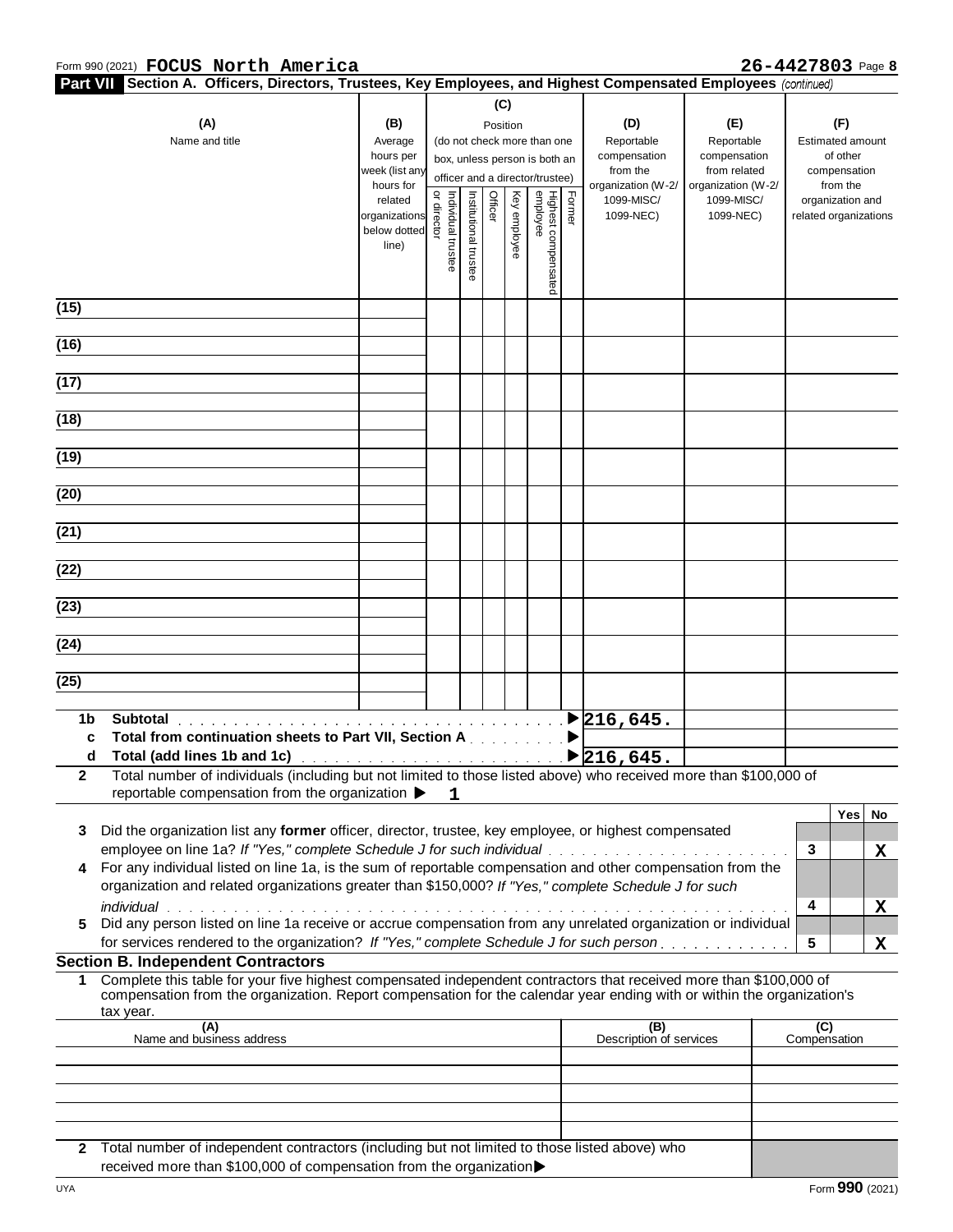### Form 990 (2021)

**Part VIII** Statement of Revenue

|                                                            |    | Check if Schedule O contains a response or note to any line in this Part VIII Theory Content of the content of Schedule O contains a response or note to any line in this Part VIII Theory Content of the content of the conte |                      |                      |                                              |                                         |                                                               |
|------------------------------------------------------------|----|--------------------------------------------------------------------------------------------------------------------------------------------------------------------------------------------------------------------------------|----------------------|----------------------|----------------------------------------------|-----------------------------------------|---------------------------------------------------------------|
|                                                            |    |                                                                                                                                                                                                                                |                      | (A)<br>Total revenue | (B)<br>Related or exempt<br>function revenue | (C)<br>Unrelated<br>business<br>revenue | (D)<br>Revenue excluded<br>from tax under<br>sections 512-514 |
|                                                            |    | 1a<br>1a Federated campaigns                                                                                                                                                                                                   | 13,014.              |                      |                                              |                                         |                                                               |
|                                                            | b  | 1 <sub>b</sub><br>Membership dues                                                                                                                                                                                              |                      |                      |                                              |                                         |                                                               |
|                                                            | c  | Fundraising events<br>1c                                                                                                                                                                                                       |                      |                      |                                              |                                         |                                                               |
|                                                            | d  | Related organizations<br>1 <sub>d</sub>                                                                                                                                                                                        |                      |                      |                                              |                                         |                                                               |
|                                                            | е  | Government grants (contributions)<br>l 1e                                                                                                                                                                                      |                      |                      |                                              |                                         |                                                               |
|                                                            |    | All other contributions, gifts, grants,                                                                                                                                                                                        |                      |                      |                                              |                                         |                                                               |
| Contributions, Gifts, Grants,<br>and Other Similar Amounts |    | and similar amounts not included above. $\frac{1}{11}$   1f   3, 373, 799.                                                                                                                                                     |                      |                      |                                              |                                         |                                                               |
|                                                            |    | Noncash contributions included in lines 1a-1f 1g \$, 452, 895.                                                                                                                                                                 |                      |                      |                                              |                                         |                                                               |
|                                                            | g  |                                                                                                                                                                                                                                | ▶                    | 3,386,813.           |                                              |                                         |                                                               |
|                                                            |    |                                                                                                                                                                                                                                | <b>Business Code</b> |                      |                                              |                                         |                                                               |
|                                                            |    | 2a Transitional housing                                                                                                                                                                                                        | 900099               | 27,031.              | 27,031.                                      |                                         |                                                               |
|                                                            |    | <b>b</b> Farm income                                                                                                                                                                                                           | 900099               | 10,550.              | 10,550.                                      |                                         |                                                               |
| Program Service Revenue                                    |    | c Jobs Program                                                                                                                                                                                                                 | 900099               | 7,025.               | 7,025.                                       |                                         |                                                               |
|                                                            |    | d Case Management                                                                                                                                                                                                              | 621300               | 7,532.               | 7,532.                                       |                                         |                                                               |
|                                                            |    | e YES Registration Fees                                                                                                                                                                                                        | 900099               | 979.                 | 979.                                         |                                         |                                                               |
|                                                            | f  | All other program service revenue                                                                                                                                                                                              |                      |                      |                                              |                                         |                                                               |
|                                                            | g  |                                                                                                                                                                                                                                |                      | 53,117.              |                                              |                                         |                                                               |
|                                                            | 3  | Investment income (including dividends, interest,                                                                                                                                                                              |                      |                      |                                              |                                         |                                                               |
|                                                            |    | and other similar amounts).                                                                                                                                                                                                    | ▶                    | 114.                 |                                              |                                         | 114.                                                          |
|                                                            | 4  | Income from investment of tax-exempt bond proceeds $\ldots$ .                                                                                                                                                                  |                      |                      |                                              |                                         |                                                               |
|                                                            | 5  |                                                                                                                                                                                                                                |                      |                      |                                              |                                         |                                                               |
|                                                            |    | (i) Real                                                                                                                                                                                                                       | (ii) Personal        |                      |                                              |                                         |                                                               |
|                                                            | 6a | 34,104.<br>6a<br>Gross rents                                                                                                                                                                                                   |                      |                      |                                              |                                         |                                                               |
|                                                            | b  | 52,632.<br>6b<br>Less: rental expenses                                                                                                                                                                                         |                      |                      |                                              |                                         |                                                               |
|                                                            | c  | $-18,528.$<br>Rental income or (loss)<br>6с                                                                                                                                                                                    |                      |                      |                                              |                                         |                                                               |
|                                                            | d  | Net rental income or (loss)                                                                                                                                                                                                    | ▶                    | $-18,528.$           |                                              |                                         | $-18,528.$                                                    |
|                                                            |    | (i) Securities<br>7a Gross amount from sales of                                                                                                                                                                                | (ii) Other           |                      |                                              |                                         |                                                               |
|                                                            |    | 26,470.<br>assets other than inventory<br>7a                                                                                                                                                                                   |                      |                      |                                              |                                         |                                                               |
|                                                            |    | <b>b</b> Less: cost or other basis                                                                                                                                                                                             |                      |                      |                                              |                                         |                                                               |
|                                                            |    | 27,387.<br>and sales expenses $\therefore$ 7b                                                                                                                                                                                  |                      |                      |                                              |                                         |                                                               |
|                                                            |    | $-917.$<br><b>c</b> Gain or (loss) $\ldots$ 7c                                                                                                                                                                                 |                      |                      |                                              |                                         |                                                               |
|                                                            |    | <b>d</b> Net gain or (loss) $\cdots$ $\cdots$ $\cdots$ $\cdots$ $\cdots$ $\cdots$ $\cdots$                                                                                                                                     | ▶                    | $-917.$              |                                              |                                         | $-917.$                                                       |
| g<br>Other Reven                                           |    | 8a Gross income from fundraising<br>events (not including \$<br>of contributions reported on line 1c).<br>See Part IV, line 18 8a   141, 671.<br> 8b <br><b>b</b> Less: direct expenses                                        | 34,542.              |                      |                                              |                                         |                                                               |
|                                                            |    | c Net income or (loss) from fundraising events with the state of Net income or (loss)                                                                                                                                          | ▶                    | 107,129.             |                                              |                                         | 107,129.                                                      |
|                                                            |    | 9a Gross income from gaming activities.                                                                                                                                                                                        |                      |                      |                                              |                                         |                                                               |
|                                                            |    | See Part IV, line 19 $\ldots$ $\ldots$ $\ldots$ $\ldots$   9a                                                                                                                                                                  |                      |                      |                                              |                                         |                                                               |
|                                                            |    | <b>b</b> Less: direct expenses<br>l 9b                                                                                                                                                                                         |                      |                      |                                              |                                         |                                                               |
|                                                            |    | c Net income or (loss) from gaming activities                                                                                                                                                                                  |                      |                      |                                              |                                         |                                                               |
|                                                            |    | 10a Gross sales of inventory, less                                                                                                                                                                                             |                      |                      |                                              |                                         |                                                               |
|                                                            |    | returns and allowances 10a                                                                                                                                                                                                     |                      |                      |                                              |                                         |                                                               |
|                                                            |    | <b>b</b> Less: cost of goods sold $\ldots$ $\ldots$ $\ldots$ $\boxed{10b}$                                                                                                                                                     |                      |                      |                                              |                                         |                                                               |
|                                                            |    | c Net income or (loss) from sales of inventory                                                                                                                                                                                 |                      |                      |                                              |                                         |                                                               |
|                                                            |    |                                                                                                                                                                                                                                | <b>Business Code</b> |                      |                                              |                                         |                                                               |
|                                                            |    | 11a PPP Loan Forfgiveness                                                                                                                                                                                                      |                      | 189,244.             | 189,244.                                     |                                         |                                                               |
|                                                            |    |                                                                                                                                                                                                                                |                      |                      | 3,183.                                       |                                         |                                                               |
|                                                            |    | b Credit card rebates                                                                                                                                                                                                          |                      | 3,183.               |                                              |                                         |                                                               |
|                                                            |    | c Gain on Casualty Loss                                                                                                                                                                                                        |                      | 32,765.              | 32,765.                                      |                                         |                                                               |
| Revenue                                                    |    | d All other revenue                                                                                                                                                                                                            |                      | 2,143.               | 2,143.                                       |                                         |                                                               |
| Miscellaneous                                              |    | e Total. Add lines 11a-11d                                                                                                                                                                                                     | ▶                    | 227,335.             | 280,452.                                     |                                         | 87,798.                                                       |

**FOCUS North America 26-4427803**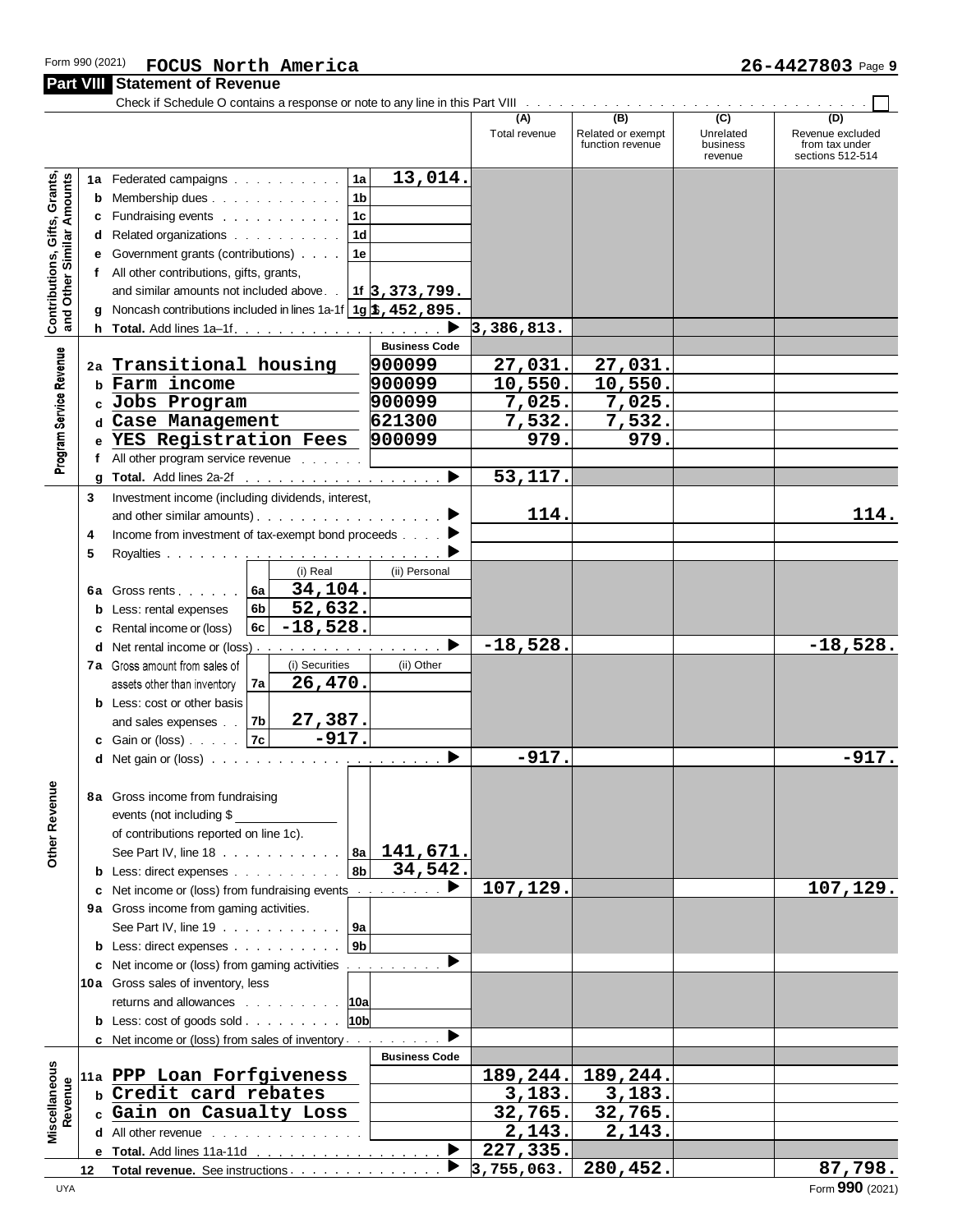| Form 990 (2021)<br>FOCUS North America                                                                                    | $26 - 4427803$ Page 10 |
|---------------------------------------------------------------------------------------------------------------------------|------------------------|
| <b>Part X</b> Statement of Functional Expenses                                                                            |                        |
| Section 501(c)(3) and 501(c)(4) organizations must complete all columns. All other organizations must complete column (4) |                        |

*Section 501(c)(3) and 501(c)(4) organizations must complete all columns. All other organizations must complete column (A).* Check if Schedule O contains a response or note to any line in this Part IX

|              | $\mu$ on oo $\mu$ o $\mu$ oo $\mu$ oo $\mu$ o $\mu$ oo gamaano maac oo mpiaco ali oolamina. Ali aanon orgamaanona maac oompiaco oolamin $\mu$                                                                                 |                           |                              |                  |                       |
|--------------|-------------------------------------------------------------------------------------------------------------------------------------------------------------------------------------------------------------------------------|---------------------------|------------------------------|------------------|-----------------------|
|              |                                                                                                                                                                                                                               | (A)                       | (B)                          | $\overline{(c)}$ | (D)                   |
|              | Do not include amounts reported on lines 6b, 7b, 8b, 9b,                                                                                                                                                                      | Total expenses            | Program service              | Management and   | Fundraising           |
|              | and 10b of Part VIII.                                                                                                                                                                                                         |                           | expenses                     | general expenses | expenses              |
| $\mathbf{1}$ | Grants and other assistance to domestic organizations                                                                                                                                                                         |                           |                              |                  |                       |
|              | and domestic governments. See Part IV, line 21                                                                                                                                                                                | 87,200.                   | 87,200.                      |                  |                       |
|              | 2 Grants and other assistance to domestic                                                                                                                                                                                     |                           |                              |                  |                       |
|              | individuals. See Part IV, line 22.                                                                                                                                                                                            |                           | <u>1,276,193. 1,276,193.</u> |                  |                       |
| 3            | Grants and other assistance to foreign organizations,                                                                                                                                                                         |                           |                              |                  |                       |
|              | foreign governments, and foreign individuals. See Part IV,                                                                                                                                                                    |                           |                              |                  |                       |
|              |                                                                                                                                                                                                                               |                           |                              |                  |                       |
| 4            | Benefits paid to or for members.                                                                                                                                                                                              |                           |                              |                  |                       |
| 5.           | Compensation of current officers, directors, trustees,                                                                                                                                                                        |                           |                              |                  |                       |
|              |                                                                                                                                                                                                                               | 216,646.                  | 19,129.                      | 168,823.         | 28,694.               |
| 6            | Compensation not included above to disqualified persons                                                                                                                                                                       |                           |                              |                  |                       |
|              | (as defined under section $4958(f)(1)$ ) and persons                                                                                                                                                                          |                           |                              |                  |                       |
|              | described in section $4958(c)(3)(B)$ .                                                                                                                                                                                        |                           |                              |                  |                       |
| 7            | Other salaries and wages                                                                                                                                                                                                      | 854,398.                  | 695,771.                     | 36,293.          | 122,334.              |
| 8            | Pension plan accruals and contributions (include section                                                                                                                                                                      |                           |                              |                  |                       |
|              | 401(k) and 403(b) employer contributions).                                                                                                                                                                                    |                           |                              |                  |                       |
| 9            |                                                                                                                                                                                                                               | 45,517.                   | 35,080.                      | 5,445.           | 4,992.                |
| 10           | Payroll taxes with a state of the state of the state of the state of the state of the state of the state of the                                                                                                               | 83,145.                   | $\overline{5}$ 4,491.        | 16,767.          | $\overline{1}$ 1,887. |
| 11           | Fees for services (nonemployees):                                                                                                                                                                                             |                           |                              |                  |                       |
|              |                                                                                                                                                                                                                               |                           |                              |                  |                       |
|              |                                                                                                                                                                                                                               | 1,300.                    |                              | 1,300.           |                       |
|              |                                                                                                                                                                                                                               | 19,934.                   |                              | 19,934.          |                       |
|              |                                                                                                                                                                                                                               |                           |                              |                  |                       |
|              | e Professional fundraising services. See Part IV, line 17                                                                                                                                                                     |                           |                              |                  |                       |
|              | f Investment management fees                                                                                                                                                                                                  |                           |                              |                  |                       |
|              |                                                                                                                                                                                                                               |                           |                              |                  |                       |
|              | 9 Other. (If line 11g amount exceeds 10% of line 25, column                                                                                                                                                                   | 68,976.                   | 36,318.                      | 926.             |                       |
|              | (A), amount, list line 11g expenses on Schedule O.)                                                                                                                                                                           | $\overline{19}$ .         | 19.                          |                  | 31,732.               |
| 12           | Advertising and promotion with a substitution of the state of the state of the state of the state of the state of the state of the state of the state of the state of the state of the state of the state of the state of the | 64,803.                   |                              |                  |                       |
| 13           |                                                                                                                                                                                                                               |                           | 10,833.                      | 735.             | 53,235.               |
| 14           |                                                                                                                                                                                                                               | 24,699.                   | 12,838.                      | 3,701.           | 8,160.                |
| 15           |                                                                                                                                                                                                                               |                           |                              |                  |                       |
| 16           |                                                                                                                                                                                                                               | 140,098.                  | 139,822.                     | 276.             |                       |
| 17           |                                                                                                                                                                                                                               | 26,511.                   | 13,797.                      | 5,897.           | 6,817.                |
| 18           | Payments of travel or entertainment expenses for any                                                                                                                                                                          |                           |                              |                  |                       |
|              | federal, state, or local public officials                                                                                                                                                                                     |                           |                              |                  |                       |
| 19           | Conferences, conventions, and meetings                                                                                                                                                                                        | 2,089.                    | 1,873.                       | 216.             |                       |
| 20           |                                                                                                                                                                                                                               | 2,444.                    |                              | 2,444.           |                       |
| 21           |                                                                                                                                                                                                                               |                           |                              |                  |                       |
| 22           | Depreciation, depletion, and amortization                                                                                                                                                                                     | 20,014.                   |                              | 20,014.          |                       |
| 23           |                                                                                                                                                                                                                               | 66,830.                   | 54,310.                      | 12,520.          |                       |
| 24           | Other expenses. Itemize expenses not covered above.                                                                                                                                                                           |                           |                              |                  |                       |
|              | (List miscellaneous expenses on line 24e. If line 24e amount                                                                                                                                                                  |                           |                              |                  |                       |
|              | exceeds 10% of line 25, column (A), amount, list line 24e                                                                                                                                                                     |                           |                              |                  |                       |
|              | expenses on Schedule O.)                                                                                                                                                                                                      |                           |                              |                  |                       |
|              | a Facility related exp & repa                                                                                                                                                                                                 | 220,445.                  | 194,168.                     | 23,247.          | 3,030.                |
|              | b Payroll service fees                                                                                                                                                                                                        | 13,811.                   |                              | 13,811.          |                       |
|              |                                                                                                                                                                                                                               |                           |                              | 29,496.          |                       |
|              |                                                                                                                                                                                                                               |                           |                              |                  |                       |
|              | c Bank and credit card fees                                                                                                                                                                                                   | 29,496.                   |                              |                  |                       |
|              | d Rounding                                                                                                                                                                                                                    | $\overline{\mathbf{4}}$ . | 1.                           | 2.               |                       |
|              | e All other expenses                                                                                                                                                                                                          |                           |                              |                  | 1.                    |
|              | Total functional expenses. Add lines 1 through 24e                                                                                                                                                                            | 3, 264, 572.              | 2,631,843.                   | 361,847.         |                       |
|              | Joint costs. Complete this line only if the organization                                                                                                                                                                      |                           |                              |                  | 270,882.              |
| 25<br>26     | reported in column (B) joint costs from a combined<br>educational campaign and fundraising solicitation. Check                                                                                                                |                           |                              |                  |                       |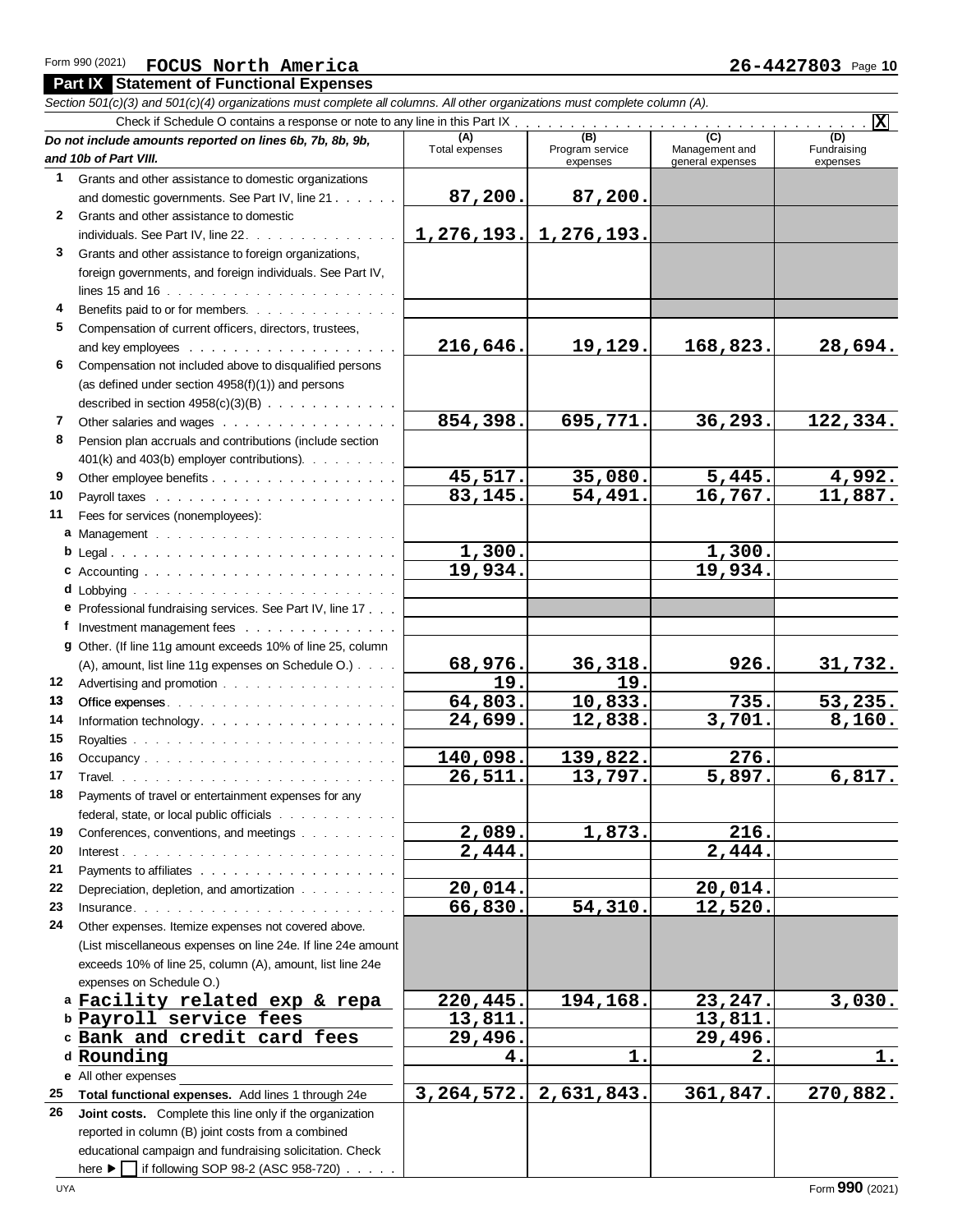Form 990 (2021) **FOCUS North America 26-4427803**

|                         | <b>Part X</b> Balance Sheet                                                                                                                                                                                                    |                   |                         |                         |
|-------------------------|--------------------------------------------------------------------------------------------------------------------------------------------------------------------------------------------------------------------------------|-------------------|-------------------------|-------------------------|
|                         |                                                                                                                                                                                                                                |                   |                         | and the contract of the |
|                         |                                                                                                                                                                                                                                | (A)               |                         | (B)                     |
|                         |                                                                                                                                                                                                                                | Beginning of year |                         | End of year             |
| 1                       |                                                                                                                                                                                                                                | 662,711.          | $\mathbf{1}$            | 495,780.                |
| $\mathbf{2}$            |                                                                                                                                                                                                                                | 652,691.          | $\overline{\mathbf{2}}$ | 1,049,267.              |
| 3                       |                                                                                                                                                                                                                                | 85,965.           | $\mathbf{3}$            | 49,327.                 |
| 4                       |                                                                                                                                                                                                                                | 2,011.            | $\overline{\mathbf{4}}$ | 35,897.                 |
| 5.                      | Loans and other receivables from any current or former officer, director,                                                                                                                                                      |                   |                         |                         |
|                         | trustee, key employee, creator or founder, substantial contributor, or 35%                                                                                                                                                     |                   |                         |                         |
|                         | controlled entity or family member of any of these persons                                                                                                                                                                     |                   | 5                       |                         |
| 6                       | Loans and other receivables from other disqualified persons (as defined                                                                                                                                                        |                   |                         |                         |
|                         | under section $4958(f)(1)$ , and persons described in section $4958(c)(3)(B)$ .                                                                                                                                                |                   | 6                       |                         |
| 7                       |                                                                                                                                                                                                                                |                   | $\overline{7}$          |                         |
| 8                       | Inventories for sale or use enterprise and contact the contact of the contact of the contact of the contact of the contact of the contact of the contact of the contact of the contact of the contact of the contact of the co |                   | 8                       | 960.                    |
| 9                       |                                                                                                                                                                                                                                | 36,630.           | $\boldsymbol{9}$        | 16,522.                 |
|                         | 10 a Land, buildings, and equipment: cost or                                                                                                                                                                                   |                   |                         |                         |
|                         | <u>1,282,778.</u><br>217,518.<br>other basis. Complete Part VI of Schedule D. 10a                                                                                                                                              |                   |                         |                         |
|                         | <b>b</b> Less: accumulated depreciation $\ldots$ $\ldots$ $\ldots$ $\ldots$ $\ldots$ $\ldots$ $\vert$ 10b                                                                                                                      | 970,145.          | 10c                     | 1,065,260.              |
| 11                      |                                                                                                                                                                                                                                |                   | 11                      |                         |
| 12                      |                                                                                                                                                                                                                                |                   | 12                      |                         |
| 13                      |                                                                                                                                                                                                                                |                   | 13                      |                         |
| 14                      | Intangible assets response to the contract of the contract of the contract of the contract of the contract of the contract of the contract of the contract of the contract of the contract of the contract of the contract of  |                   | 14                      |                         |
| 15                      |                                                                                                                                                                                                                                |                   | 15                      |                         |
| 16                      | Total assets. Add lines 1 through 15 (must equal line 33). $\ldots$ 2, 410, 153.                                                                                                                                               |                   | 16                      | 2,713,013.              |
| 17                      |                                                                                                                                                                                                                                | 163,582.          | 17                      | 162,796.                |
| 18                      |                                                                                                                                                                                                                                |                   | 18                      |                         |
| 19                      | Deferred revenue business and a series of the contract of the contract of the contract of the contract of the contract of the contract of the contract of the contract of the contract of the contract of the contract of the  |                   | 19                      |                         |
| 20                      |                                                                                                                                                                                                                                |                   | 20                      |                         |
| 21                      | Escrow or custodial account liability. Complete Part IV of Schedule D.                                                                                                                                                         |                   | 21                      |                         |
| 22                      | Loans and other payables to any current or former officer, director, trustee, key employee, creator or                                                                                                                         |                   |                         |                         |
|                         | founder, substantial contributor, or 35% controlled entity or family member of any of these persons                                                                                                                            |                   | 22<br>23                |                         |
| 23                      | Secured mortgages and notes payable to unrelated third parties with a substitution of the secured mortgages and notes payable to unrelated third parties with a substitution of the second secured with a second more secured  |                   | 24                      |                         |
| 24<br>25                | Other liabilities (including federal income tax, payables to related third parties, and other liabilities                                                                                                                      |                   |                         |                         |
|                         |                                                                                                                                                                                                                                | 186,800.          | 25                      |                         |
| 26                      |                                                                                                                                                                                                                                | 350,382.          | 26                      | 162,796.                |
|                         | $\boxed{\mathbf{X}}$<br>Organizations that follow FASB ASC 958, check here                                                                                                                                                     |                   |                         |                         |
|                         | and complete lines 27, 28, 32, and 33.                                                                                                                                                                                         |                   |                         |                         |
| 27                      |                                                                                                                                                                                                                                | 1,670,541.        | 27                      | 2,235,657.              |
| 28                      |                                                                                                                                                                                                                                |                   |                         |                         |
|                         |                                                                                                                                                                                                                                | 389,230.          | 28                      | 314,560.                |
| or Fund Balances        | $\blacktriangleright$ $\Box$<br>Organizations that do not follow FASB ASC 958, check here                                                                                                                                      |                   |                         |                         |
|                         | and complete lines 29 through 33.                                                                                                                                                                                              |                   |                         |                         |
| 29                      |                                                                                                                                                                                                                                |                   | 29                      |                         |
|                         |                                                                                                                                                                                                                                |                   | 30                      |                         |
| 30                      |                                                                                                                                                                                                                                |                   |                         |                         |
| 31                      |                                                                                                                                                                                                                                |                   | 31                      |                         |
| <b>Net Assets</b><br>32 | Retained earnings, endowment, accumulated income, or other funds                                                                                                                                                               |                   | 32                      | 2,550,217.              |

UYA Form **990** (2021)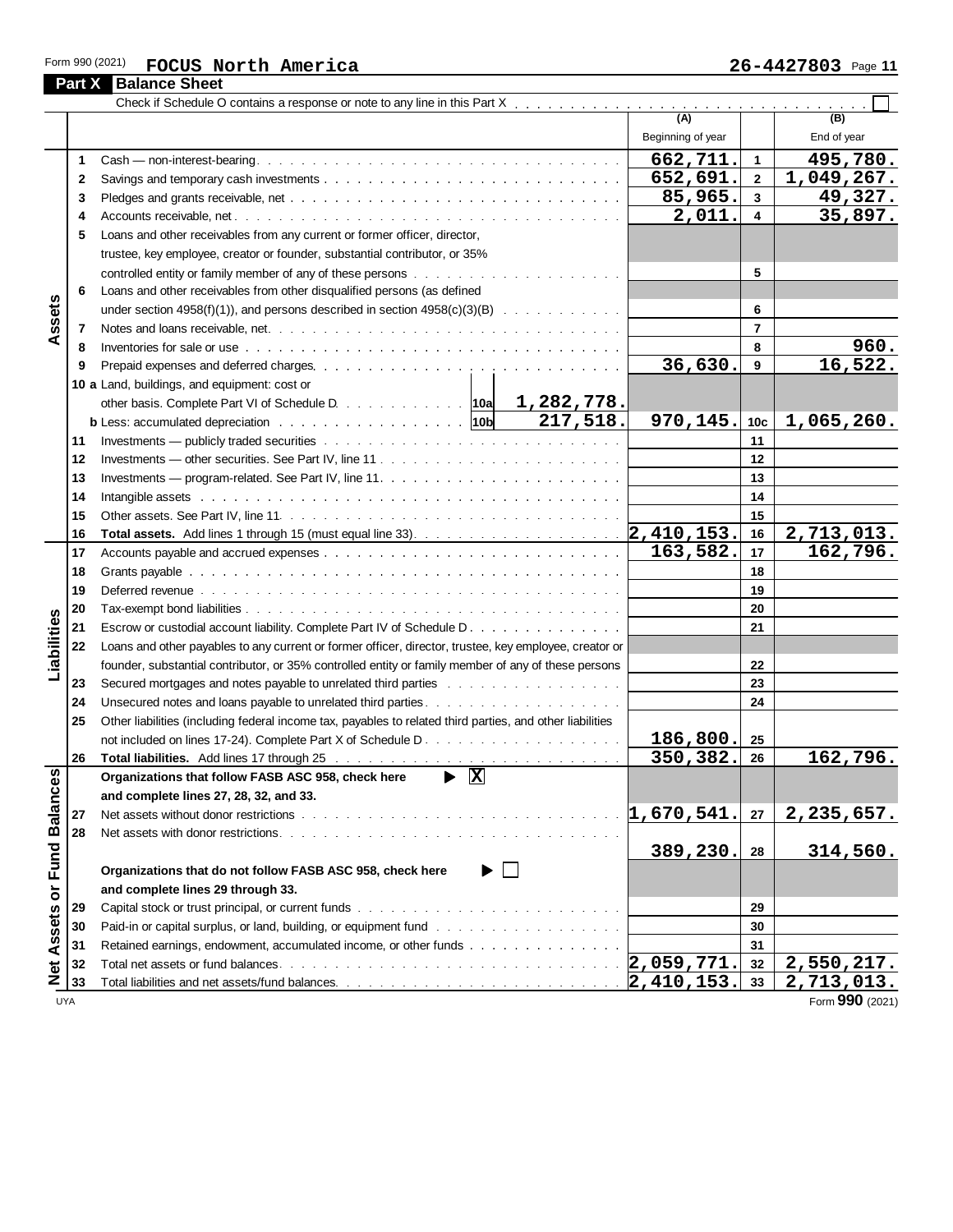| Form 990 (2021)<br>FOCUS North America                                                                                                                                                                                              |                | 26-4427803 Page 12 |                 |
|-------------------------------------------------------------------------------------------------------------------------------------------------------------------------------------------------------------------------------------|----------------|--------------------|-----------------|
| <b>Part XI Reconciliation of Net Assets</b>                                                                                                                                                                                         |                |                    |                 |
|                                                                                                                                                                                                                                     |                |                    |                 |
| 1                                                                                                                                                                                                                                   | $\mathbf{1}$   |                    | 3,755,063.      |
| $\mathbf{2}$                                                                                                                                                                                                                        | $\overline{2}$ |                    | 3, 264, 572.    |
| Revenue less expenses. Subtract line 2 from line 1 (a) and a subset of the state of the state of the state of the state of the state of the state of the state of the state of the state of the state of the state of the stat<br>3 | $\mathbf{3}$   |                    | 490,491.        |
| Net assets or fund balances at beginning of year (must equal Part X, line 32, column (A))<br>4                                                                                                                                      | $\overline{4}$ |                    | 2,059,771.      |
| Net unrealized gains (losses) on investments with a state of the state of the state of the state of the state of the state of the state of the state of the state of the state of the state of the state of the state of the s<br>5 | 5              |                    |                 |
| 6                                                                                                                                                                                                                                   | 6              |                    |                 |
| Investment expenses (expenses of the contract of the contract of the contract of the contract of the contract of the contract of the contract of the contract of the contract of the contract of the contract of the contract<br>7  | $\overline{7}$ |                    |                 |
| 8                                                                                                                                                                                                                                   | 8              |                    |                 |
| 9                                                                                                                                                                                                                                   | 9              |                    |                 |
| Net assets or fund balances at end of year. Combine lines 3 through 9 (must equal Part X, line<br>10                                                                                                                                |                |                    |                 |
| Part XII Financial Statements and Reporting                                                                                                                                                                                         |                |                    | 2,550,262.      |
|                                                                                                                                                                                                                                     |                |                    |                 |
|                                                                                                                                                                                                                                     |                |                    | Yes   No        |
| $\overline{\mathbf{X}}$ Accrual<br><b>Other</b><br>Accounting method used to prepare the Form 990:     Cash<br>1                                                                                                                    |                |                    |                 |
| If the organization changed its method of accounting from a prior year or checked "Other," explain on Schedule O.                                                                                                                   |                |                    |                 |
| 2a Were the organization's financial statements compiled or reviewed by an independent accountant?                                                                                                                                  |                | 2a                 | x               |
| If "Yes," check a box below to indicate whether the financial statements for the year were compiled or reviewed on a separate                                                                                                       |                |                    |                 |
| basis, consolidated basis, or both:                                                                                                                                                                                                 |                |                    |                 |
| Separate basis<br>Consolidated basis<br>Both consolidated and separate basis                                                                                                                                                        |                |                    |                 |
|                                                                                                                                                                                                                                     |                | 2 <sub>b</sub>     | X               |
| If "Yes," check a box below to indicate whether the financial statements for the year were audited on a separate basis, consolidated                                                                                                |                |                    |                 |
| basis, or both:                                                                                                                                                                                                                     |                |                    |                 |
| $\overline{X}$ Consolidated basis<br>Separate basis<br>Both consolidated and separate basis                                                                                                                                         |                |                    |                 |
| c If "Yes" to line 2a or 2b, does the organization have a committee that assumes responsibility for oversight                                                                                                                       |                |                    |                 |
| of the audit, review, or compilation of its financial statements and selection of an independent accountant?                                                                                                                        |                | 2c                 | x               |
| If the organization changed either its oversight process or selection process during the tax year, explain on                                                                                                                       |                |                    |                 |
| Schedule O.                                                                                                                                                                                                                         |                |                    |                 |
| 3a As a result of a federal award, was the organization required to undergo an audit or audits as set forth in                                                                                                                      |                |                    |                 |
|                                                                                                                                                                                                                                     |                | За                 | x               |
| <b>b</b> If "Yes," did the organization undergo the required audit or audits? If the organization did not undergo the                                                                                                               |                |                    |                 |
| required audit or audits, explain why on Schedule O and describe any steps taken to undergo such audits.                                                                                                                            |                | 3b                 |                 |
| <b>UYA</b>                                                                                                                                                                                                                          |                |                    | Form 990 (2021) |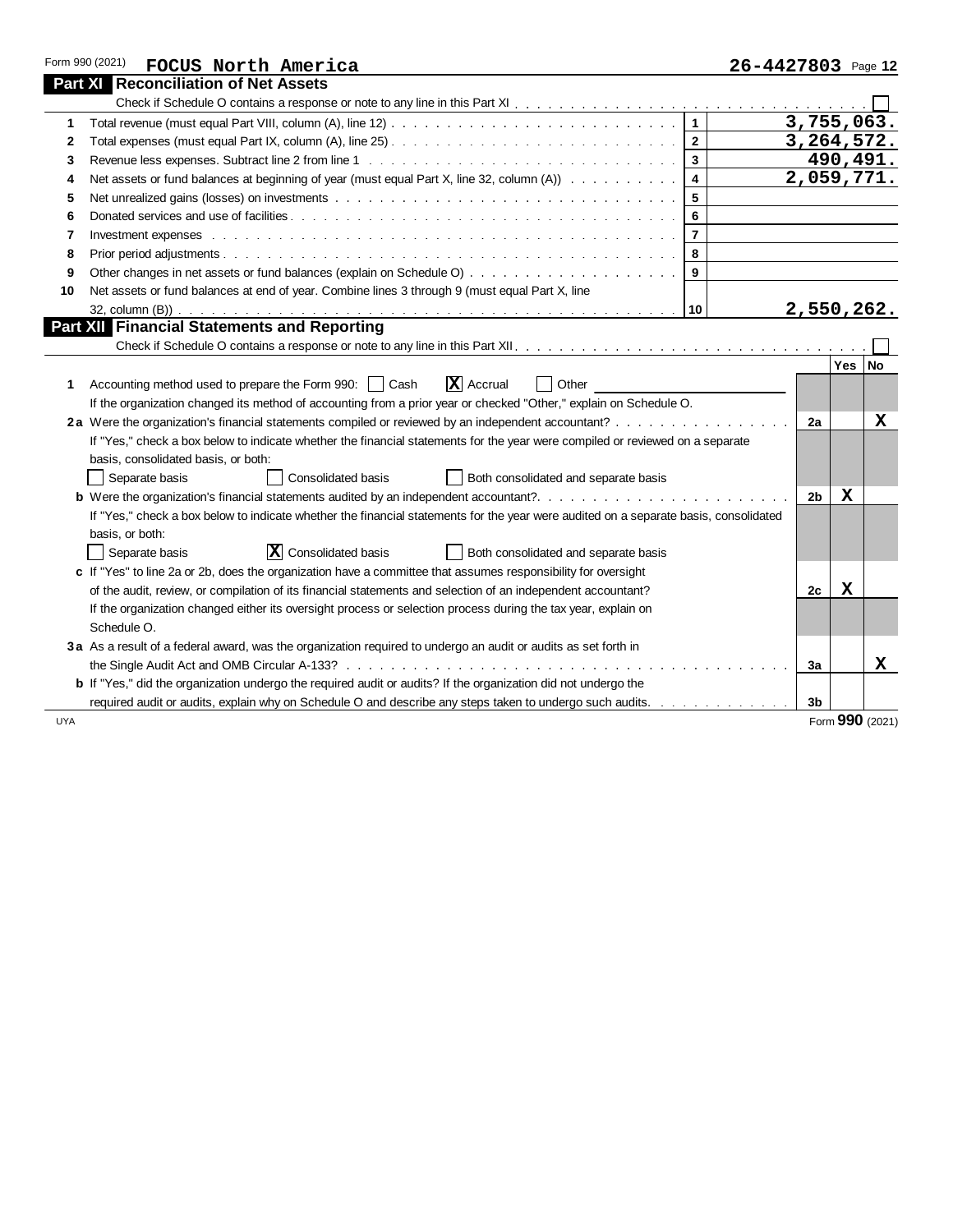**SCHEDULE A** 

**(Form 990)**

# **Public Charity Status and Public Support**

**Complete if the organization is a section 501(c)(3) organization or a section 4947(a)(1) nonexempt charitable trust.**

OMB No. 1545-0047 **2021**

|                        | Department of the Treasury                                                                                              |                                                            |          | Attach to Form 990 or Form 990-EZ.                                                                                                                                                                                                                                                                                                                                                                                                                                                                                                                                                                                                                                                                                                                                                                                                            |                                       |    |                                                                                  | <b>Open to Public</b>                                 |
|------------------------|-------------------------------------------------------------------------------------------------------------------------|------------------------------------------------------------|----------|-----------------------------------------------------------------------------------------------------------------------------------------------------------------------------------------------------------------------------------------------------------------------------------------------------------------------------------------------------------------------------------------------------------------------------------------------------------------------------------------------------------------------------------------------------------------------------------------------------------------------------------------------------------------------------------------------------------------------------------------------------------------------------------------------------------------------------------------------|---------------------------------------|----|----------------------------------------------------------------------------------|-------------------------------------------------------|
|                        | Go to www.irs.gov/Form990 for instructions and the latest information.<br><b>Inspection</b><br>Internal Revenue Service |                                                            |          |                                                                                                                                                                                                                                                                                                                                                                                                                                                                                                                                                                                                                                                                                                                                                                                                                                               |                                       |    |                                                                                  |                                                       |
|                        | Name of the organization                                                                                                |                                                            |          |                                                                                                                                                                                                                                                                                                                                                                                                                                                                                                                                                                                                                                                                                                                                                                                                                                               |                                       |    | <b>Employer identification number</b>                                            |                                                       |
|                        | FOCUS North America                                                                                                     |                                                            |          |                                                                                                                                                                                                                                                                                                                                                                                                                                                                                                                                                                                                                                                                                                                                                                                                                                               |                                       |    | 26-4427803                                                                       |                                                       |
| Part I                 |                                                                                                                         |                                                            |          | Reason for Public Charity Status. (All organizations must complete this part.) See instructions.                                                                                                                                                                                                                                                                                                                                                                                                                                                                                                                                                                                                                                                                                                                                              |                                       |    |                                                                                  |                                                       |
|                        |                                                                                                                         |                                                            |          | The organization is not a private foundation because it is: (For lines 1 through 12, check only one box.)                                                                                                                                                                                                                                                                                                                                                                                                                                                                                                                                                                                                                                                                                                                                     |                                       |    |                                                                                  |                                                       |
|                        |                                                                                                                         |                                                            |          | A church, convention of churches, or association of churches described in section 170(b)(1)(A)(i).                                                                                                                                                                                                                                                                                                                                                                                                                                                                                                                                                                                                                                                                                                                                            |                                       |    |                                                                                  |                                                       |
| 2                      |                                                                                                                         |                                                            |          | A school described in section 170(b)(1)(A)(ii). (Attach Schedule E (Form 990).)                                                                                                                                                                                                                                                                                                                                                                                                                                                                                                                                                                                                                                                                                                                                                               |                                       |    |                                                                                  |                                                       |
| 3                      |                                                                                                                         |                                                            |          | A hospital or a cooperative hospital service organization described in section 170(b)(1)(A)(iii).                                                                                                                                                                                                                                                                                                                                                                                                                                                                                                                                                                                                                                                                                                                                             |                                       |    |                                                                                  |                                                       |
| 4                      |                                                                                                                         |                                                            |          | A medical research organization operated in conjunction with a hospital described in section 170(b)(1)(A)(iii). Enter the                                                                                                                                                                                                                                                                                                                                                                                                                                                                                                                                                                                                                                                                                                                     |                                       |    |                                                                                  |                                                       |
|                        |                                                                                                                         | hospital's name, city, and state:                          |          | An organization operated for the benefit of a college or university owned or operated by a governmental unit described in                                                                                                                                                                                                                                                                                                                                                                                                                                                                                                                                                                                                                                                                                                                     |                                       |    |                                                                                  |                                                       |
| 5                      |                                                                                                                         | section 170(b)(1)(A)(iv). (Complete Part II.)              |          |                                                                                                                                                                                                                                                                                                                                                                                                                                                                                                                                                                                                                                                                                                                                                                                                                                               |                                       |    |                                                                                  |                                                       |
|                        |                                                                                                                         |                                                            |          | A federal, state, or local government or governmental unit described in section 170(b)(1)(A)(v).                                                                                                                                                                                                                                                                                                                                                                                                                                                                                                                                                                                                                                                                                                                                              |                                       |    |                                                                                  |                                                       |
| 6<br>$7 \times$        |                                                                                                                         |                                                            |          | An organization that normally receives a substantial part of its support from a governmental unit or from the general public                                                                                                                                                                                                                                                                                                                                                                                                                                                                                                                                                                                                                                                                                                                  |                                       |    |                                                                                  |                                                       |
|                        |                                                                                                                         | described in section 170(b)(1)(A)(vi). (Complete Part II.) |          |                                                                                                                                                                                                                                                                                                                                                                                                                                                                                                                                                                                                                                                                                                                                                                                                                                               |                                       |    |                                                                                  |                                                       |
| 8                      |                                                                                                                         |                                                            |          | A community trust described in section 170(b)(1)(A)(vi). (Complete Part II.)                                                                                                                                                                                                                                                                                                                                                                                                                                                                                                                                                                                                                                                                                                                                                                  |                                       |    |                                                                                  |                                                       |
| 9                      |                                                                                                                         |                                                            |          | An agricultural research organization described in section 170(b)(1)(A)(ix) operated in conjunction with a land-grant college                                                                                                                                                                                                                                                                                                                                                                                                                                                                                                                                                                                                                                                                                                                 |                                       |    |                                                                                  |                                                       |
|                        |                                                                                                                         |                                                            |          | or university or a non-land-grant college of agriculture (see instructions). Enter the name, city, and state of the college or                                                                                                                                                                                                                                                                                                                                                                                                                                                                                                                                                                                                                                                                                                                |                                       |    |                                                                                  |                                                       |
|                        | university:                                                                                                             |                                                            |          |                                                                                                                                                                                                                                                                                                                                                                                                                                                                                                                                                                                                                                                                                                                                                                                                                                               |                                       |    |                                                                                  |                                                       |
| 10 $\vert$<br>11<br>12 |                                                                                                                         |                                                            |          | An organization that normally receives (1) more than 33 1/3% of its support from contributions, membership fees, and gross receipts from activities related to its exempt functions, subject to certain exceptions; and (2) no<br>acquired by the organization after June 30, 1975. See section 509(a)(2). (Complete Part III.)<br>An organization organized and operated exclusively to test for public safety. See section 509(a)(4).<br>An organization organized and operated exclusively for the benefit of, to perform the functions of, or to carry out the purposes of<br>one or more publicly supported organizations described in section 509(a)(1) or section 509(a)(2). See section 509(a)(3). Check<br>the box on lines 12a through 12d that describes the type of supporting organization and complete lines 12e, 12f, and 12g. |                                       |    |                                                                                  |                                                       |
| а                      |                                                                                                                         |                                                            |          | Type I. A supporting organization operated, supervised, or controlled by its supported organization(s), typically by giving                                                                                                                                                                                                                                                                                                                                                                                                                                                                                                                                                                                                                                                                                                                   |                                       |    |                                                                                  |                                                       |
|                        |                                                                                                                         |                                                            |          | the supported organization(s) the power to regularly appoint or elect a majority of the directors or trustees of the supporting                                                                                                                                                                                                                                                                                                                                                                                                                                                                                                                                                                                                                                                                                                               |                                       |    |                                                                                  |                                                       |
|                        |                                                                                                                         |                                                            |          | organization. You must complete Part IV, Sections A and B.                                                                                                                                                                                                                                                                                                                                                                                                                                                                                                                                                                                                                                                                                                                                                                                    |                                       |    |                                                                                  |                                                       |
| b                      |                                                                                                                         |                                                            |          | Type II. A supporting organization supervised or controlled in connection with its supported organization(s), by having<br>control or management of the supporting organization vested in the same persons that control or manage the supported                                                                                                                                                                                                                                                                                                                                                                                                                                                                                                                                                                                               |                                       |    |                                                                                  |                                                       |
|                        |                                                                                                                         |                                                            |          | organization(s). You must complete Part IV, Sections A and C.<br>Type III functionally integrated. A supporting organization operated in connection with, and functionally integrated with,                                                                                                                                                                                                                                                                                                                                                                                                                                                                                                                                                                                                                                                   |                                       |    |                                                                                  |                                                       |
| с                      |                                                                                                                         |                                                            |          | its supported organization(s) (see instructions). You must complete Part IV, Sections A, D, and E.                                                                                                                                                                                                                                                                                                                                                                                                                                                                                                                                                                                                                                                                                                                                            |                                       |    |                                                                                  |                                                       |
| d                      |                                                                                                                         |                                                            |          | Type III non-functionally integrated. A supporting organization operated in connection with its supported organization(s)                                                                                                                                                                                                                                                                                                                                                                                                                                                                                                                                                                                                                                                                                                                     |                                       |    |                                                                                  |                                                       |
|                        |                                                                                                                         |                                                            |          | that is not functionally integrated. The organization generally must satisfy a distribution requirement and an attentiveness                                                                                                                                                                                                                                                                                                                                                                                                                                                                                                                                                                                                                                                                                                                  |                                       |    |                                                                                  |                                                       |
|                        |                                                                                                                         |                                                            |          | requirement (see instructions). You must complete Part IV, Sections A and D, and Part V.                                                                                                                                                                                                                                                                                                                                                                                                                                                                                                                                                                                                                                                                                                                                                      |                                       |    |                                                                                  |                                                       |
| е                      |                                                                                                                         |                                                            |          | Check this box if the organization received a written determination from the IRS that it is a Type I, Type II, Type III                                                                                                                                                                                                                                                                                                                                                                                                                                                                                                                                                                                                                                                                                                                       |                                       |    |                                                                                  |                                                       |
|                        |                                                                                                                         |                                                            |          | functionally integrated, or Type III non-functionally integrated supporting organization.                                                                                                                                                                                                                                                                                                                                                                                                                                                                                                                                                                                                                                                                                                                                                     |                                       |    |                                                                                  |                                                       |
| f                      |                                                                                                                         |                                                            |          | Enter the number of supported organizations enters and contained a series of the number of supported organizations and contained a series and containing the number of supported organizations.                                                                                                                                                                                                                                                                                                                                                                                                                                                                                                                                                                                                                                               |                                       |    |                                                                                  |                                                       |
| g                      |                                                                                                                         |                                                            |          | Provide the following information about the supported organization(s).                                                                                                                                                                                                                                                                                                                                                                                                                                                                                                                                                                                                                                                                                                                                                                        |                                       |    |                                                                                  |                                                       |
|                        | (i) Name of supported organization                                                                                      |                                                            | (ii) EIN | (iii) Type of organization<br>(described on lines 1-10<br>above (see instructions))                                                                                                                                                                                                                                                                                                                                                                                                                                                                                                                                                                                                                                                                                                                                                           | listed in your governing<br>document? |    | (iv) Is the organization (v) Amount of monetary<br>support (see<br>instructions) | (vi) Amount of<br>other support (see<br>instructions) |
|                        |                                                                                                                         |                                                            |          |                                                                                                                                                                                                                                                                                                                                                                                                                                                                                                                                                                                                                                                                                                                                                                                                                                               | Yes                                   | No |                                                                                  |                                                       |
| (A)                    |                                                                                                                         |                                                            |          |                                                                                                                                                                                                                                                                                                                                                                                                                                                                                                                                                                                                                                                                                                                                                                                                                                               |                                       |    |                                                                                  |                                                       |
| (B)                    |                                                                                                                         |                                                            |          |                                                                                                                                                                                                                                                                                                                                                                                                                                                                                                                                                                                                                                                                                                                                                                                                                                               |                                       |    |                                                                                  |                                                       |
| (C)                    |                                                                                                                         |                                                            |          |                                                                                                                                                                                                                                                                                                                                                                                                                                                                                                                                                                                                                                                                                                                                                                                                                                               |                                       |    |                                                                                  |                                                       |
| (D)                    |                                                                                                                         |                                                            |          |                                                                                                                                                                                                                                                                                                                                                                                                                                                                                                                                                                                                                                                                                                                                                                                                                                               |                                       |    |                                                                                  |                                                       |

**(E)**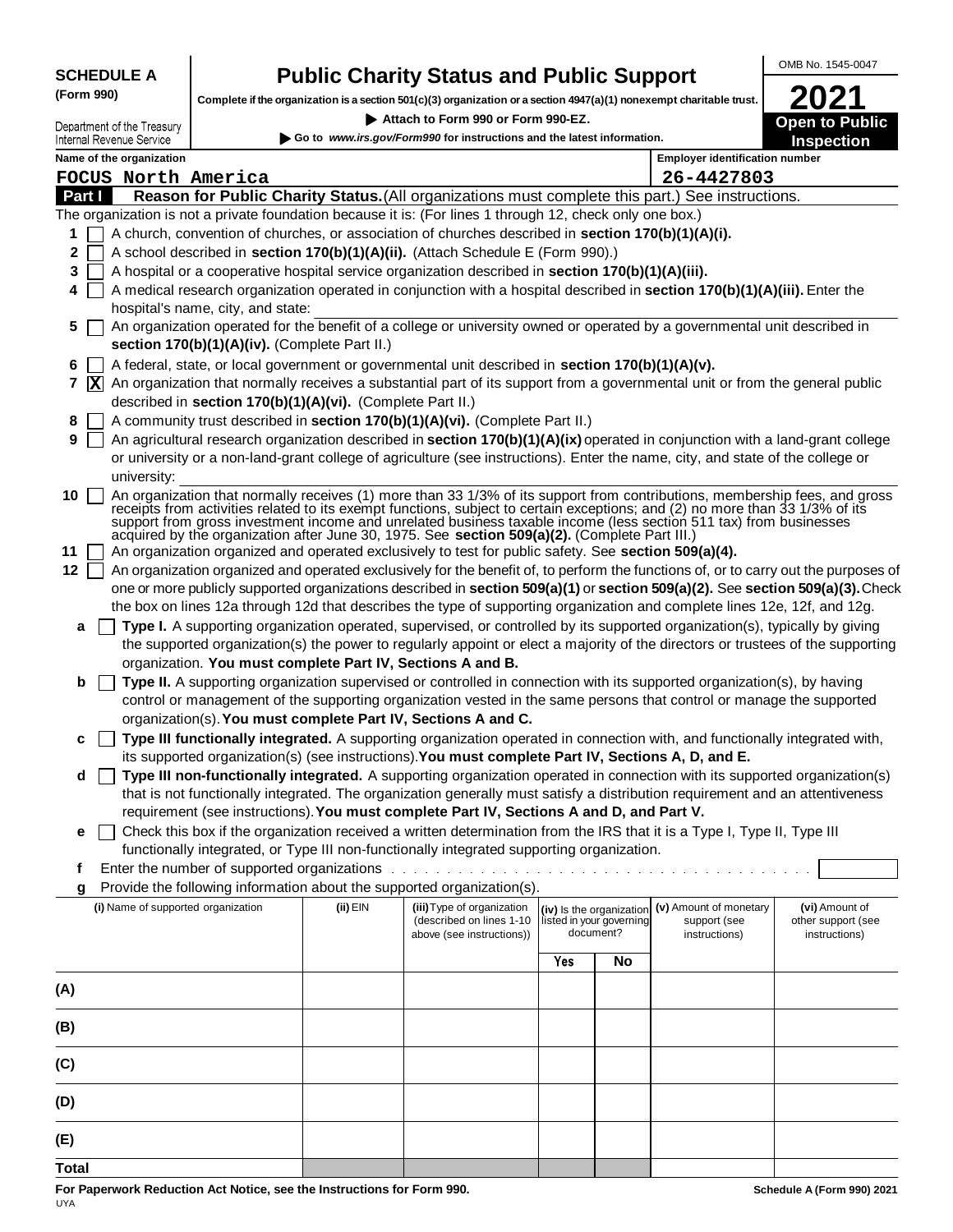|              | Schedule A (Form 990) 2021<br>FOCUS North America                                                                                                                                                                        |          |            |            |            |                 | $26 - 4427803$ Page 2                                              |
|--------------|--------------------------------------------------------------------------------------------------------------------------------------------------------------------------------------------------------------------------|----------|------------|------------|------------|-----------------|--------------------------------------------------------------------|
| Part II      | Support Schedule for Organizations Described in Sections 170(b)(1)(A)(iv) and 170(b)(1)(A)(vi)                                                                                                                           |          |            |            |            |                 |                                                                    |
|              | (Complete only if you checked the box on line 5, 7, or 8 of Part I or if the organization failed to qualify under                                                                                                        |          |            |            |            |                 |                                                                    |
|              | Part III. If the organization fails to qualify under the tests listed below, please complete Part III.)                                                                                                                  |          |            |            |            |                 |                                                                    |
|              | <b>Section A. Public Support</b>                                                                                                                                                                                         |          |            |            |            |                 |                                                                    |
|              | Calendar year (or fiscal year beginning in)                                                                                                                                                                              | (a) 2017 | (b) 2018   | $(c)$ 2019 | $(d)$ 2020 | $(e)$ 2021      | (f) Total                                                          |
| 1            | Gifts, grants,<br>contributions,<br>and                                                                                                                                                                                  |          |            |            |            |                 |                                                                    |
|              | membership fees received. (Do not                                                                                                                                                                                        |          |            |            |            |                 |                                                                    |
|              | include any "unusual grants."). 4,713,398. 3,109,849. 1,945,190. 5,410,740. 3,373,799. 18,552,976.                                                                                                                       |          |            |            |            |                 |                                                                    |
| $\mathbf{2}$ | Tax revenues levied for the                                                                                                                                                                                              |          |            |            |            |                 |                                                                    |
|              | organization's benefit and either paid<br>to or expended on its behalf                                                                                                                                                   |          |            |            |            |                 |                                                                    |
| 3            | The value of services or facilities                                                                                                                                                                                      |          |            |            |            |                 |                                                                    |
|              | furnished by a governmental unit to the                                                                                                                                                                                  |          |            |            |            |                 |                                                                    |
|              | organization without charge                                                                                                                                                                                              |          |            |            |            |                 |                                                                    |
| 4            | Total. Add lines 1 through 3. 4, 713, 398. 3, 109, 849. 1, 945, 190. 5, 410, 740. 3, 373, 799. 18, 552, 976.                                                                                                             |          |            |            |            |                 |                                                                    |
| 5            | The portion of total contributions by                                                                                                                                                                                    |          |            |            |            |                 |                                                                    |
|              | each person (other than a governmental                                                                                                                                                                                   |          |            |            |            |                 |                                                                    |
|              | unit or publicly supported organization)                                                                                                                                                                                 |          |            |            |            |                 |                                                                    |
|              | included on line 1 that exceeds 2%                                                                                                                                                                                       |          |            |            |            |                 |                                                                    |
|              | of the amount shown on line 11,                                                                                                                                                                                          |          |            |            |            |                 |                                                                    |
|              | column $(f)$ .                                                                                                                                                                                                           |          |            |            |            |                 | 286,816.                                                           |
| 6.           | Public support. Subtract line 5 from line 4.                                                                                                                                                                             |          |            |            |            |                 | 18,266,160.                                                        |
|              | <b>Section B. Total Support</b>                                                                                                                                                                                          |          |            |            |            |                 |                                                                    |
|              | Calendar year (or fiscal year beginning in)                                                                                                                                                                              | (a) 2017 | $(b)$ 2018 | $(c)$ 2019 | $(d)$ 2020 | (e) 2021        | (f) Total                                                          |
| 7            | Amounts from line 4.                                                                                                                                                                                                     |          |            |            |            |                 | 4,713,398. 3,109,849. 1,945,190. 5,410,740. 3,373,799. 18,552,976. |
| 8            | Gross income from interest, dividends,                                                                                                                                                                                   |          |            |            |            |                 |                                                                    |
|              | payments received on securities loans,                                                                                                                                                                                   |          |            |            |            |                 |                                                                    |
|              | rents, royalties, and income from similar                                                                                                                                                                                | 218.     |            |            |            |                 | $11,613$ , 35,334, 44,371, 34,104, 125,640.                        |
| 9            | Net income from unrelated business                                                                                                                                                                                       |          |            |            |            |                 |                                                                    |
|              | activities, whether or not the business                                                                                                                                                                                  |          |            |            |            |                 |                                                                    |
|              | is regularly carried on                                                                                                                                                                                                  |          |            |            |            |                 |                                                                    |
| 10           | Other income. Do not include gain or                                                                                                                                                                                     |          |            |            |            |                 |                                                                    |
|              | loss from the sale of capital assets                                                                                                                                                                                     |          |            |            |            |                 |                                                                    |
|              | (Explain in Part VI.)                                                                                                                                                                                                    |          | 3,224.     |            |            |                 | 227,335.230,559.                                                   |
| 11           | Total support. Add lines 7 through 10                                                                                                                                                                                    |          |            |            |            |                 | 18,909,175.                                                        |
| 12           |                                                                                                                                                                                                                          |          |            |            |            | 12              |                                                                    |
| 13           | First 5 years. If the Form 990 is for the organization's first, second, third, fourth, or fifth tax year as a section 501(c)(3)                                                                                          |          |            |            |            |                 |                                                                    |
|              |                                                                                                                                                                                                                          |          |            |            |            |                 |                                                                    |
|              | <b>Section C. Computation of Public Support Percentage</b>                                                                                                                                                               |          |            |            |            |                 |                                                                    |
| 14           | Public support percentage for 2021 (line 6, column (f), divided by line 11, column (f))                                                                                                                                  |          |            |            |            | 14              | 96.60%                                                             |
| 15           | Public support percentage from 2020 Schedule A, Part II, line 14 [1] Allen Line States and States Line States                                                                                                            |          |            |            |            | $\overline{15}$ | 98.98%                                                             |
| 16a          | 33 1/3 % support test-2021. If the organization did not check the box on line 13, and line 14 is 33 $\frac{1}{3}$ % or more, check this                                                                                  |          |            |            |            |                 |                                                                    |
|              |                                                                                                                                                                                                                          |          |            |            |            |                 |                                                                    |
| b            | 33 1/3 % support test-2020. If the organization did not check a box on line 13 or 16a, and line 15 is 33 1/3 % or more,<br>check this box and stop here. The organization qualifies as a publicly supported organization |          |            |            |            |                 |                                                                    |
|              | 10%-facts-and-circumstances test-2021. If the organization did not check a box on line 13, 16a, or 16b, and line 14 is                                                                                                   |          |            |            |            |                 |                                                                    |
| 17a          | 10% or more, and if the organization meets the facts-and-circumstances test, check this box and stop here. Explain in                                                                                                    |          |            |            |            |                 |                                                                    |
|              | Part VI how the organization meets the facts-and-circumstances test. The organization qualifies as a publicly supported                                                                                                  |          |            |            |            |                 |                                                                    |
|              |                                                                                                                                                                                                                          |          |            |            |            |                 |                                                                    |
| b            | 10%-facts-and-circumstances test-2020. If the organization did not check a box on line 13, 16a, 16b, or 17a, and line                                                                                                    |          |            |            |            |                 |                                                                    |
|              | 15 is 10% or more, and if the organization meets the facts-and-circumstances test, check this box and stop here.                                                                                                         |          |            |            |            |                 |                                                                    |
|              | Explain in Part VI how the organization meets the facts-and-circumstances test. The organization qualifies as a publicly                                                                                                 |          |            |            |            |                 |                                                                    |
|              |                                                                                                                                                                                                                          |          |            |            |            |                 |                                                                    |
| 18           | Private foundation. If the organization did not check a box on line 13, 16a, 16b, 17a, or 17b, check this box and see                                                                                                    |          |            |            |            |                 |                                                                    |
|              |                                                                                                                                                                                                                          |          |            |            |            |                 |                                                                    |

**Schedule A (Form 990) 2021**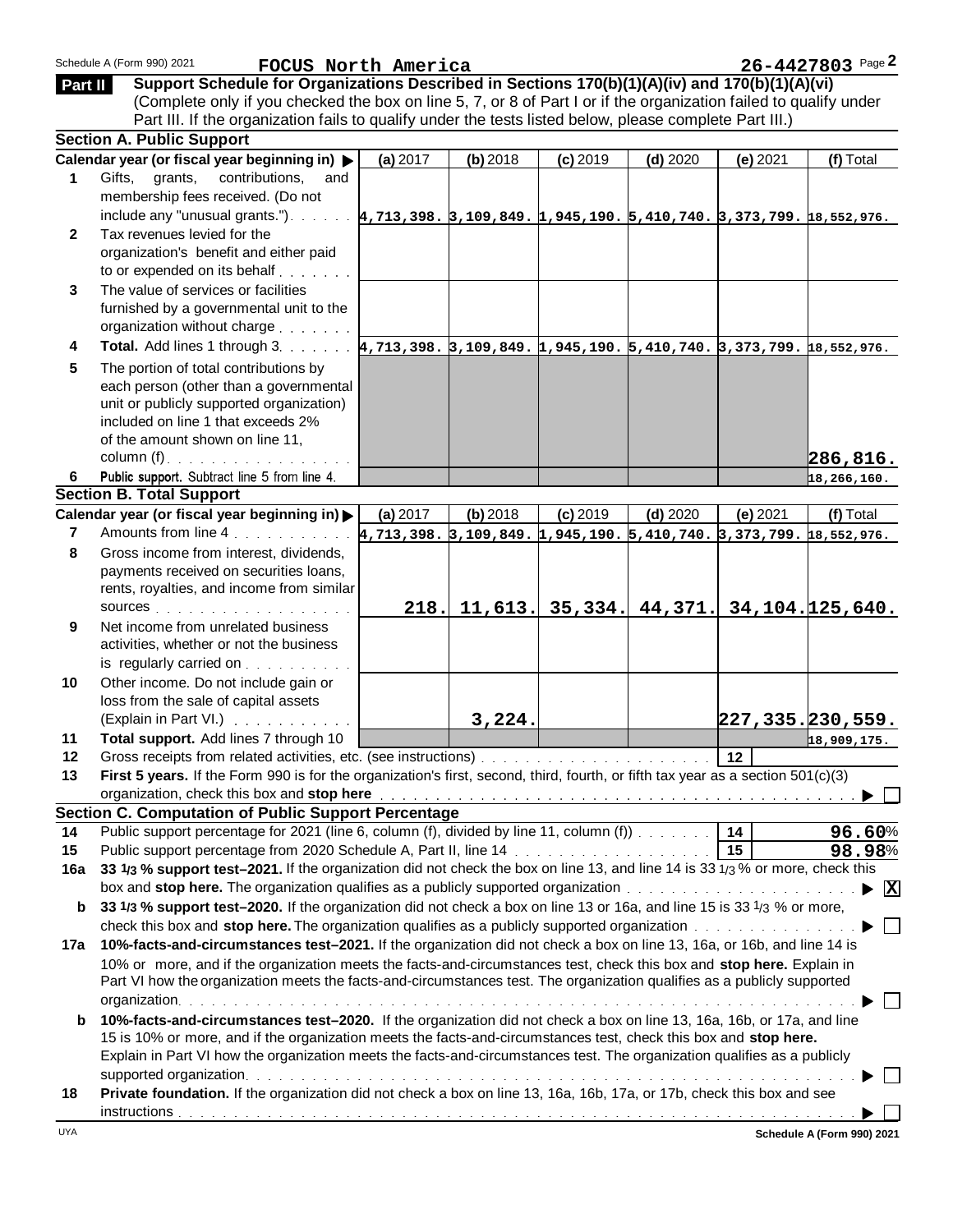|              | $5011$ sontoamo tot organizations .<br>(Complete only if you checked the box on line 10 of Part I or if the organization failed to qualify under Part II. |          |            | $\cdots$ overchet over $\left(\frac{m}{n}\right)$ |            |            |           |
|--------------|-----------------------------------------------------------------------------------------------------------------------------------------------------------|----------|------------|---------------------------------------------------|------------|------------|-----------|
|              | If the organization fails to qualify under the tests listed below, please complete Part II.)                                                              |          |            |                                                   |            |            |           |
|              | <b>Section A. Public Support</b>                                                                                                                          |          |            |                                                   |            |            |           |
|              | Calendar year (or fiscal year beginning in) >                                                                                                             | (a) 2017 | $(b)$ 2018 | $(c)$ 2019                                        | $(d)$ 2020 | (e) 2021   | (f) Total |
| 1            | Gifts, grants, contributions, and membership fees                                                                                                         |          |            |                                                   |            |            |           |
|              | received. (Do not include any "unusual grants.")                                                                                                          |          |            |                                                   |            |            |           |
| $\mathbf{2}$ | Gross receipts from admissions, merchandise                                                                                                               |          |            |                                                   |            |            |           |
|              | sold or services performed, or facilities                                                                                                                 |          |            |                                                   |            |            |           |
|              | furnished in any activity that is related to the<br>organization's tax-exempt purpose                                                                     |          |            |                                                   |            |            |           |
| 3            | Gross receipts from activities that are not an                                                                                                            |          |            |                                                   |            |            |           |
|              | unrelated trade or business under section 513                                                                                                             |          |            |                                                   |            |            |           |
| 4            | Tax revenues levied for the                                                                                                                               |          |            |                                                   |            |            |           |
|              | organization's benefit and either paid                                                                                                                    |          |            |                                                   |            |            |           |
|              | to or expended on its behalf                                                                                                                              |          |            |                                                   |            |            |           |
| 5            | The value of services or facilities                                                                                                                       |          |            |                                                   |            |            |           |
|              | furnished by a governmental unit to the                                                                                                                   |          |            |                                                   |            |            |           |
|              | organization without charge                                                                                                                               |          |            |                                                   |            |            |           |
| 6            | Total. Add lines 1 through 5                                                                                                                              |          |            |                                                   |            |            |           |
|              | 7a Amounts included on lines 1, 2, and 3                                                                                                                  |          |            |                                                   |            |            |           |
|              | received from disqualified persons                                                                                                                        |          |            |                                                   |            |            |           |
| b            | Amounts included on lines 2 and 3                                                                                                                         |          |            |                                                   |            |            |           |
|              | received from other than disqualified                                                                                                                     |          |            |                                                   |            |            |           |
|              | persons that exceed the greater of \$5,000                                                                                                                |          |            |                                                   |            |            |           |
|              | or 1% of the amount on line 13 for the year                                                                                                               |          |            |                                                   |            |            |           |
|              | c Add lines $7a$ and $7b$ .                                                                                                                               |          |            |                                                   |            |            |           |
| 8            | Public support. (Subtract line 7c from                                                                                                                    |          |            |                                                   |            |            |           |
|              | $line 6.)$                                                                                                                                                |          |            |                                                   |            |            |           |
|              | <b>Section B. Total Support</b>                                                                                                                           |          |            |                                                   |            |            |           |
|              | Calendar year (or fiscal year beginning in) ▶                                                                                                             | (a) 2017 | $(b)$ 2018 | $(c)$ 2019                                        | $(d)$ 2020 | $(e)$ 2021 | (f) Total |
| 9            | Amounts from line 6                                                                                                                                       |          |            |                                                   |            |            |           |
|              | 10a Gross income from interest, dividends,                                                                                                                |          |            |                                                   |            |            |           |
|              | payments received on securities loans, rents,                                                                                                             |          |            |                                                   |            |            |           |
|              | royalties, and income from similar sources                                                                                                                |          |            |                                                   |            |            |           |
|              | <b>b</b> Unrelated business taxable income (less                                                                                                          |          |            |                                                   |            |            |           |
|              | section 511 taxes) from businesses                                                                                                                        |          |            |                                                   |            |            |           |
|              | acquired after June 30, 1975                                                                                                                              |          |            |                                                   |            |            |           |
|              | c Add lines 10a and 10b $\ldots$                                                                                                                          |          |            |                                                   |            |            |           |
| 11           | Net income from unrelated business                                                                                                                        |          |            |                                                   |            |            |           |
|              | activities not included on line 10b, whether                                                                                                              |          |            |                                                   |            |            |           |
|              | or not the business is regularly carried on                                                                                                               |          |            |                                                   |            |            |           |
| 12           | Other income. Do not include gain or                                                                                                                      |          |            |                                                   |            |            |           |
|              | loss from the sale of capital assets                                                                                                                      |          |            |                                                   |            |            |           |
|              | (Explain in Part VI.).                                                                                                                                    |          |            |                                                   |            |            |           |
| 13           | Total support. (Add lines 9, 10c, 11,                                                                                                                     |          |            |                                                   |            |            |           |
|              | and 12.)                                                                                                                                                  |          |            |                                                   |            |            |           |
| 14           | First 5 years. If the Form 990 is for the organization's first, second, third, fourth, or fifth tax year as a section 501(c)(3)                           |          |            |                                                   |            |            |           |
|              |                                                                                                                                                           |          |            |                                                   |            |            | ▶ ।       |
|              | <b>Section C. Computation of Public Support Percentage</b>                                                                                                |          |            |                                                   |            |            |           |
| 15           | Public support percentage for 2021 (line 8, column (f), divided by line 13, column (f)).                                                                  |          |            |                                                   |            | 15         | $\%$      |
| 16           | Public support percentage from 2020 Schedule A, Part III, line 15 manufacture and containing                                                              |          |            |                                                   |            | 16         | %         |
|              | Section D. Computation of Investment Income Percentage                                                                                                    |          |            |                                                   |            |            |           |
| 17           | Investment income percentage for 2021 (line 10c, column (f), divided by line 13, column (f)).                                                             |          |            |                                                   |            | 17         | $\%$      |
| 18           | Investment income percentage from 2020 Schedule A, Part III, line 17.                                                                                     |          |            |                                                   |            | 18         | %         |
|              | 19a 331/3 % support tests-2021. If the organization did not check the box on line 14, and line 15 is more than 331/3%, and                                |          |            |                                                   |            |            |           |
|              | line 17 is not more than 331/3%, check this box and stop here. The organization qualifies as a publicly supported organization $\blacktriangleright$      |          |            |                                                   |            |            |           |
| b            | 331/3 % support tests-2020. If the organization did not check a box on line 14 or line 19a, and line 16 is more than 33 <sup>1</sup> /3 %, and            |          |            |                                                   |            |            |           |
|              | line 18 is not more than 331/3%, check this box and stop here. The organization qualifies as a publicly supported organization $\blacktriangleright$      |          |            |                                                   |            |            |           |
| 20           | Private foundation. If the organization did not check a box on line 14, 19a, or 19b, check this box and see instructions                                  |          |            |                                                   |            |            | ▶         |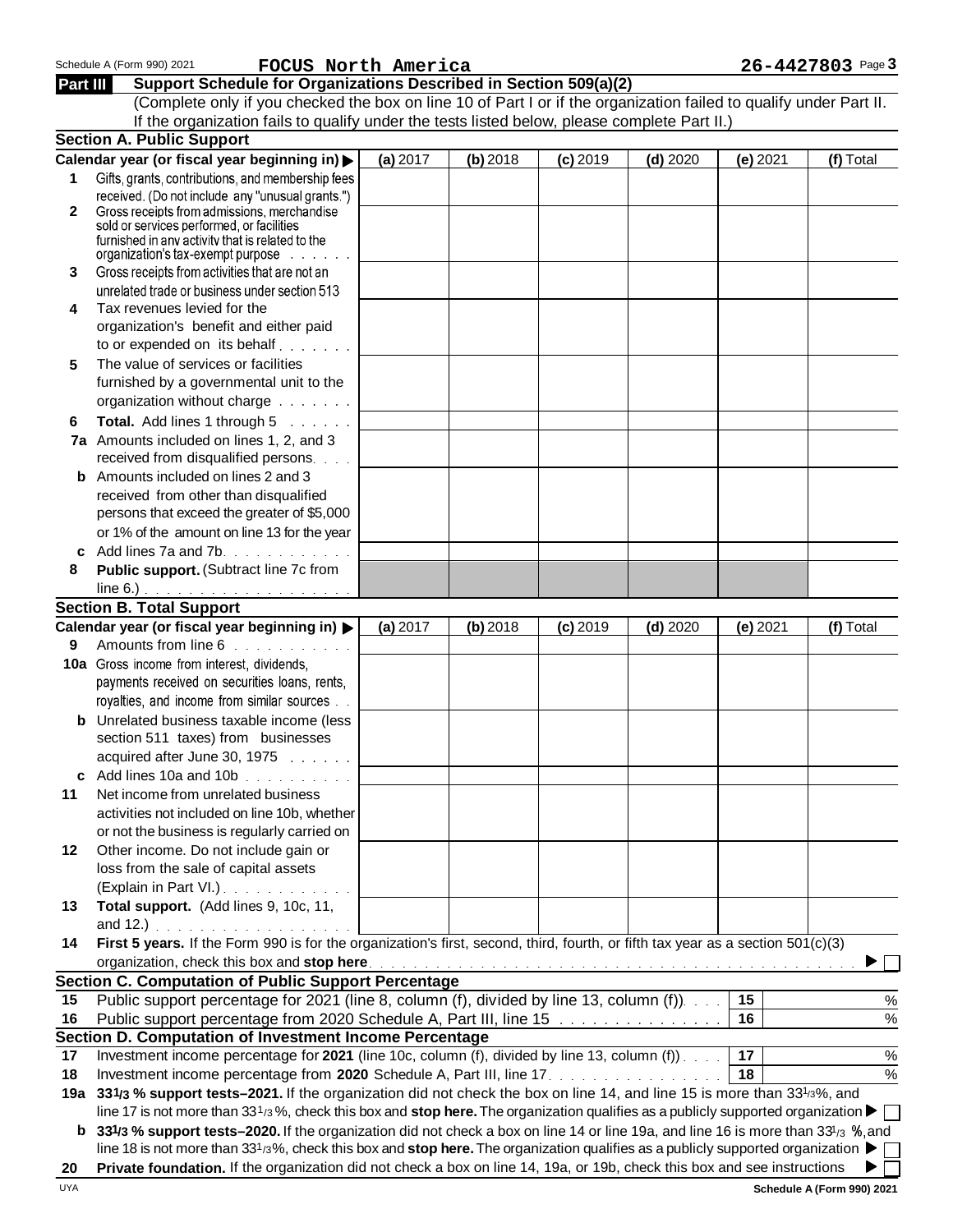**Part IV Supporting Organizations** 

# (Complete only if you checked a box in line 12 on Part I. If you checked box 12a, Part I, complete Sections A and B. If you checked box 12b, Part I, complete Sections A and C. If you checked box 12c, Part I, complete Sections A, D, and E. If you checked box 12d, Part I, complete Sections A and D, and complete Part V.) **Section A. All Supporting Organizations Yes No 1** Are all of the organization's supported organizations listed by name in the organization's governing documents? *If "No," describe in Part VI how the supported organizations are designated. If designated by class or purpose, describe the designation. If historic and continuing relationship, explain.* **1 2** Did the organization have any supported organization that does not have an IRS determination of status under section 509(a)(1) or (2)? *If "Yes," explain in Part VI how the organization determined that the supported organization was described in section 509(a)(1) or (2).* **2 3a** Did the organization have a supported organization described in section 501(c)(4), (5), or (6)? *If "Yes," answer lines 3b and 3c below.* **3a b** Did the organization confirm that each supported organization qualified under section 501(c)(4), (5), or (6) and satisfied the public support tests under section 509(a)(2)? *If "Yes," describe in Part VI when and how the organization made the determination.* **3b c** Did the organization ensure that all support to such organizations was used exclusively for section 170(c)(2)(B) purposes? *If "Yes," explain in Part VI what controls the organization put in place to ensure such use.* **3c 4a** Was any supported organization not organized in the United States ("foreign supported organization")? *If "Yes," and if you checked box 12a or 12b in Part I, answer lines 4b and 4c below.* **4a b** Did the organization have ultimate control and discretion in deciding whether to make grants to the foreign supported organization? *If "Yes," describe in Part VI how the organization had such control and discretion despite being controlled or supervised by or in connection with its supported organizations.* **4b c** Did the organization support any foreign supported organization that does not have an IRS determination under sections 501(c)(3) and 509(a)(1) or (2)? *If "Yes," explain in Part VI what controls the organization used to ensure that all support to the foreign supported organization was used exclusively for section 170(c)(2)(B) purposes.* **4c 5a** Did the organization add, substitute, or remove any supported organizations during the tax year? *If "Yes," answer lines 5b and 5c below (if applicable). Also, provide detail in Part VI , including (i) the names and EIN numbers of the supported organizations added, substituted, or removed; (ii) the reasons for each such action; (iii) the authority under the organization's organizing document authorizing such action; and (iv) how the action was accomplished (such as by amendment to the organizing document).* **5a b** Type I or Type II only. Was any added or substituted supported organization part of a class already designated in the organization's organizing document? **5b c Substitutions only.** Was the substitution the result of an event beyond the organization's control? **5c 6** Did the organization provide support (whether in the form of grants or the provision of services or facilities) to anyone other than (i) its supported organizations, (ii) individuals that are part of the charitable class benefited by one or more of its supported organizations, or (iii) other supporting organizations that also support or benefit one or more of the filing organization's supported organizations? *If "Yes," provide detail in Part VI.* **6 7** Did the organization provide a grant, loan, compensation, or other similar payment to a substantial contributor (as defined in section 4958(c)(3)(C)), a family member of a substantial contributor, or a 35% controlled entity with regard to a substantial contributor? *If "Yes," complete Part I of Schedule L (Form 990).* **7 8** Did the organization make a loan to a disqualified person (as defined in section 4958) not described on line 7? *If "Yes," complete Part I of Schedule L (Form 990).* **8 9a** Was the organization controlled directly or indirectly at any time during the tax year by one or more disqualified persons, as defined in section 4946 (other than foundation managers and organizations described in section 509(a)(1) or (2))? *If "Yes," provide detail in Part VI.* **9a b** Did one or more disqualified persons (as defined on line 9a) hold a controlling interest in any entity in which the supporting organization had an interest? *If "Yes," provide detail in Part VI.* **9b c** Did a disqualified person (as defined on line 9a) have an ownership interest in, or derive any personal benefit from, assets in which the supporting organization also had an interest? *If "Yes," provide detail in Part VI.* **9c 10a** Was the organization subject to the excess business holdings rules of section 4943 because of section 4943(f) (regarding certain Type II supporting organizations, and all Type III non-functionally integrated supporting organizations)? *If "Yes," answer line 10b below.* **10a**

**b** Did the organization have any excess business holdings in the tax year? *(Use Schedule C, Form 4720, to determine whether the organization had excess business holdings.)* **10b**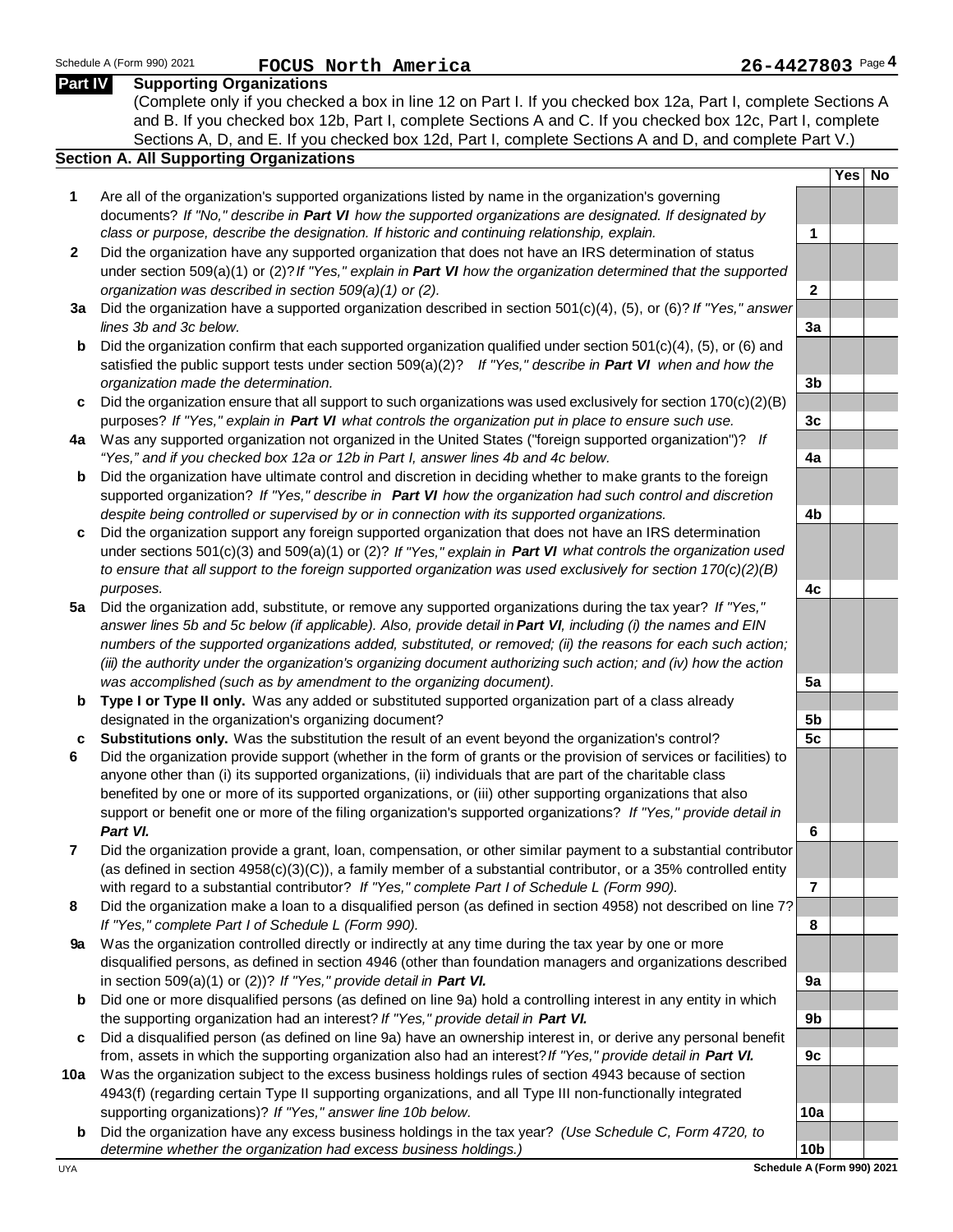|                  | FOCUS North America<br>26-4427803 Page 5<br>Schedule A (Form 990) 2021                                                                                                                                                                                                                                                                                                                                                                                                                                                                                                                                                                                                                                                                                                     |                 |          |  |
|------------------|----------------------------------------------------------------------------------------------------------------------------------------------------------------------------------------------------------------------------------------------------------------------------------------------------------------------------------------------------------------------------------------------------------------------------------------------------------------------------------------------------------------------------------------------------------------------------------------------------------------------------------------------------------------------------------------------------------------------------------------------------------------------------|-----------------|----------|--|
| Part IV          | <b>Supporting Organizations (continued)</b>                                                                                                                                                                                                                                                                                                                                                                                                                                                                                                                                                                                                                                                                                                                                |                 |          |  |
|                  |                                                                                                                                                                                                                                                                                                                                                                                                                                                                                                                                                                                                                                                                                                                                                                            |                 | Yes   No |  |
| 11               | Has the organization accepted a gift or contribution from any of the following persons?                                                                                                                                                                                                                                                                                                                                                                                                                                                                                                                                                                                                                                                                                    |                 |          |  |
| a                | A person who directly or indirectly controls, either alone or together with persons described on lines 11b and                                                                                                                                                                                                                                                                                                                                                                                                                                                                                                                                                                                                                                                             |                 |          |  |
|                  | 11c below, the governing body of a supported organization?                                                                                                                                                                                                                                                                                                                                                                                                                                                                                                                                                                                                                                                                                                                 | 11a             |          |  |
| b                | A family member of a person described on line 11a above?                                                                                                                                                                                                                                                                                                                                                                                                                                                                                                                                                                                                                                                                                                                   | 11 <sub>b</sub> |          |  |
| c                | A 35% controlled entity of a person described on line 11a or 11b above?If "Yes" to line 11a, 11b, or 11c, provide detail in Part VI.<br><b>Section B. Type I Supporting Organizations</b>                                                                                                                                                                                                                                                                                                                                                                                                                                                                                                                                                                                  | 11c             |          |  |
|                  |                                                                                                                                                                                                                                                                                                                                                                                                                                                                                                                                                                                                                                                                                                                                                                            |                 | Yes   No |  |
| 1                | Did the governing body, members of the governing body, officers acting in their official capacity, or memberships of one or<br>more supported organizations have the power to regularly appoint or elect at least a majority of the organizations's officers,<br>directors, or trustees at all times during the tax year? If "No," describe in Part VI how the supported organization(s) effectively<br>operated, supervised, or controlled the organization's activities. If the organization had more than one supported organization,<br>describe how the powers to appoint and/or remove officers, directors, or trustees were allocated among the supported<br>organizations and what conditions or restrictions, if any, applied to such powers during the tax year. | 1               |          |  |
| $\mathbf{2}$     | Did the organization operate for the benefit of any supported organization other than the supported<br>organization(s) that operated, supervised, or controlled the supporting organization? If "Yes," explain in Part<br>VI how providing such benefit carried out the purposes of the supported organization(s) that operated,<br>supervised, or controlled the supporting organization.                                                                                                                                                                                                                                                                                                                                                                                 | 2               |          |  |
|                  | <b>Section C. Type II Supporting Organizations</b>                                                                                                                                                                                                                                                                                                                                                                                                                                                                                                                                                                                                                                                                                                                         |                 |          |  |
| 1                | Were a majority of the organization's directors or trustees during the tax year also a majority of the directors<br>or trustees of each of the organization's supported organization(s)? If "No," describe in Part VI how control<br>or management of the supporting organization was vested in the same persons that controlled or managed<br>the supported organization(s).                                                                                                                                                                                                                                                                                                                                                                                              | 1               | Yes   No |  |
|                  | <b>Section D. All Type III Supporting Organizations</b>                                                                                                                                                                                                                                                                                                                                                                                                                                                                                                                                                                                                                                                                                                                    |                 |          |  |
|                  |                                                                                                                                                                                                                                                                                                                                                                                                                                                                                                                                                                                                                                                                                                                                                                            |                 | Yes   No |  |
| 1                | Did the organization provide to each of its supported organizations, by the last day of the fifth month of the<br>organization's tax year, (i) a written notice describing the type and amount of support provided during the prior tax<br>year, (ii) a copy of the Form 990 that was most recently filed as of the date of notification, and (iii) copies of the<br>organization's governing documents in effect on the date of notification, to the extent not previously provided?                                                                                                                                                                                                                                                                                      | 1               |          |  |
| $\mathbf{2}$     | Were any of the organization's officers, directors, or trustees either (i) appointed or elected by the supported<br>organization(s) or (ii) serving on the governing body of a supported organization? If "No," explain in Part VI how<br>the organization maintained a close and continuous working relationship with the supported organization(s).                                                                                                                                                                                                                                                                                                                                                                                                                      |                 |          |  |
|                  |                                                                                                                                                                                                                                                                                                                                                                                                                                                                                                                                                                                                                                                                                                                                                                            | $\mathbf{2}$    |          |  |
| 3                | By reason of the relationship described on line 2, above, did the organization's supported organizations have<br>a significant voice in the organization's investment policies and in directing the use of the organization's<br>income or assets at all times during the tax year? If "Yes," describe in Part VI the role the organization's                                                                                                                                                                                                                                                                                                                                                                                                                              |                 |          |  |
|                  | supported organizations played in this regard.                                                                                                                                                                                                                                                                                                                                                                                                                                                                                                                                                                                                                                                                                                                             | 3               |          |  |
|                  | Section E. Type III Functionally Integrated Supporting Organizations                                                                                                                                                                                                                                                                                                                                                                                                                                                                                                                                                                                                                                                                                                       |                 |          |  |
| 1<br>а<br>b<br>c | Check the box next to the method that the organization used to satisfy the Integral Part Test during the year (see instructions).<br>The organization satisfied the Activities Test. Complete line 2 below.<br>The organization is the parent of each of its supported organizations. Complete line 3 below.<br>The organization supported a governmental entity. Describe in Part VI how you supported a governmental entity (see                                                                                                                                                                                                                                                                                                                                         |                 |          |  |
| 2                | <i>instructions).</i><br>Activities Test. Answer lines 2a and 2b below.                                                                                                                                                                                                                                                                                                                                                                                                                                                                                                                                                                                                                                                                                                    |                 | Yes   No |  |
| а                | Did substantially all of the organization's activities during the tax year directly further the exempt purposes of                                                                                                                                                                                                                                                                                                                                                                                                                                                                                                                                                                                                                                                         |                 |          |  |
|                  | the supported organization(s) to which the organization was responsive? If "Yes," then in Part VI identify<br>those supported organizations and explain how these activities directly furthered their exempt purposes,<br>how the organization was responsive to those supported organizations, and how the organization determined<br>that these activities constituted substantially all of its activities.                                                                                                                                                                                                                                                                                                                                                              | 2a              |          |  |
|                  |                                                                                                                                                                                                                                                                                                                                                                                                                                                                                                                                                                                                                                                                                                                                                                            |                 |          |  |

- **b** Did the activities described on line 2a, above, constitute activities that, but for the organization's involvement, one or more of the organization's supported organization(s) would have been engaged in? *If "Yes," explain in Part VI the reasons for the organization's position that its supported organization(s) would have engaged in these activities but for the organization's involvement.* **2b**
- **3** Parent of Supported Organizations. *Answer lines 3a and 3b below.*
- **a** Did the organization have the power to regularly appoint or elect a majority of the officers, directors, or trustees of each of the supported organizations? If "Yes" or "No," provide details in Part VI. **In the Soute 1** 3a
- **b** Did the organization exercise a substantial degree of direction over the policies, programs, and activities of each of its supported organizations? *If "Yes," describe in Part VI the role played by the organization in this regard.* **3b**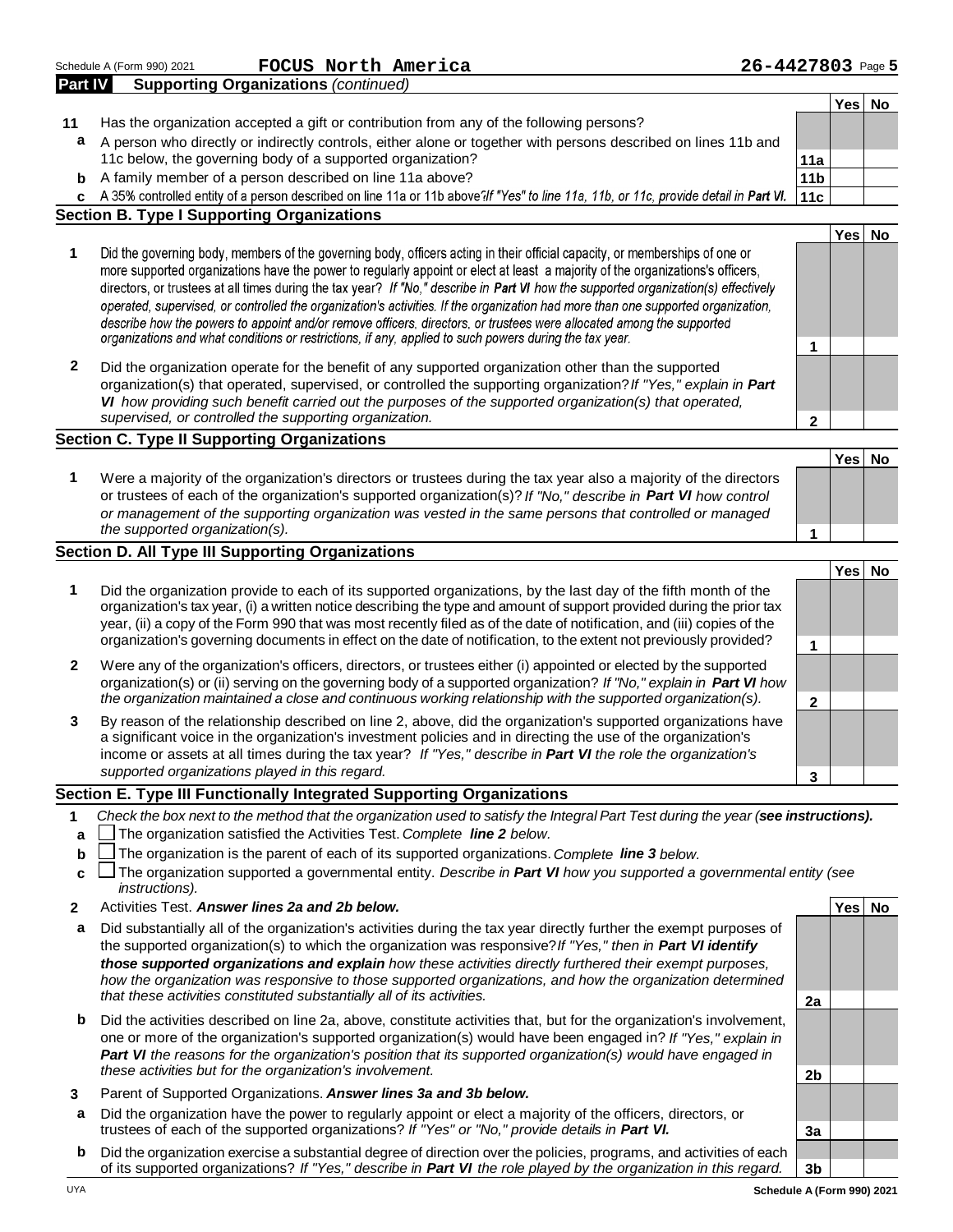1  $\Box$  Check here if the organization satisfied the Integral Part Test as a qualifying trust on Nov. 20, 1970 *(explain in Part VI).* See instructions. All other Type III non-functionally integrated supporting organizations must complete Sections A through E.

| <b>Section A - Adjusted Net Income</b>                                                                                      |                         | (A) Prior Year | (B) Current Year<br>(optional) |
|-----------------------------------------------------------------------------------------------------------------------------|-------------------------|----------------|--------------------------------|
| 1 Net short-term capital gain                                                                                               | 1                       |                |                                |
| 2 Recoveries of prior-year distributions                                                                                    | $\mathbf{2}$            |                |                                |
| 3 Other gross income (see instructions)                                                                                     | 3                       |                |                                |
| 4 Add lines 1 through 3.                                                                                                    | 4                       |                |                                |
| 5 Depreciation and depletion                                                                                                | 5                       |                |                                |
| 6 Portion of operating expenses paid or incurred for production or                                                          |                         |                |                                |
| collection of gross income or for management, conservation, or                                                              |                         |                |                                |
| maintenance of property held for production of income (see instructions)                                                    | 6                       |                |                                |
| 7 Other expenses (see instructions)                                                                                         | $\overline{7}$          |                |                                |
| 8 Adjusted Net Income (subtract lines 5, 6, and 7 from line 4)                                                              | 8                       |                |                                |
| <b>Section B - Minimum Asset Amount</b>                                                                                     |                         | (A) Prior Year | (B) Current Year<br>(optional) |
| 1 Aggregate fair market value of all non-exempt-use assets (see                                                             |                         |                |                                |
| instructions for short tax year or assets held for part of year):                                                           |                         |                |                                |
| a Average monthly value of securities                                                                                       | 1a                      |                |                                |
| <b>b</b> Average monthly cash balances                                                                                      | 1b                      |                |                                |
| c Fair market value of other non-exempt-use assets                                                                          | 1 <sub>c</sub>          |                |                                |
| d Total (add lines 1a, 1b, and 1c)                                                                                          | $\overline{1d}$         |                |                                |
| e Discount claimed for blockage or other factors (explain in detail in Part VI):                                            |                         |                |                                |
| 2 Acquisition indebtedness applicable to non-exempt-use assets                                                              | $\overline{2}$          |                |                                |
| 3 Subtract line 2 from line 1d.                                                                                             | $\overline{3}$          |                |                                |
| 4 Cash deemed held for exempt use. Enter 0.015 of line 3 (for greater amount,<br>see instructions).                         | 4                       |                |                                |
| 5 Net value of non-exempt-use assets (subtract line 4 from line 3)                                                          | 5                       |                |                                |
| 6 Multiply line 5 by 0.035.                                                                                                 | 6                       |                |                                |
| 7 Recoveries of prior-year distributions                                                                                    | 7                       |                |                                |
| 8 Minimum Asset Amount (add line 7 to line 6)                                                                               | $\overline{\mathbf{8}}$ |                |                                |
| <b>Section C - Distributable Amount</b>                                                                                     |                         |                | <b>Current Year</b>            |
| 1 Adjusted net income for prior year (from Section A, line 8, column A)                                                     | 1                       |                |                                |
| 2 Enter 0.85 of line 1.                                                                                                     | $\overline{\mathbf{2}}$ |                |                                |
| 3 Minimum asset amount for prior year (from Section B, line 8, column A)                                                    | 3                       |                |                                |
| 4 Enter greater of line 2 or line 3.                                                                                        | 4                       |                |                                |
| 5 Income tax imposed in prior year                                                                                          | 5                       |                |                                |
| 6 Distributable Amount. Subtract line 5 from line 4, unless subject to<br>emergency temporary reduction (see instructions). | 6                       |                |                                |

**7**  $\Box$  Check here if the current year is the organization's first as a non-functionally integrated Type III supporting organization (see instructions).

UYA **Schedule A (Form 990) 2021**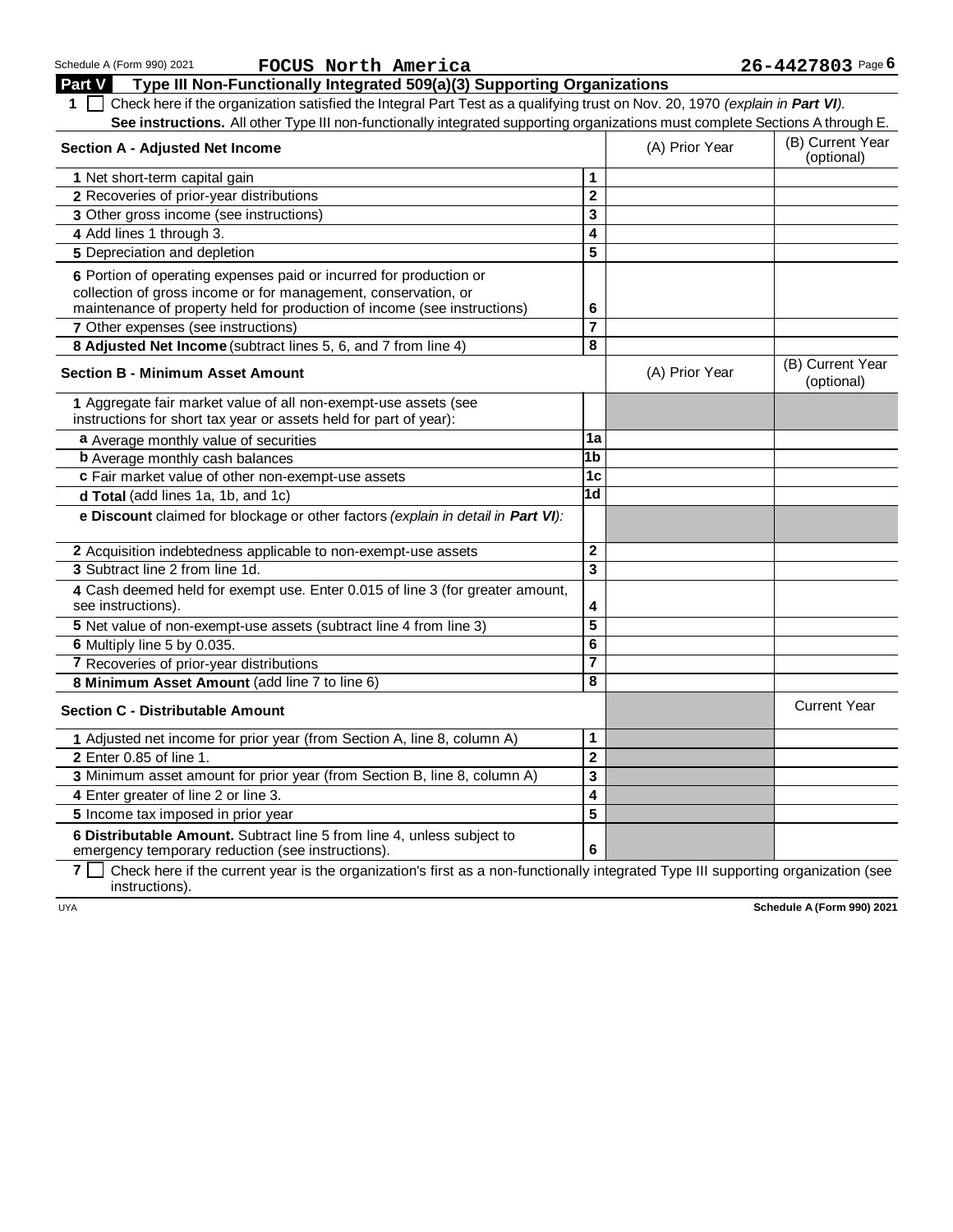|              | Schedule A (Form 990) 2021<br>FOCUS North America                                                                                                                             |                                    |                                                     |                         | 26-4427803 Page 7                                |
|--------------|-------------------------------------------------------------------------------------------------------------------------------------------------------------------------------|------------------------------------|-----------------------------------------------------|-------------------------|--------------------------------------------------|
| Part V       | Type III Non-Functionally Integrated 509(a)(3) Supporting Organizations (continued)                                                                                           |                                    |                                                     |                         |                                                  |
|              | <b>Section D - Distributions</b>                                                                                                                                              |                                    |                                                     |                         | <b>Current Year</b>                              |
| 1            | Amounts paid to supported organizations to accomplish exempt purposes                                                                                                         |                                    |                                                     | 1                       |                                                  |
| $\mathbf{2}$ | Amounts paid to perform activity that directly furthers exempt purposes of supported<br>organizations, in excess of income from activity                                      |                                    |                                                     | $\mathbf{2}$            |                                                  |
| 3            | Administrative expenses paid to accomplish exempt purposes of supported organizations                                                                                         |                                    |                                                     | 3                       |                                                  |
| 4            | Amounts paid to acquire exempt-use assets                                                                                                                                     |                                    |                                                     | $\overline{\mathbf{4}}$ |                                                  |
| 5            | Qualified set-aside amounts (prior IRS approval required - provide details in Part VI)                                                                                        |                                    |                                                     | 5                       |                                                  |
| 6            | Other distributions (describe in Part VI). See instructions.                                                                                                                  |                                    |                                                     | 6                       |                                                  |
| 7            | Total annual distributions. Add lines 1 through 6.                                                                                                                            |                                    |                                                     | $\overline{7}$          |                                                  |
| 8            | Distributions to attentive supported organizations to which the organization is responsive<br>(provide details in Part VI). See instructions.                                 |                                    |                                                     | 8                       |                                                  |
| 9            | Distributable amount for 2021 from Section C, line 6                                                                                                                          |                                    |                                                     | 9                       |                                                  |
| 10           | Line 8 amount divided by line 9 amount                                                                                                                                        |                                    |                                                     | 10                      |                                                  |
|              |                                                                                                                                                                               |                                    |                                                     |                         |                                                  |
|              | <b>Section E - Distribution Allocations (see instructions)</b>                                                                                                                | (i)<br><b>Excess Distributions</b> | (i)<br><b>Underdistributions</b><br><b>Pre-2021</b> |                         | (iii)<br><b>Distributable</b><br>Amount for 2021 |
| $\mathbf{1}$ | Distributable amount for 2021 from Section C, line 6                                                                                                                          |                                    |                                                     |                         |                                                  |
| $\mathbf{2}$ | Underdistributions, if any, for years prior to 2021<br>(reasonable cause required- explain in Part VI). See instr.                                                            |                                    |                                                     |                         |                                                  |
| 3            | Excess distributions carryover, if any, to 2021                                                                                                                               |                                    |                                                     |                         |                                                  |
| a            | From 2016                                                                                                                                                                     |                                    |                                                     |                         |                                                  |
| b            | From 2017                                                                                                                                                                     |                                    |                                                     |                         |                                                  |
| c            | From 2018                                                                                                                                                                     |                                    |                                                     |                         |                                                  |
| d            | From 2019                                                                                                                                                                     |                                    |                                                     |                         |                                                  |
| е            | From 2020                                                                                                                                                                     |                                    |                                                     |                         |                                                  |
| f            | Total of lines 3a through 3e                                                                                                                                                  |                                    |                                                     |                         |                                                  |
| g            | Applied to underdistributions of prior years                                                                                                                                  |                                    |                                                     |                         |                                                  |
| h            | Applied to 2021 distributable amount                                                                                                                                          |                                    |                                                     |                         |                                                  |
|              | Carryover from 2016 not applied (see instructions)                                                                                                                            |                                    |                                                     |                         |                                                  |
|              | Remainder. Subtract lines 3g, 3h, and 3i from line 3f.                                                                                                                        |                                    |                                                     |                         |                                                  |
| 4            | Distributions for 2021 from Section<br>D, line 7:<br>\$                                                                                                                       |                                    |                                                     |                         |                                                  |
| a            | Applied to underdistributions of prior years                                                                                                                                  |                                    |                                                     |                         |                                                  |
| b            | Applied to 2021 distributable amount                                                                                                                                          |                                    |                                                     |                         |                                                  |
| C            | Remainder. Subtract lines 4a and 4b from line 4.                                                                                                                              |                                    |                                                     |                         |                                                  |
| 5            | Remaining underdistributions for years prior to 2021, if<br>any. Subtract lines 3g and 4a from line 2. For result<br>greater than zero, explain in Part VI. See instructions. |                                    |                                                     |                         |                                                  |
| 6            | Remaining underdistributions for 2021. Subtract lines 3h<br>and 4b from line 1. For result greater than zero, explain in<br>Part VI. See instructions.                        |                                    |                                                     |                         |                                                  |
| 7            | Excess distributions carryover to 2022. Add lines 3j<br>and 4c.                                                                                                               |                                    |                                                     |                         |                                                  |
| 8            | Breakdown of line 7:                                                                                                                                                          |                                    |                                                     |                         |                                                  |
| a            | Excess from 2017                                                                                                                                                              |                                    |                                                     |                         |                                                  |
| b            | Excess from 2018                                                                                                                                                              |                                    |                                                     |                         |                                                  |
| c            | Excess from 2019                                                                                                                                                              |                                    |                                                     |                         |                                                  |
| d            | Excess from 2020                                                                                                                                                              |                                    |                                                     |                         |                                                  |
| е            | Excess from 2021                                                                                                                                                              |                                    |                                                     |                         |                                                  |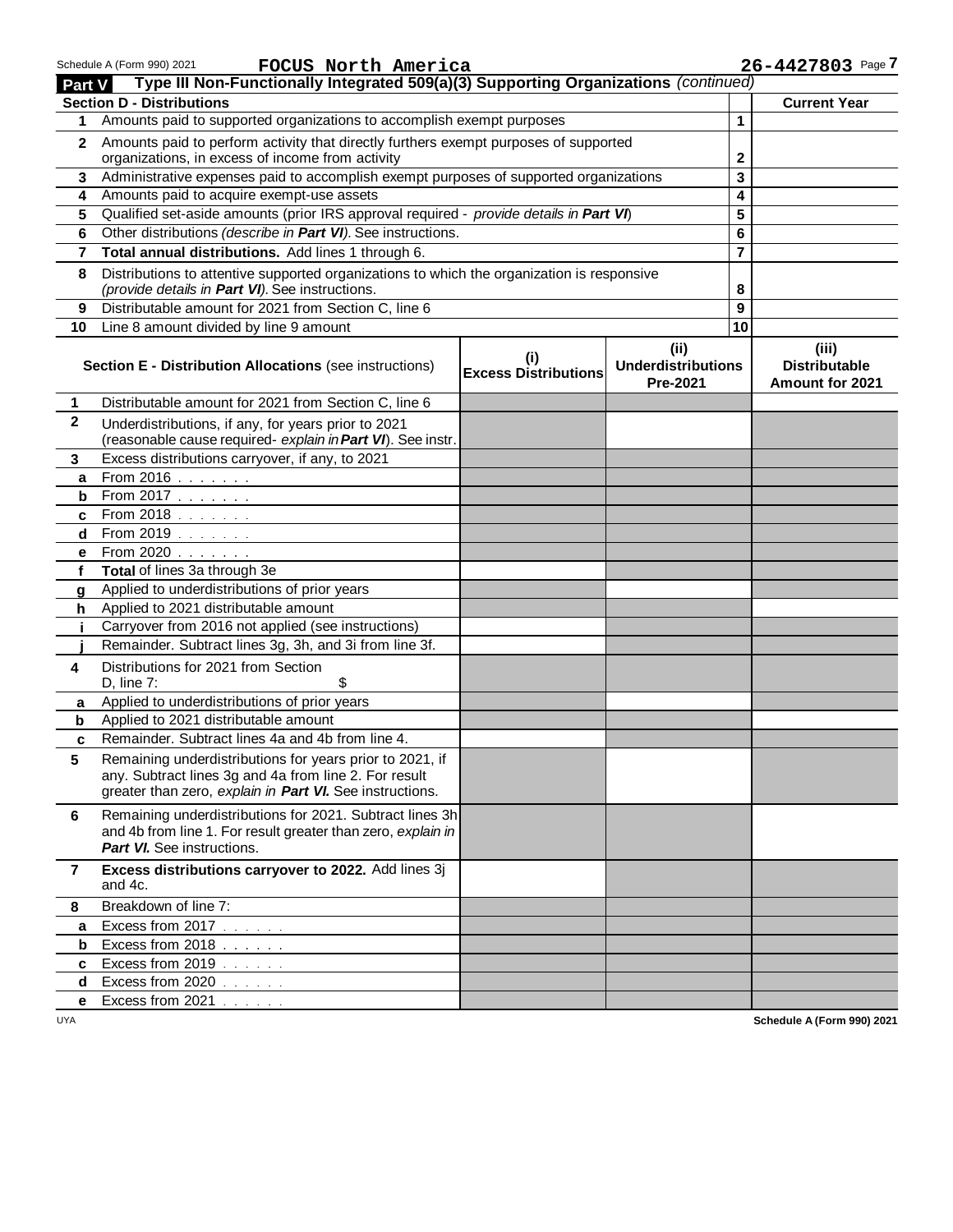| Schedule A (Form 990) 2021 | FOCUS North America                                                                                                  | $26 - 4427803$ Page 8                                                                                                        |
|----------------------------|----------------------------------------------------------------------------------------------------------------------|------------------------------------------------------------------------------------------------------------------------------|
| <b>Part VI</b>             | Supplemental Information. Provide the explanations required by Part II, line 10; Part II, line 17a or 17b;           |                                                                                                                              |
|                            |                                                                                                                      | Part III, line 12; Part IV, Section A, lines 1, 2, 3b, 3c, 4b, 4c, 5a, 6, 9a, 9b, 9c, 11a, 11b, and 11c; Part IV, Section B, |
|                            | lines 1 and 2; Part IV, Section C, line 1; Part IV, Section D, lines 2 and 3; Part IV, Section E, lines 1c, 2a, 2b,  |                                                                                                                              |
|                            | 3a, and 3b; Part V, line 1; Part V, Section B, line 1e; Part V, Section D, lines 5, 6, and 8; and Part V, Section E, |                                                                                                                              |
|                            | lines 2, 5, and 6. Also complete this part for any additional information. (See instructions.)                       |                                                                                                                              |
| Part II, Line 10           |                                                                                                                      |                                                                                                                              |
|                            | 2022 - Paycheck Protection Loan forgiveness \$189,244                                                                |                                                                                                                              |
| Part II, Line 10           |                                                                                                                      |                                                                                                                              |
|                            | 2022 - Credit card rebates - \$3,183                                                                                 |                                                                                                                              |
| Part II, Line 10           |                                                                                                                      |                                                                                                                              |
|                            | 2022 - Gain on casualty loss net of book value - \$32,765                                                            |                                                                                                                              |
| Part II, Line 10           |                                                                                                                      |                                                                                                                              |
|                            | $2022$ - sale of scrap metal - \$2,143                                                                               |                                                                                                                              |
| Part II, Line 10           |                                                                                                                      |                                                                                                                              |
|                            | $2018$ - Credit card rebates - \$3,224                                                                               |                                                                                                                              |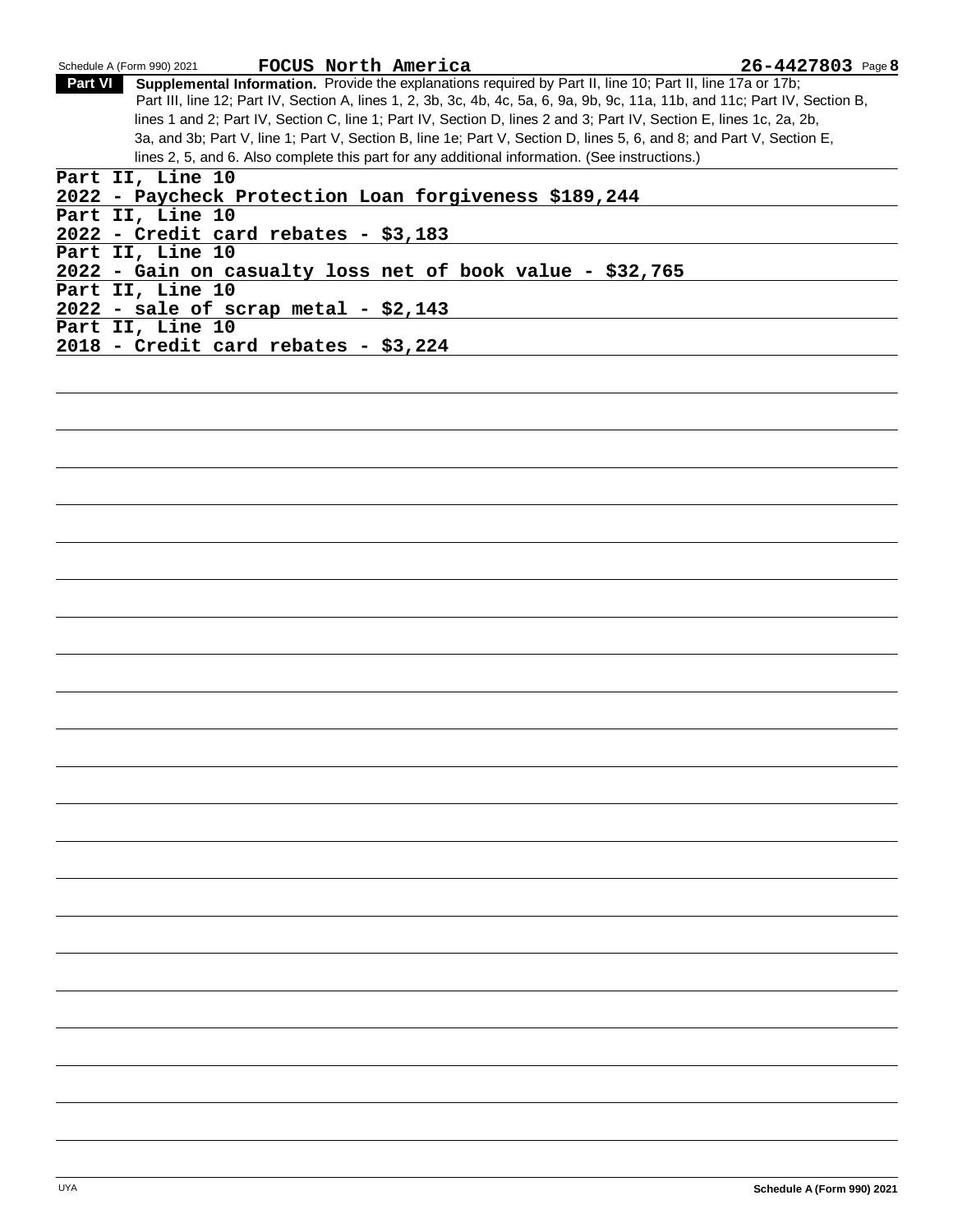| <b>Schedule B</b> |  |
|-------------------|--|
| (Form 990)        |  |

Department of the Treasury Internal Revenue Service

# **Schedule of Contributors**

OMB No. 1545-0047

**2021**

**Attach to Form 990 or Form 990-PF.**

**Go to** *www.irs.gov/Form990*  **for the latest information.**

Name of the organization **Employer identification number Employer identification number** 

| FOCUS North America | $26 - 4427803$ |
|---------------------|----------------|
|---------------------|----------------|

| 26-4427803 |
|------------|
|------------|

| Organization type (check one): |                                                                             |
|--------------------------------|-----------------------------------------------------------------------------|
| Filers of:                     | Section:                                                                    |
| Form 990 or 990-EZ             | $ \mathbf{X} $ 501(c)(3<br>) (enter number) organization                    |
|                                | $4947(a)(1)$ nonexempt charitable trust not treated as a private foundation |
|                                | 527 political organization                                                  |
| Form 990-PF                    | 501(c)(3) exempt private foundation                                         |
|                                | 4947(a)(1) nonexempt charitable trust treated as a private foundation       |
|                                | $501(c)(3)$ taxable private foundation                                      |

Check if your organization is covered by the **General Rule** or a **Special Rule. Note:** Only a section 501(c)(7), (8), or (10) organization can check boxes for both the General Rule and a Special Rule. See instructions.

### **General Rule**

For an organization filing Form 990, 990-EZ, or 990-PF that received, during the year, contributions totaling \$5,000 or more (in money or property) from any one contributor. Complete Parts I and II. See instructions for determining a contributor's total contributions.

### **Special Rules**

 $\overline{X}$  For an organization described in section 501(c)(3) filing Form 990 or 990-EZ that met the 33<sup>1/3</sup>% support test of the regulations under sections 509(a)(1) and 170(b)(1)(A)(vi), that checked Schedule A (Form 990), Part II, line 13, 16a, or 16b, and that received from any one contributor, during the year, total contributions of the greater of **(1)**  \$5,000; or **(2)** 2% of the amount on (i) Form 990, Part VIII, line 1h; or (ii) Form 990-EZ, line 1. Complete Parts I and II.

For an organization described in section  $501(c)(7)$ , (8), or (10) filing Form 990 or 990-EZ that received from any one contributor, during the year, total contributions of more than \$1,000 *exclusively* for religious, charitable, scientific, literary, or educational purposes, or for the prevention of cruelty to children or animals. Complete Parts I (entering "N/A" in column (b) instead of the contributor name and address), II, and III.

For an organization described in section 501(c)(7), (8), or (10) filing Form 990 or 990-EZ that received from any one contributor, during the year, contributions *exclusively* for religious, charitable, etc., purposes, but no such contributions totaled more than \$1,000. If this box is checked, enter here the total contributions that were received during the year for an *exclusively* religious, charitable, etc., purpose. Don't complete any of the parts unless the **General Rule** applies to this organization because it received *nonexclusively* religious, charitable, etc., contributions totaling \$5,000 or more during the year  $\ldots$   $\ldots$   $\ldots$   $\ldots$   $\ldots$   $\ldots$   $\ldots$   $\ldots$   $\ldots$   $\ldots$   $\blacktriangleright$  \$

**Caution:** An organization that isn't covered by the General Rule and/or the Special Rules doesn't file Schedule B (Form 990), but it<br>**must** answer "No" on Part IV, line 2, of its Form 990; or check the box on line H of it **must** answer "No" on Part IV, line 2, of its Form 990; or check the box on line H of its Form 990-EZ or on its Form 990-PF, Part I, line

**For Paperwork Reduction Act Notice, see the instructions for Form 990, 990-EZ, or 990-PF.** UYA **Schedule B (Form 990) (2021)**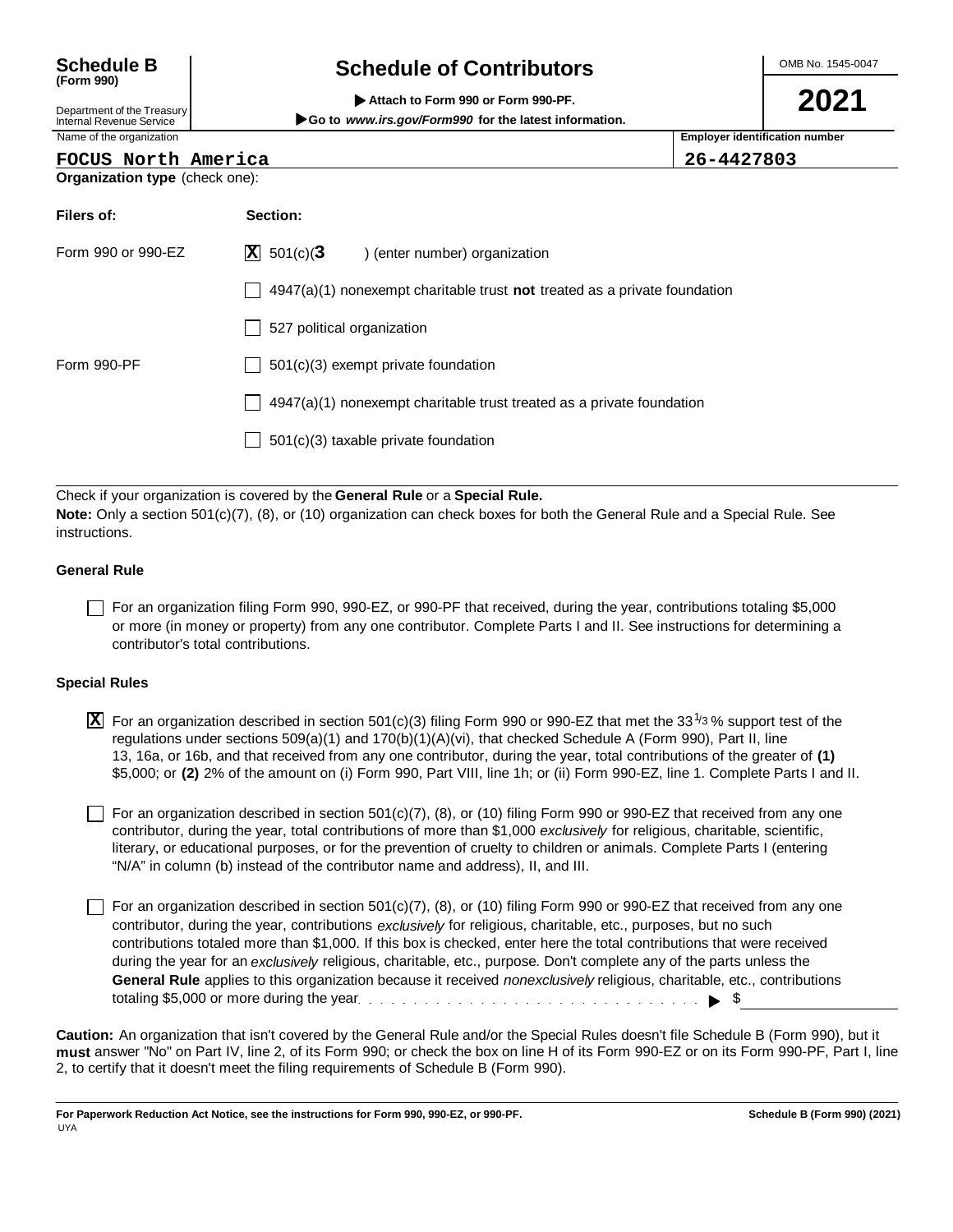**FOCUS North America 26-4427803**

| Part I                  | <b>Contributors</b> (see instructions). Use duplicate copies of Part I if additional space is needed. |                                   |                                                                                                                    |
|-------------------------|-------------------------------------------------------------------------------------------------------|-----------------------------------|--------------------------------------------------------------------------------------------------------------------|
| (a)<br>No.              | (b)<br>Name, address, and ZIP + 4                                                                     | (c)<br><b>Total contributions</b> | (d)<br><b>Type of contribution</b>                                                                                 |
| $\overline{1}$          | Thomas and Wendy Braun<br>19140 La Pradera<br>Yorba Linda, CA 92886-2742                              | \$<br>105, 100.                   | $\overline{\mathbf{x}}$<br>Person<br>Payroll<br><b>Noncash</b><br>(Complete Part II for<br>noncash contributions.) |
| (a)<br>No.              | (b)<br>Name, address, and ZIP + 4                                                                     | (c)<br><b>Total contributions</b> | (d)<br><b>Type of contribution</b>                                                                                 |
| $\overline{2}$          | Anonymous Donor<br>600 N Bell Ave, Building 1 Ste. Suite 115<br>Carnegie, PA 15106                    | \$<br>100,000.                    | $\overline{\mathbf{x}}$<br>Person<br>Payroll<br><b>Noncash</b><br>(Complete Part II for<br>noncash contributions.) |
| (a)<br>No.              | (b)<br>Name, address, and ZIP + 4                                                                     | (c)<br><b>Total contributions</b> | (d)<br><b>Type of contribution</b>                                                                                 |
| $\overline{\mathbf{3}}$ | PayPal Giving Fund<br>1250 I St NW<br>Washington, DC 20005-3922                                       | \$<br>81,994.                     | $\overline{\mathbf{x}}$<br>Person<br>Payroll<br><b>Noncash</b><br>(Complete Part II for<br>noncash contributions.) |
| (a)<br>No.              | (b)<br>Name, address, and ZIP + 4                                                                     | (c)<br><b>Total contributions</b> | (d)<br><b>Type of contribution</b>                                                                                 |
| 4                       | William and Anastasia Hoeft<br>901 W 94th St<br>Minneapolis, MN 55420-4236                            | \$<br>100,000.                    | $\overline{\mathbf{x}}$<br>Person<br>Payroll<br><b>Noncash</b><br>(Complete Part II for<br>noncash contributions.) |
| (a)<br>No.              | (b)<br>Name, address, and ZIP + 4                                                                     | (c)<br><b>Total contributions</b> | (d)<br><b>Type of contribution</b>                                                                                 |
|                         |                                                                                                       | \$                                | Person<br>Payroll<br><b>Noncash</b><br>(Complete Part II for<br>noncash contributions.)                            |
| (a)<br>No.              | (b)<br>Name, address, and ZIP + 4                                                                     | (c)<br><b>Total contributions</b> | (d)<br><b>Type of contribution</b>                                                                                 |
|                         |                                                                                                       | \$                                | Person<br>Payroll<br><b>Noncash</b><br>(Complete Part II for<br>noncash contributions.)                            |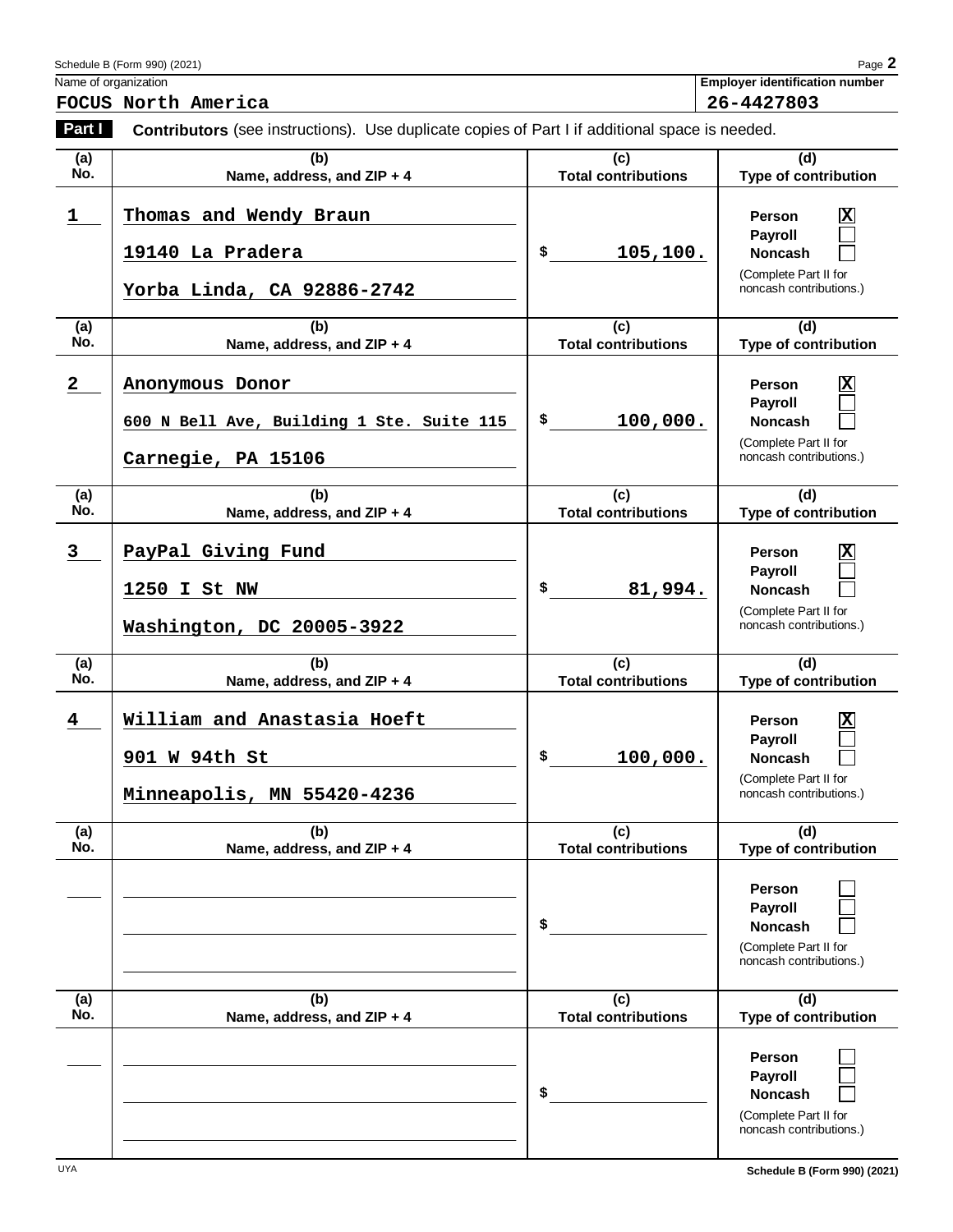|                           | Schedule B (Form 990) (2021)                                                               |                                                | Page 3                                              |
|---------------------------|--------------------------------------------------------------------------------------------|------------------------------------------------|-----------------------------------------------------|
|                           | Name of organization<br>FOCUS North America                                                |                                                | <b>Employer identification number</b><br>26-4427803 |
| Part II                   | Noncash (see instructions). Use duplicate copies of Part II if additional space is needed. |                                                |                                                     |
| (a) No.<br>from<br>Part I | (b)<br>Description of noncash property given                                               | (c)<br>FMV (or estimate)<br>(See instructions) | (d)<br>Date received                                |
|                           |                                                                                            | $\frac{1}{2}$                                  |                                                     |
| (a) No.<br>from<br>Part I | (b)<br>Description of noncash property given                                               | (c)<br>FMV (or estimate)<br>(See instructions) | (d)<br>Date received                                |
|                           |                                                                                            | $\mathfrak{F}$                                 |                                                     |
| (a) No.<br>from<br>Part I | (b)<br>Description of noncash property given                                               | (c)<br>FMV (or estimate)<br>(See instructions) | (d)<br>Date received                                |
|                           |                                                                                            | $\frac{1}{2}$                                  |                                                     |
| (a) No.<br>from<br>Part I | (b)<br>Description of noncash property given                                               | (c)<br>FMV (or estimate)<br>(See instructions) | (d)<br>Date received                                |
|                           |                                                                                            | $\mathfrak{S}$                                 |                                                     |
| (a) No.<br>from<br>Part I | (b)<br>Description of noncash property given                                               | (c)<br>FMV (or estimate)<br>(See instructions) | (d)<br>Date received                                |
|                           |                                                                                            | \$                                             |                                                     |
| (a) No.<br>from<br>Part I | (b)<br>Description of noncash property given                                               | (c)<br>FMV (or estimate)<br>(See instructions) | (d)<br>Date received                                |
|                           |                                                                                            | \$                                             |                                                     |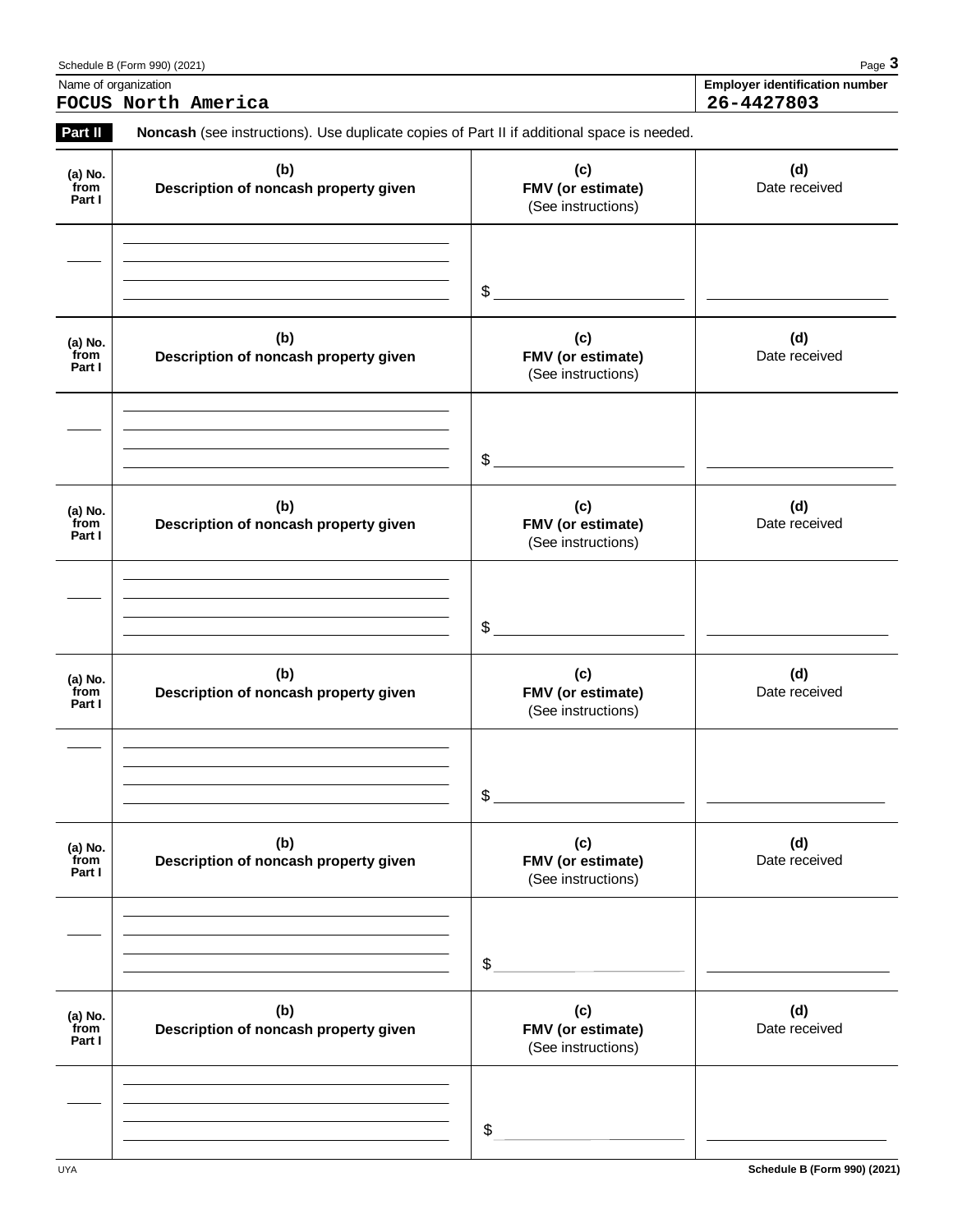|                             | Schedule B (Form 990) (2021)                                                                                                                                                                                                                                                                                                                                                                             |                 |                      | Page 4                                                                                                                             |
|-----------------------------|----------------------------------------------------------------------------------------------------------------------------------------------------------------------------------------------------------------------------------------------------------------------------------------------------------------------------------------------------------------------------------------------------------|-----------------|----------------------|------------------------------------------------------------------------------------------------------------------------------------|
| Name of organization        | FOCUS North America                                                                                                                                                                                                                                                                                                                                                                                      |                 |                      | <b>Employer identification number</b><br>26-4427803                                                                                |
| Part III                    | Exclusively religious, charitable, etc., contributions to organizations described in section 501(c)(7), (8), or<br>(10) that total more than \$1,000 for the year from any one contributor. Complete columns (a) through (e) and<br>contributions of \$1,000 or less for the year. (Enter this information once. See instructions.) ><br>Use duplicate copies of Part III if additional space is needed. |                 |                      | the following line entry. For organizations completing Part III, enter the total of exclusively religious, charitable, etc.,<br>\$ |
| (a) No.<br>from<br>Part I   | (b) Purpose of gift                                                                                                                                                                                                                                                                                                                                                                                      | (c) Use of gift |                      | (d) Description of how gift is held                                                                                                |
|                             |                                                                                                                                                                                                                                                                                                                                                                                                          |                 |                      |                                                                                                                                    |
|                             | Transferee's name, address, and ZIP + 4                                                                                                                                                                                                                                                                                                                                                                  |                 | (e) Transfer of gift | Relationship of transferor to transferee                                                                                           |
| $(a)$ No.<br>from<br>Part I | (b) Purpose of gift                                                                                                                                                                                                                                                                                                                                                                                      | (c) Use of gift |                      | (d) Description of how gift is held                                                                                                |
|                             |                                                                                                                                                                                                                                                                                                                                                                                                          |                 | (e) Transfer of gift |                                                                                                                                    |
|                             | Transferee's name, address, and ZIP + 4                                                                                                                                                                                                                                                                                                                                                                  |                 |                      | Relationship of transferor to transferee                                                                                           |
| (a) No.<br>from<br>Part I   | (b) Purpose of gift                                                                                                                                                                                                                                                                                                                                                                                      | (c) Use of gift |                      | (d) Description of how gift is held                                                                                                |
|                             |                                                                                                                                                                                                                                                                                                                                                                                                          |                 | (e) Transfer of gift |                                                                                                                                    |
|                             | Transferee's name, address, and ZIP + 4                                                                                                                                                                                                                                                                                                                                                                  |                 |                      | Relationship of transferor to transferee                                                                                           |
| (a) No.<br>from<br>Part I   | (b) Purpose of gift                                                                                                                                                                                                                                                                                                                                                                                      | (c) Use of gift |                      | (d) Description of how gift is held                                                                                                |
|                             |                                                                                                                                                                                                                                                                                                                                                                                                          |                 | (e) Transfer of gift |                                                                                                                                    |
|                             | Transferee's name, address, and ZIP + 4                                                                                                                                                                                                                                                                                                                                                                  |                 |                      | Relationship of transferor to transferee                                                                                           |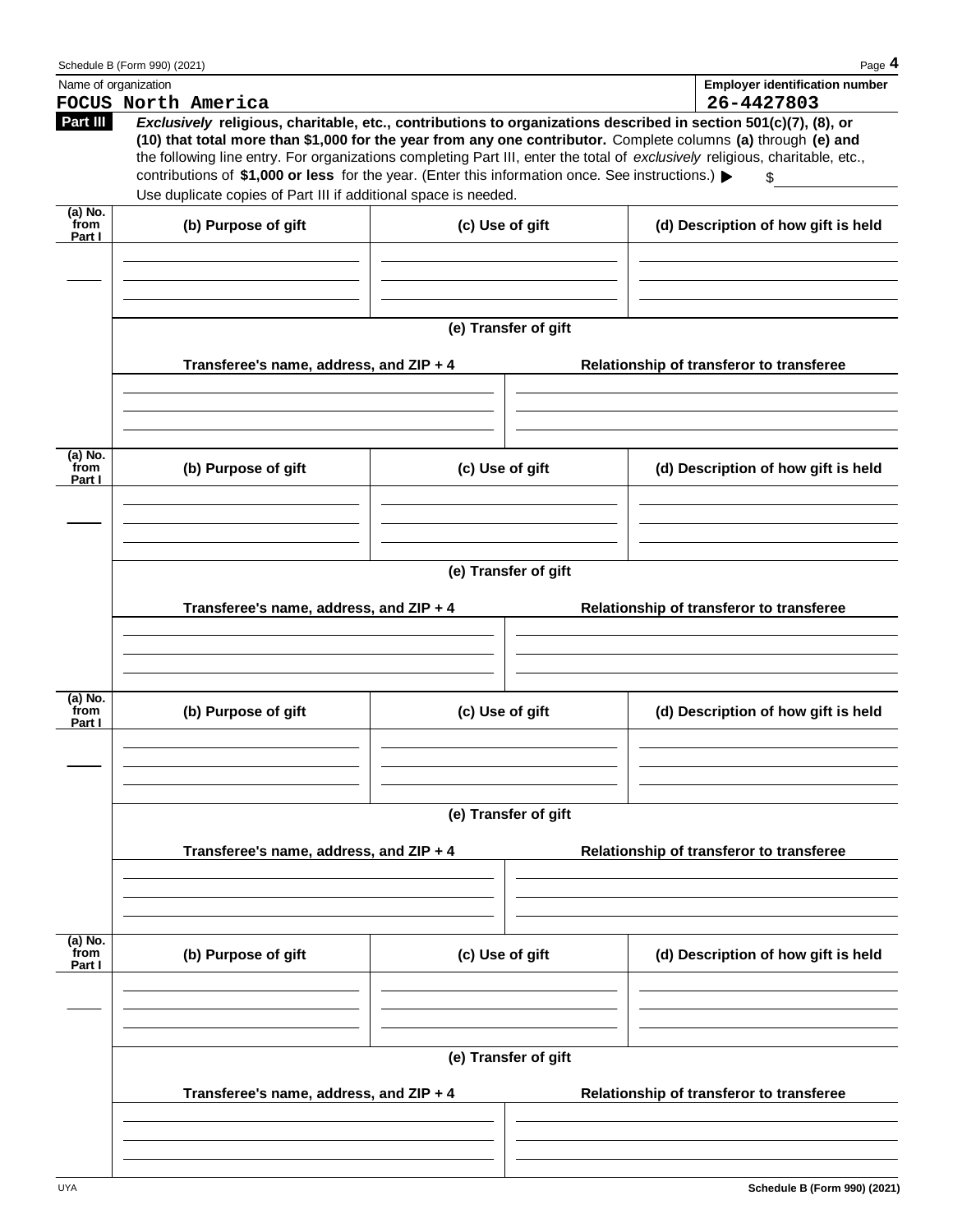**SCHEDULE D (Form 990)**

Department of the Treasury

# **Supplemental Financial Statements**

**Complete if the organization answered "Yes" on Form 990,**

**Part IV, line 6, 7, 8, 9, 10, 11a, 11b, 11c, 11d, 11e, 11f, 12a, or 12b.**

**Attach to Form 990.**

**2021 Open to Public Inspection**

OMB No. 1545-0047

|          | Internal Revenue Service           |                                                                                                                                                    | Go to www.irs.gov/Form990 for instructions and the latest information. |                                                | <b>Inspection</b>                                |
|----------|------------------------------------|----------------------------------------------------------------------------------------------------------------------------------------------------|------------------------------------------------------------------------|------------------------------------------------|--------------------------------------------------|
|          | Name of the organization           |                                                                                                                                                    |                                                                        |                                                | <b>Employer identification number</b>            |
|          | FOCUS North America                |                                                                                                                                                    |                                                                        |                                                | 26-4427803                                       |
| Part I   |                                    | Organizations Maintaining Donor Advised Funds or Other Similar Funds or Accounts.                                                                  |                                                                        |                                                |                                                  |
|          |                                    | Complete if the organization answered "Yes" on Form 990, Part IV, line 6.                                                                          |                                                                        |                                                |                                                  |
|          |                                    |                                                                                                                                                    | (a) Donor advised funds                                                |                                                | (b) Funds and other accounts                     |
| 1        |                                    | Total number at end of year                                                                                                                        |                                                                        |                                                |                                                  |
| 2        |                                    | Aggregate value of contributions to (during year).                                                                                                 |                                                                        |                                                |                                                  |
| 3        |                                    |                                                                                                                                                    |                                                                        |                                                |                                                  |
| 4        |                                    | Aggregate value at end of year                                                                                                                     |                                                                        |                                                |                                                  |
| 5        |                                    | Did the organization inform all donors and donor advisors in writing that the assets held in donor advised funds are the organization's            |                                                                        |                                                |                                                  |
|          |                                    |                                                                                                                                                    |                                                                        |                                                | Yes<br>No                                        |
| 6        |                                    | Did the organization inform all grantees, donors, and donor advisors in writing that grant funds can be used only for charitable                   |                                                                        |                                                |                                                  |
|          |                                    | purposes and not for the benefit of the donor or donor advisor, or for any other purpose conferring impermissible                                  |                                                                        |                                                |                                                  |
|          |                                    |                                                                                                                                                    |                                                                        |                                                | Yes<br>No                                        |
| Part II  |                                    | <b>Conservation Easements.</b>                                                                                                                     |                                                                        |                                                |                                                  |
|          |                                    | Complete if the organization answered "Yes" on Form 990, Part IV, line 7.                                                                          |                                                                        |                                                |                                                  |
| 1        |                                    | Purpose(s) of conservation easements held by the organization (check all that apply).                                                              |                                                                        |                                                |                                                  |
|          |                                    | Preservation of land for public use (for example, recreation or education)                                                                         |                                                                        |                                                | Preservation of historically important land area |
|          |                                    | Protection of natural habitat                                                                                                                      |                                                                        | Preservation of a certified historic structure |                                                  |
|          |                                    | Preservation of open space                                                                                                                         |                                                                        |                                                |                                                  |
| 2        |                                    | Complete lines 2a through 2d if the organization held a qualified conservation contribution in the form of a conservation easement on the last day |                                                                        |                                                |                                                  |
|          | of the tax year.                   |                                                                                                                                                    |                                                                        |                                                | Held at the End of the Tax Year                  |
| а        |                                    |                                                                                                                                                    |                                                                        |                                                | 2a                                               |
| b        |                                    |                                                                                                                                                    |                                                                        |                                                | 2b                                               |
| c        |                                    | Number of conservation easements on a certified historic structure included in (a)                                                                 |                                                                        |                                                | 2c                                               |
| d        |                                    | Number of conservation easements included in (c) acquired after 7/25/06, and not on a historic structure                                           |                                                                        |                                                |                                                  |
|          |                                    |                                                                                                                                                    |                                                                        |                                                | 2d                                               |
| 3        |                                    | Number of conservation easements modified, transferred, released, extinguished, or terminated by the                                               |                                                                        |                                                |                                                  |
|          | organization during the tax year ▶ |                                                                                                                                                    |                                                                        |                                                |                                                  |
| 4        |                                    | Number of states where property subject to conservation easement is located ▶                                                                      |                                                                        |                                                |                                                  |
| 5        |                                    | Does the organization have a written policy regarding the periodic monitoring, inspection, handling of violations,                                 |                                                                        |                                                |                                                  |
|          |                                    |                                                                                                                                                    |                                                                        |                                                | Yes<br>No                                        |
| 6        |                                    | Staff and volunteer hours devoted to monitoring, inspecting, handling of violations, and enforcing conservation easements during the year          |                                                                        |                                                |                                                  |
|          |                                    |                                                                                                                                                    |                                                                        |                                                |                                                  |
| 7        |                                    | Amount of expenses incurred in monitoring, inspecting, handling of violations, and enforcing conservation easements during the year                |                                                                        |                                                |                                                  |
|          | ▶ \$                               |                                                                                                                                                    |                                                                        |                                                |                                                  |
|          |                                    | Does each conservation easement reported on line 2(d) above satisfy the requirements of section 170(h)(4)(B)(i)                                    |                                                                        |                                                |                                                  |
| 9        |                                    | In Part XIII, describe how the organization reports conservation easements in its revenue and expense statement and balance sheet, and             |                                                                        |                                                | Yes<br>No                                        |
|          |                                    | include, if applicable, the text of the footnote to the organization's financial statements that describes the organization's accounting for       |                                                                        |                                                |                                                  |
|          | conservation easements.            |                                                                                                                                                    |                                                                        |                                                |                                                  |
| Part III |                                    | Organizations Maintaining Collections of Art, Historical Treasures, or Other Similar Assets.                                                       |                                                                        |                                                |                                                  |
|          |                                    | Complete if the organization answered "Yes" on Form 990, Part IV, line 8.                                                                          |                                                                        |                                                |                                                  |
| 1a       |                                    | If the organization elected, as permitted under FASB ASC 958, not to report in its revenue statement and balance sheet works                       |                                                                        |                                                |                                                  |
|          |                                    | of art, historical treasures, or other similar assets held for public exhibition, education, or research in furtherance of public                  |                                                                        |                                                |                                                  |
|          |                                    | service, provide in Part XIII the text of the footnote to its financial statements that describes these items.                                     |                                                                        |                                                |                                                  |
| b        |                                    | If the organization elected, as permitted under FASB ASC 958, to report in its revenue statement and balance sheet works of                        |                                                                        |                                                |                                                  |
|          |                                    | art, historical treasures, or other similar assets held for public exhibition, education, or research in furtherance of public service,            |                                                                        |                                                |                                                  |
|          |                                    | provide the following amounts relating to these items:                                                                                             |                                                                        |                                                |                                                  |
|          | (i)                                |                                                                                                                                                    |                                                                        |                                                |                                                  |
|          |                                    |                                                                                                                                                    |                                                                        |                                                | $\triangleright$ \$                              |
| 2        |                                    | If the organization received or held works of art, historical treasures, or other similar assets for financial gain, provide the following amounts |                                                                        |                                                |                                                  |
|          |                                    | required to be reported under FASB ASC 958 relating to these items:                                                                                |                                                                        |                                                |                                                  |
| а        |                                    |                                                                                                                                                    |                                                                        |                                                |                                                  |
| b        |                                    |                                                                                                                                                    |                                                                        |                                                |                                                  |

**For Paperwork Reduction Act Notice, see the Instructions for Form 990. Schedule D (Form 990) 2021** UYA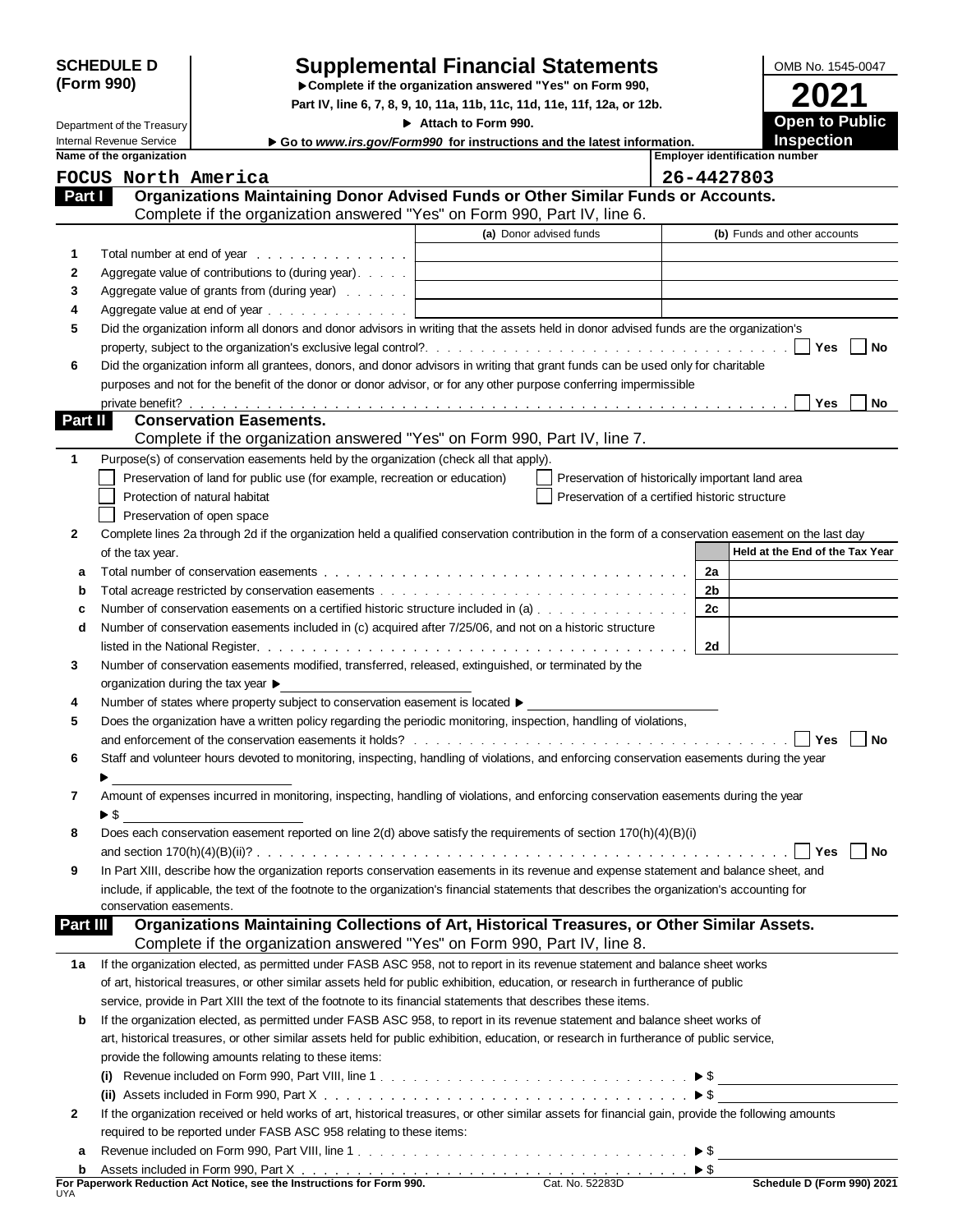|               | Schedule D (Form 990) 2021 FOCUS North America                                                                                                                                                                                |                                         |   |                |                                    |    |                                 | 26-4427803                               | Page 2    |
|---------------|-------------------------------------------------------------------------------------------------------------------------------------------------------------------------------------------------------------------------------|-----------------------------------------|---|----------------|------------------------------------|----|---------------------------------|------------------------------------------|-----------|
|               | Part III Organizations Maintaining Collections of Art, Historical Treasures, or Other Similar Assets (continued)                                                                                                              |                                         |   |                |                                    |    |                                 |                                          |           |
| 3             | Using the organization's acquisition, accession, and other records, check any of the following that make significant use of its collection items<br>(check all that apply):                                                   |                                         |   |                |                                    |    |                                 |                                          |           |
| a             | Public exhibition                                                                                                                                                                                                             |                                         | d |                | Loan or exchange program           |    |                                 |                                          |           |
| b             | Scholarly research                                                                                                                                                                                                            |                                         | е |                |                                    |    |                                 |                                          |           |
| C             | Preservation for future generations                                                                                                                                                                                           |                                         |   |                |                                    |    |                                 |                                          |           |
|               | Provide a description of the organization's collections and explain how they further the organization's exempt purpose in Part XIII.                                                                                          |                                         |   |                |                                    |    |                                 |                                          |           |
|               |                                                                                                                                                                                                                               |                                         |   |                |                                    |    |                                 |                                          |           |
| 5             | During the year, did the organization solicit or receive donations of art, historical treasures, or other similar assets to be sold to raise funds                                                                            |                                         |   |                |                                    |    |                                 |                                          | No        |
|               | <b>Part IV</b> Escrow and Custodial Arrangements.                                                                                                                                                                             |                                         |   |                |                                    |    |                                 |                                          |           |
|               | Complete if the organization answered "Yes" on Form 990, Part IV, line 9, or reported an amount on Form<br>990, Part X, line 21.                                                                                              |                                         |   |                |                                    |    |                                 |                                          |           |
| 1a            | Is the organization an agent, trustee, custodian or other intermediary for contributions or other assets not included                                                                                                         |                                         |   |                |                                    |    |                                 |                                          |           |
|               |                                                                                                                                                                                                                               |                                         |   |                |                                    |    |                                 | ∣ ∣Yes                                   | <b>No</b> |
| b             | If "Yes," explain the arrangement in Part XIII and complete the following table:                                                                                                                                              |                                         |   |                |                                    |    |                                 |                                          |           |
|               |                                                                                                                                                                                                                               |                                         |   |                |                                    |    | Amount                          |                                          |           |
| С             |                                                                                                                                                                                                                               |                                         |   |                |                                    | 1с |                                 |                                          |           |
| d             |                                                                                                                                                                                                                               |                                         |   |                |                                    | 1d |                                 |                                          |           |
| е             |                                                                                                                                                                                                                               |                                         |   |                |                                    | 1е |                                 |                                          |           |
| f             |                                                                                                                                                                                                                               |                                         |   |                |                                    | 1f |                                 |                                          |           |
| 2a            |                                                                                                                                                                                                                               |                                         |   |                |                                    |    |                                 |                                          | No        |
| b             |                                                                                                                                                                                                                               |                                         |   |                |                                    |    |                                 |                                          |           |
| <b>Part V</b> | <b>Endowment Funds.</b>                                                                                                                                                                                                       |                                         |   |                |                                    |    |                                 |                                          |           |
|               | Complete if the organization answered "Yes" on Form 990, Part IV, line 10.                                                                                                                                                    |                                         |   |                |                                    |    |                                 |                                          |           |
|               |                                                                                                                                                                                                                               | (a) Current year                        |   | (b) Prior year | (c) Two years back                 |    | (d) Three years back            | (e) Four years back                      |           |
| 1а            | Beginning of year balance                                                                                                                                                                                                     |                                         |   |                |                                    |    |                                 |                                          |           |
| b             | Contributions                                                                                                                                                                                                                 |                                         |   |                |                                    |    |                                 |                                          |           |
| с             | Net investment earnings, gains, and                                                                                                                                                                                           |                                         |   |                |                                    |    |                                 |                                          |           |
|               | $losses$                                                                                                                                                                                                                      |                                         |   |                |                                    |    |                                 |                                          |           |
| a             | Grants or scholarships.                                                                                                                                                                                                       |                                         |   |                |                                    |    |                                 |                                          |           |
| е             | Other expenditures for facilities and                                                                                                                                                                                         |                                         |   |                |                                    |    |                                 |                                          |           |
|               | programs                                                                                                                                                                                                                      |                                         |   |                |                                    |    |                                 |                                          |           |
| f             | Administrative expenses extensive and a series of the set of the set of the set of the set of the set of the s                                                                                                                |                                         |   |                |                                    |    |                                 |                                          |           |
|               | End of year balance                                                                                                                                                                                                           |                                         |   |                |                                    |    |                                 |                                          |           |
| g<br>2        | Provide the estimated percentage of the current year end balance (line 1g, column (a)) held as:                                                                                                                               |                                         |   |                |                                    |    |                                 |                                          |           |
|               | Board designated or quasi-endowment ▶                                                                                                                                                                                         | %                                       |   |                |                                    |    |                                 |                                          |           |
| а<br>b        | Permanent endowment ▶<br>%                                                                                                                                                                                                    |                                         |   |                |                                    |    |                                 |                                          |           |
|               | $\%$                                                                                                                                                                                                                          |                                         |   |                |                                    |    |                                 |                                          |           |
| c             | Term endowment ▶                                                                                                                                                                                                              |                                         |   |                |                                    |    |                                 |                                          |           |
|               | The percentages on lines 2a, 2b, and 2c should equal 100%.                                                                                                                                                                    |                                         |   |                |                                    |    |                                 |                                          |           |
| За            | Are there endowment funds not in the possession of the organization that are held and administered for the                                                                                                                    |                                         |   |                |                                    |    |                                 | <b>Yes</b>                               | No        |
|               | organization by:                                                                                                                                                                                                              |                                         |   |                |                                    |    |                                 |                                          |           |
|               |                                                                                                                                                                                                                               |                                         |   |                |                                    |    |                                 | 3a(i)                                    |           |
|               |                                                                                                                                                                                                                               |                                         |   |                |                                    |    |                                 | 3a(ii)                                   |           |
| b             |                                                                                                                                                                                                                               |                                         |   |                |                                    |    |                                 | 3b                                       |           |
| 4             | Describe in Part XIII the intended uses of the organizaton's endowment funds.                                                                                                                                                 |                                         |   |                |                                    |    |                                 |                                          |           |
|               | Part VI Land, Buildings, and Equipment.<br>Complete if the organization answered "Yes" on Form 990, Part IV, line 11a. See Form 990, Part X, line 10.                                                                         |                                         |   |                |                                    |    |                                 |                                          |           |
|               |                                                                                                                                                                                                                               |                                         |   |                |                                    |    |                                 |                                          |           |
|               | Description of property                                                                                                                                                                                                       | (a) Cost or other basis<br>(investment) |   |                | (b) Cost or other basis<br>(other) |    | (c) Accumulated<br>depreciation | (d) Book value                           |           |
|               |                                                                                                                                                                                                                               |                                         |   |                |                                    |    |                                 |                                          |           |
| 1a            |                                                                                                                                                                                                                               |                                         |   |                | 271,892.                           |    |                                 | <u>271,892.</u>                          |           |
| b             |                                                                                                                                                                                                                               |                                         |   |                | 834,381.                           |    | 143,735.                        | 690,646.                                 |           |
| c             | Leasehold improvements response to the set of the set of the set of the set of the set of the set of the set of the set of the set of the set of the set of the set of the set of the set of the set of the set of the set of |                                         |   |                |                                    |    |                                 |                                          |           |
| d             | Equipment                                                                                                                                                                                                                     |                                         |   |                | 176,505.                           |    | 73,783.                         | 102,722.                                 |           |
| е             |                                                                                                                                                                                                                               |                                         |   |                |                                    |    |                                 |                                          |           |
| <b>UYA</b>    |                                                                                                                                                                                                                               |                                         |   |                |                                    |    |                                 | 1,065,260.<br>Schedule D (Form 990) 2021 |           |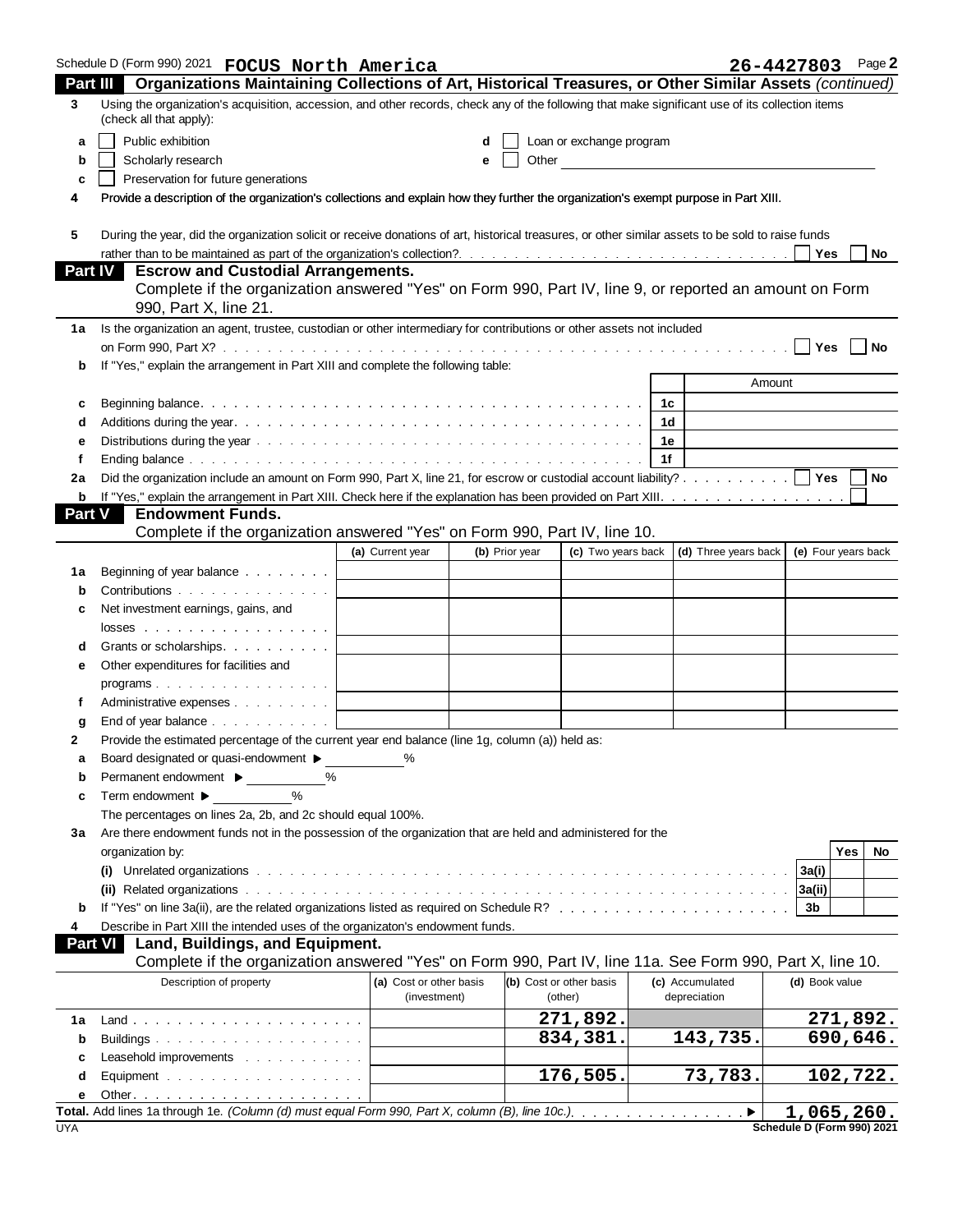|                                                                                                     | Complete if the organization answered "Yes" on Form 990, Part IV, line 11b. See Form 990, Part X, line 12. |                |   |                                                              |
|-----------------------------------------------------------------------------------------------------|------------------------------------------------------------------------------------------------------------|----------------|---|--------------------------------------------------------------|
|                                                                                                     | (a) Description of security or category<br>(including name of security)                                    | (b) Book value |   | (c) Method of valuation:<br>Cost or end-of-year market value |
|                                                                                                     |                                                                                                            |                |   |                                                              |
|                                                                                                     |                                                                                                            |                |   |                                                              |
| $(3)$ Other                                                                                         |                                                                                                            |                |   |                                                              |
| (A)                                                                                                 |                                                                                                            |                |   |                                                              |
| (B)                                                                                                 |                                                                                                            |                |   |                                                              |
| (C)                                                                                                 |                                                                                                            |                |   |                                                              |
| (D)                                                                                                 |                                                                                                            |                |   |                                                              |
| (E)                                                                                                 |                                                                                                            |                |   |                                                              |
| (F)                                                                                                 |                                                                                                            |                |   |                                                              |
| (G)                                                                                                 |                                                                                                            |                |   |                                                              |
| (H)                                                                                                 |                                                                                                            |                |   |                                                              |
|                                                                                                     | Total. (Column (b) must equal Form 990, Part X, col. (B) line 12.) ▶                                       |                |   |                                                              |
|                                                                                                     | Part VIII Investments - Program Related.                                                                   |                |   |                                                              |
|                                                                                                     | Complete if the organization answered "Yes" on Form 990, Part IV, line 11c. See Form 990, Part X, line 13. |                |   |                                                              |
|                                                                                                     | (a) Description of investment                                                                              | (b) Book value |   | (c) Method of valuation:<br>Cost or end-of-year market value |
|                                                                                                     |                                                                                                            |                |   |                                                              |
| (1)                                                                                                 |                                                                                                            |                |   |                                                              |
| (2)                                                                                                 |                                                                                                            |                |   |                                                              |
| (3)<br>(4)                                                                                          |                                                                                                            |                |   |                                                              |
| (5)                                                                                                 |                                                                                                            |                |   |                                                              |
| (6)                                                                                                 |                                                                                                            |                |   |                                                              |
| (7)                                                                                                 |                                                                                                            |                |   |                                                              |
| (8)                                                                                                 |                                                                                                            |                |   |                                                              |
| (9)                                                                                                 |                                                                                                            |                |   |                                                              |
|                                                                                                     | Total. (Column (b) must equal Form 990, Part X, col. (B) line 13.) $\ldots$                                |                |   |                                                              |
| Part IX                                                                                             | <b>Other Assets.</b>                                                                                       |                |   |                                                              |
|                                                                                                     | Complete if the organization answered "Yes" on Form 990, Part IV, line 11d. See Form 990, Part X, line 15. |                |   |                                                              |
|                                                                                                     |                                                                                                            |                |   |                                                              |
|                                                                                                     | (a) Description                                                                                            |                |   | (b) Book value                                               |
|                                                                                                     |                                                                                                            |                |   |                                                              |
|                                                                                                     |                                                                                                            |                |   |                                                              |
|                                                                                                     |                                                                                                            |                |   |                                                              |
|                                                                                                     |                                                                                                            |                |   |                                                              |
|                                                                                                     |                                                                                                            |                |   |                                                              |
|                                                                                                     |                                                                                                            |                |   |                                                              |
|                                                                                                     |                                                                                                            |                |   |                                                              |
|                                                                                                     |                                                                                                            |                |   |                                                              |
|                                                                                                     |                                                                                                            |                |   |                                                              |
|                                                                                                     |                                                                                                            |                | ▶ |                                                              |
| <u>(1)</u><br>(2)<br>(3)<br>$\underline{\textbf{(4)}}$<br>(5)<br>(6)<br>(7)<br>(8)<br>(9)<br>Part X | <b>Other Liabilities.</b>                                                                                  |                |   |                                                              |
|                                                                                                     | Complete if the organization answered "Yes" on Form 990, Part IV, line 11e or 11f. See Form 990, Part X,   |                |   |                                                              |
|                                                                                                     | line 25.                                                                                                   |                |   |                                                              |
|                                                                                                     | (a) Description of liability                                                                               |                |   | (b) Book value                                               |
| (1)                                                                                                 | Federal income taxes                                                                                       |                |   |                                                              |
| (2)                                                                                                 |                                                                                                            |                |   |                                                              |
| (3)                                                                                                 |                                                                                                            |                |   |                                                              |
| (4)                                                                                                 |                                                                                                            |                |   |                                                              |
| (5)                                                                                                 |                                                                                                            |                |   |                                                              |
| (6)                                                                                                 |                                                                                                            |                |   |                                                              |
| (7)                                                                                                 |                                                                                                            |                |   |                                                              |
| 1.<br>(8)<br>(9)                                                                                    |                                                                                                            |                |   |                                                              |

**2.** Liability for uncertain tax positions. In Part XIII, provide the text of the footnote to the organization's financial statements that reports the

organization's liability for uncertain tax positions under FASB ASC 740. Check here if the text of the footnote has been provided in Part XIII.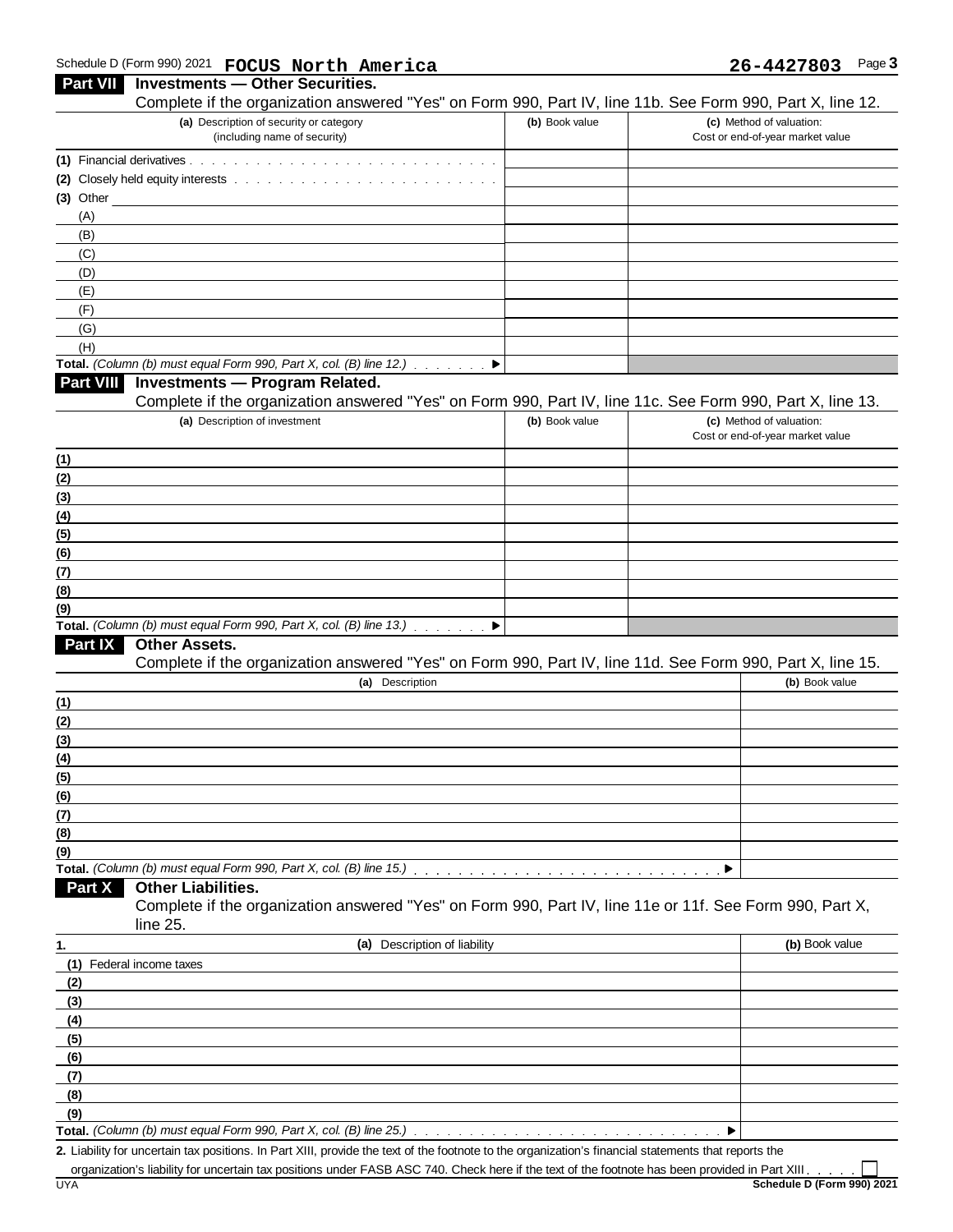|              | Schedule D (Form 990) 2021 FOCUS North America                                                                                                                                                                                 |                |          |              | Page 4<br>26-4427803                                                 |
|--------------|--------------------------------------------------------------------------------------------------------------------------------------------------------------------------------------------------------------------------------|----------------|----------|--------------|----------------------------------------------------------------------|
|              | Reconciliation of Revenue per Audited Financial Statements With Revenue per Return.<br>Part XI                                                                                                                                 |                |          |              |                                                                      |
|              | Complete if the organization answered "Yes" on Form 990, Part IV, line 12a.                                                                                                                                                    |                |          |              |                                                                      |
| 1            | Total revenue, gains, and other support per audited financial statements recognition of the series of the statements                                                                                                           |                |          | $\mathbf{1}$ | 3,623,589.                                                           |
| $\mathbf{2}$ | Amounts included on line 1 but not on Form 990, Part VIII, line 12:                                                                                                                                                            |                |          |              |                                                                      |
| a            | Net unrealized gains (losses) on investments with a substantial contact the state of the state of the state of                                                                                                                 | 2a             |          |              |                                                                      |
| b            |                                                                                                                                                                                                                                | 2 <sub>b</sub> |          |              |                                                                      |
| с            |                                                                                                                                                                                                                                | 2c             |          |              |                                                                      |
| d            |                                                                                                                                                                                                                                |                | 87,446.  |              |                                                                      |
| е            |                                                                                                                                                                                                                                |                |          | 2е           | 87,446.                                                              |
| 3            | Subtract line 2e from line 1. The same state of the same state of the state of the state of the state of the state of the state of the state of the state of the state of the state of the state of the state of the state of  |                |          | $\mathbf{3}$ | 3,536,143.                                                           |
| 4            | Amounts included on Form 990, Part VIII, line 12, but not on line 1:                                                                                                                                                           |                |          |              |                                                                      |
| a            | Investment expenses not included on Form 990, Part VIII, line 7b. $\ldots$ , $\ldots$ , $\ldots$                                                                                                                               |                |          |              |                                                                      |
| b            | Other (Describe in Part XIII.). $\ldots$ , $\ldots$ , $\ldots$ , $\ldots$ , $\ldots$ , $\ldots$ , $\ldots$ , $\ldots$ , $\vert$ 4b                                                                                             |                | 218,920. |              |                                                                      |
| C.           |                                                                                                                                                                                                                                |                |          | 4c           | 218,920.                                                             |
|              |                                                                                                                                                                                                                                |                |          |              |                                                                      |
| 5.           |                                                                                                                                                                                                                                |                |          | 5            |                                                                      |
|              | Reconciliation of Expenses per Audited Financial Statements With Expenses per Return.<br>Part XII                                                                                                                              |                |          |              |                                                                      |
|              | Complete if the organization answered "Yes" on Form 990, Part IV, line 12a.                                                                                                                                                    |                |          |              |                                                                      |
| 1            | Total expenses and losses per audited financial statements and a subset of the set of the state of the state of the state of the state of the state of the state of the state of the state of the state of the state of the st |                |          | $\mathbf{1}$ |                                                                      |
| $\mathbf{2}$ | Amounts included on line 1 but not on Form 990. Part IX, line 25:                                                                                                                                                              |                |          |              |                                                                      |
| a            |                                                                                                                                                                                                                                | 2a             |          |              |                                                                      |
| b            |                                                                                                                                                                                                                                | 2 <sub>b</sub> |          |              |                                                                      |
| C            |                                                                                                                                                                                                                                | 2c             |          |              |                                                                      |
| d            |                                                                                                                                                                                                                                |                | 87,452.  |              |                                                                      |
| е            |                                                                                                                                                                                                                                |                |          | 2е           |                                                                      |
| 3            |                                                                                                                                                                                                                                |                |          | 3            |                                                                      |
| 4            | Amounts included on Form 990, Part IX, line 25, but not on line 1:                                                                                                                                                             |                |          |              |                                                                      |
| a            | Investment expenses not included on Form 990, Part VIII, line 7b. $\ldots$ , $\ldots$ , $\ldots$                                                                                                                               |                |          |              |                                                                      |
| b            |                                                                                                                                                                                                                                |                |          |              |                                                                      |
| C.           |                                                                                                                                                                                                                                |                |          | 4c           | 3,755,063.<br>3,352,068.<br>$\frac{87,452}{3,264,616}$<br>3,264,616. |

Part XI, lines 2d and 4b; and Part XII, lines 2d and 4b. Also complete this part to provide any additional information.

| P11, Ln 2d                                                               |
|--------------------------------------------------------------------------|
| \$52,632 - Rental expense netted against rental revenue                  |
| P11, Ln 2d                                                               |
| \$34,542 - Fundraising event expense netted against revenue              |
| P11, Ln 2d                                                               |
| \$272 - bank service fee expense netted against sale of securities       |
| P11, Ln 4b                                                               |
| \$186,800 - Paycheck loan principal forgiveness included in Other Op Rev |
| $P11$ , Ln 4b                                                            |
| \$32,120 - Gain on disposal of asset due to casualty loss                |
| P12, Ln 2d                                                               |
| \$52,632 - Rental expense netted against rental revenue                  |
| P12, Ln 2d                                                               |
| \$34,542 - Fundraising event expense netted against revenue              |
| P12, Ln 2d                                                               |
| \$272 - bank service fee expense netted against sale of securities       |
| P12, Ln 2d                                                               |
| $$6 - rounding$                                                          |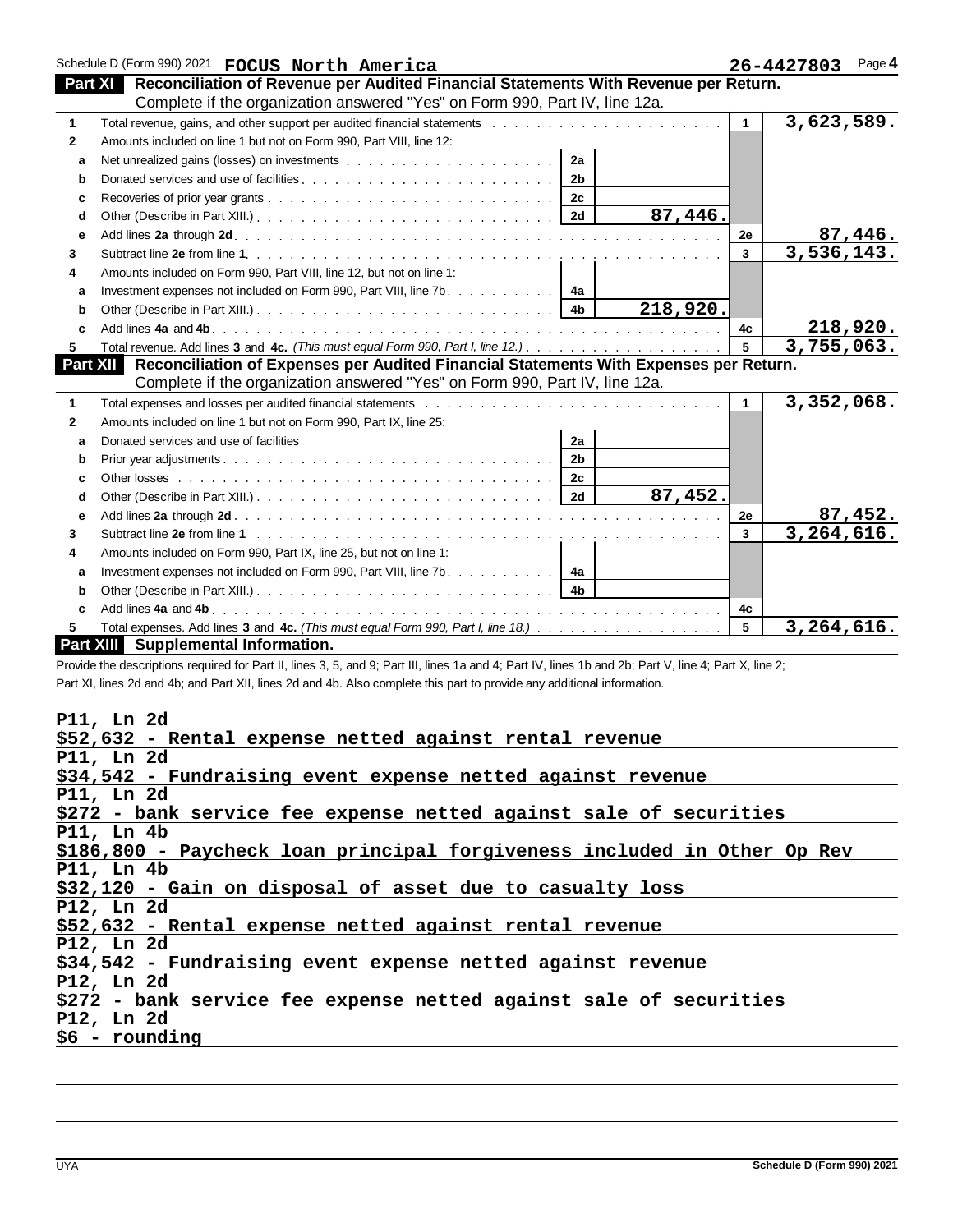| <b>Fait All Supplemental Information</b> ( <i>Continued)</i> |  |  |
|--------------------------------------------------------------|--|--|
|                                                              |  |  |
|                                                              |  |  |
|                                                              |  |  |
|                                                              |  |  |
|                                                              |  |  |
|                                                              |  |  |
|                                                              |  |  |
|                                                              |  |  |
|                                                              |  |  |
|                                                              |  |  |
|                                                              |  |  |
|                                                              |  |  |
|                                                              |  |  |
|                                                              |  |  |
|                                                              |  |  |
|                                                              |  |  |
|                                                              |  |  |
|                                                              |  |  |
|                                                              |  |  |
|                                                              |  |  |
|                                                              |  |  |
|                                                              |  |  |
|                                                              |  |  |
|                                                              |  |  |
|                                                              |  |  |
|                                                              |  |  |
|                                                              |  |  |
|                                                              |  |  |
|                                                              |  |  |
|                                                              |  |  |
|                                                              |  |  |
|                                                              |  |  |
|                                                              |  |  |
|                                                              |  |  |
|                                                              |  |  |
|                                                              |  |  |
|                                                              |  |  |
|                                                              |  |  |
|                                                              |  |  |
|                                                              |  |  |
|                                                              |  |  |
|                                                              |  |  |
|                                                              |  |  |
|                                                              |  |  |
|                                                              |  |  |
|                                                              |  |  |
|                                                              |  |  |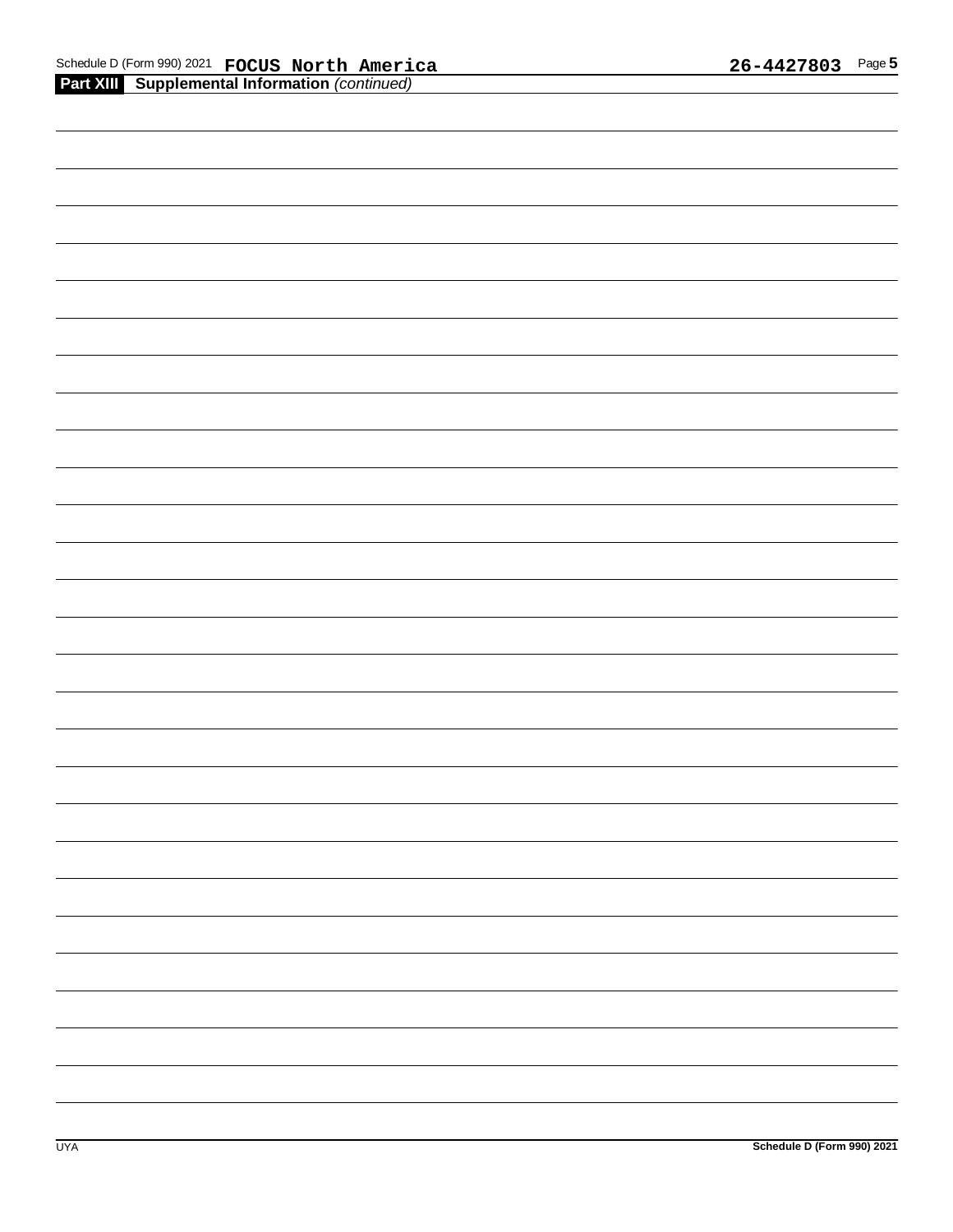| <b>SCHEDULE G</b><br>(Form 990)                                                                                                                                                                                                             | Supplemental Information Regarding Fundraising or Gaming Activities<br>Complete if the organization answered "Yes" on Form 990, Part IV, line 17, 18, or 19, or if the | organization entered more than \$15,000 on Form 990-EZ, line 6a.<br>Attach to Form 990 or Form 990-EZ. |                                       |                                                                            | OMB No. 1545-0047<br>2021<br><b>Open to Public</b>      |
|---------------------------------------------------------------------------------------------------------------------------------------------------------------------------------------------------------------------------------------------|------------------------------------------------------------------------------------------------------------------------------------------------------------------------|--------------------------------------------------------------------------------------------------------|---------------------------------------|----------------------------------------------------------------------------|---------------------------------------------------------|
| Department of the Treasury<br>Internal Revenue Service                                                                                                                                                                                      |                                                                                                                                                                        | Go to www.irs.gov/Form990 for instructions and the latest information.                                 |                                       |                                                                            | <b>Inspection</b>                                       |
| Name of the organization                                                                                                                                                                                                                    |                                                                                                                                                                        |                                                                                                        |                                       | <b>Employer identification number</b>                                      |                                                         |
| FOCUS North America                                                                                                                                                                                                                         | Fundraising Activities. Complete if the organization answered "Yes" on Form 990, Part IV, line 17.                                                                     |                                                                                                        |                                       | 26-4427803                                                                 |                                                         |
| Part I                                                                                                                                                                                                                                      | Form 990-EZ filers are not required to complete this part.                                                                                                             |                                                                                                        |                                       |                                                                            |                                                         |
| Indicate whether the organization raised funds through any of the following activities. Check all that apply.<br>1                                                                                                                          |                                                                                                                                                                        |                                                                                                        |                                       |                                                                            |                                                         |
| $\mathbf{x}$<br>Mail solicitations<br>a                                                                                                                                                                                                     |                                                                                                                                                                        | IXI<br>e                                                                                               | Solicitation of non-government grants |                                                                            |                                                         |
| 図<br>Internet and email solicitations<br>b                                                                                                                                                                                                  |                                                                                                                                                                        | f                                                                                                      | Solicitation of government grants     |                                                                            |                                                         |
| Phone solicitations<br>с                                                                                                                                                                                                                    |                                                                                                                                                                        | ΙxΙ<br>q                                                                                               | Special fundraising events            |                                                                            |                                                         |
| 図<br>In-person solicitations<br>d                                                                                                                                                                                                           |                                                                                                                                                                        |                                                                                                        |                                       |                                                                            |                                                         |
| Did the organization have a written or oral agreement with any individual (including officers, directors, trustees, or key employees<br>2a<br>listed in Form 990, Part VII) or entity in connection with professional fundraising services? |                                                                                                                                                                        |                                                                                                        |                                       |                                                                            | Yes $\boxed{\mathbf{X}}$ No                             |
| If "Yes," list the 10 highest paid individuals or entities (fundraisers) pursuant to agreements under which the fundraiser is to be<br>b                                                                                                    |                                                                                                                                                                        |                                                                                                        |                                       |                                                                            |                                                         |
| compensated at least \$5,000 by the organization.                                                                                                                                                                                           |                                                                                                                                                                        |                                                                                                        |                                       |                                                                            |                                                         |
|                                                                                                                                                                                                                                             |                                                                                                                                                                        |                                                                                                        |                                       |                                                                            |                                                         |
| (i) Name and address of individual<br>or entity (fundraiser)                                                                                                                                                                                | (ii) Activity                                                                                                                                                          | (iii) Did fundraiser have<br>custody or control of<br>contributions?                                   | (iv) Gross receipts<br>from activity  | (v) Amount paid to<br>(or retained by)<br>fundraiser listed in<br>col. (i) | (vi) Amount paid to<br>(or retained by)<br>organization |
|                                                                                                                                                                                                                                             |                                                                                                                                                                        | <b>Yes</b><br>No                                                                                       |                                       |                                                                            |                                                         |
| 1                                                                                                                                                                                                                                           |                                                                                                                                                                        |                                                                                                        |                                       |                                                                            |                                                         |
|                                                                                                                                                                                                                                             |                                                                                                                                                                        |                                                                                                        |                                       |                                                                            |                                                         |
| $\mathbf{2}$                                                                                                                                                                                                                                |                                                                                                                                                                        |                                                                                                        |                                       |                                                                            |                                                         |
| 3                                                                                                                                                                                                                                           |                                                                                                                                                                        |                                                                                                        |                                       |                                                                            |                                                         |
|                                                                                                                                                                                                                                             |                                                                                                                                                                        |                                                                                                        |                                       |                                                                            |                                                         |
| 4                                                                                                                                                                                                                                           |                                                                                                                                                                        |                                                                                                        |                                       |                                                                            |                                                         |
|                                                                                                                                                                                                                                             |                                                                                                                                                                        |                                                                                                        |                                       |                                                                            |                                                         |
| 5                                                                                                                                                                                                                                           |                                                                                                                                                                        |                                                                                                        |                                       |                                                                            |                                                         |
|                                                                                                                                                                                                                                             |                                                                                                                                                                        |                                                                                                        |                                       |                                                                            |                                                         |
| 6                                                                                                                                                                                                                                           |                                                                                                                                                                        |                                                                                                        |                                       |                                                                            |                                                         |
| 7                                                                                                                                                                                                                                           |                                                                                                                                                                        |                                                                                                        |                                       |                                                                            |                                                         |
|                                                                                                                                                                                                                                             |                                                                                                                                                                        |                                                                                                        |                                       |                                                                            |                                                         |
| 8                                                                                                                                                                                                                                           |                                                                                                                                                                        |                                                                                                        |                                       |                                                                            |                                                         |
|                                                                                                                                                                                                                                             |                                                                                                                                                                        |                                                                                                        |                                       |                                                                            |                                                         |
| 9                                                                                                                                                                                                                                           |                                                                                                                                                                        |                                                                                                        |                                       |                                                                            |                                                         |
|                                                                                                                                                                                                                                             |                                                                                                                                                                        |                                                                                                        |                                       |                                                                            |                                                         |
| 10                                                                                                                                                                                                                                          |                                                                                                                                                                        |                                                                                                        |                                       |                                                                            |                                                         |
|                                                                                                                                                                                                                                             |                                                                                                                                                                        |                                                                                                        |                                       |                                                                            |                                                         |
|                                                                                                                                                                                                                                             |                                                                                                                                                                        |                                                                                                        |                                       |                                                                            |                                                         |
| 3 List all states in which the organization is registered or licensed to solicit contributions or has been notified it is exempt from                                                                                                       |                                                                                                                                                                        |                                                                                                        |                                       |                                                                            |                                                         |

registration or licensing.

# **AL, CA, CT, FL, GA, IL, KS, MD, MI, MN, MS**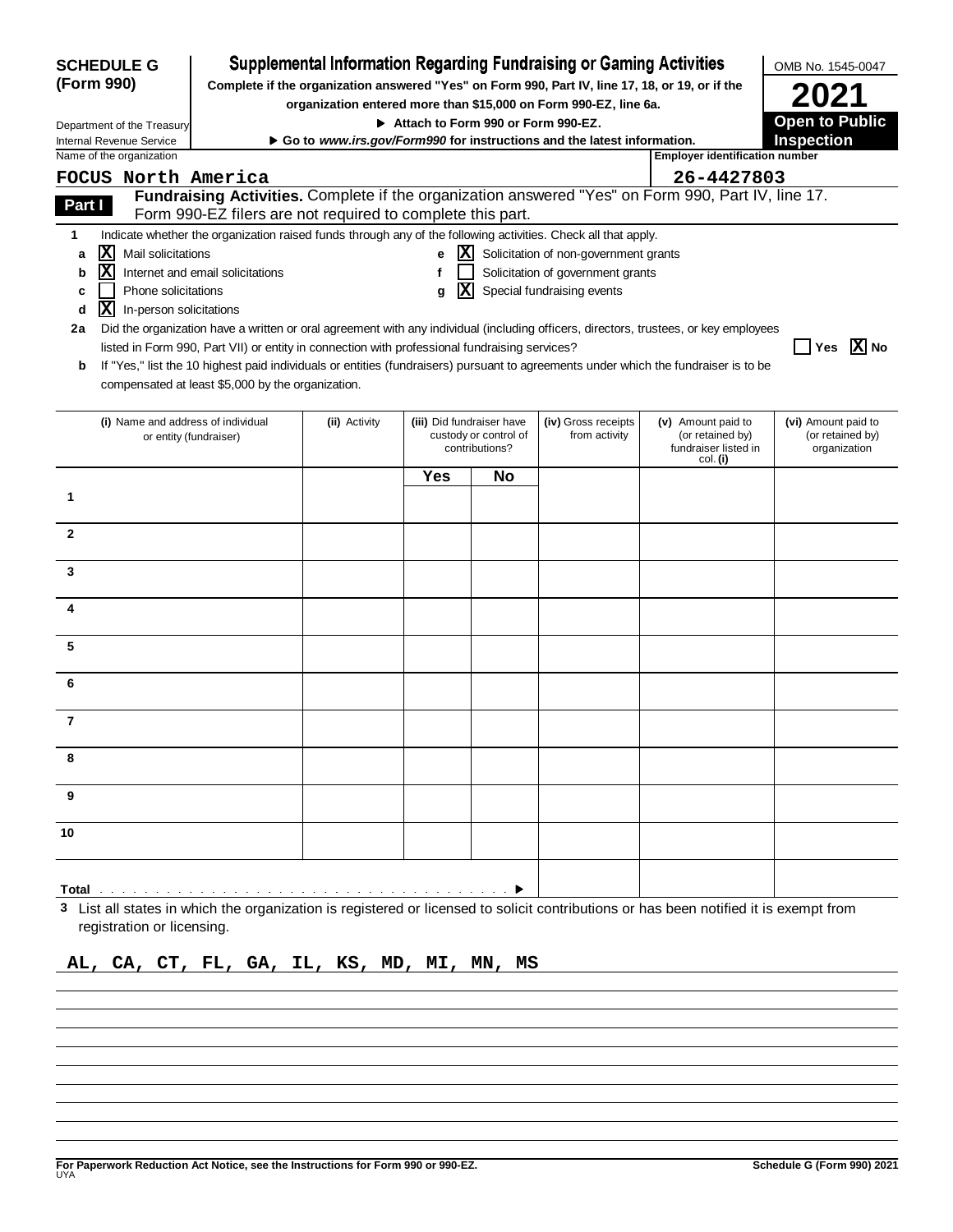FOCUS North America<br>
Part II **Fundraising Events.** Complete if the organization answered "Yes" on Form 990, Part IV, line 18, or reported more gross receipts greater than \$5,000.

|                          |                                                                                                     | (a) Event $#1$<br>Clevel Golf<br>(event type) | $(b)$ Event #2<br>Clevel-Banq<br>(event type)    | (c) Other events<br>1<br>(total number)      | (d) Total events<br>(add col. (a) through<br>col. (c) |
|--------------------------|-----------------------------------------------------------------------------------------------------|-----------------------------------------------|--------------------------------------------------|----------------------------------------------|-------------------------------------------------------|
| Revenue<br>1             | Gross receipts                                                                                      | 87,158.                                       | 30,817.                                          | 23,621.                                      | 141,596.                                              |
|                          | Less: Contributions.<br>2<br>Gross income (line 1 minus<br>3                                        |                                               |                                                  |                                              |                                                       |
|                          |                                                                                                     | 87,158.                                       | 30,817.                                          | 23,621.                                      | 141,596.                                              |
|                          | Cash prizes<br>4                                                                                    |                                               |                                                  |                                              |                                                       |
| 5                        | Noncash prizes                                                                                      | 2,061.                                        |                                                  | 674.                                         | 2,735.                                                |
| 6                        | Rent/facility costs.                                                                                | 3,598.                                        |                                                  | 12,870.                                      | 16,468.                                               |
| 7                        | Food and beverages                                                                                  | 5,597.                                        | 247.                                             | 5,546.                                       | 11,390.                                               |
| Direct Expenses<br>8     | Entertainment.                                                                                      |                                               |                                                  |                                              |                                                       |
| 9                        | Other direct expenses                                                                               | 846.                                          | 1,763.                                           | 789.                                         | 3,398.                                                |
|                          |                                                                                                     |                                               |                                                  |                                              |                                                       |
| 10<br>11                 | Gaming. Complete if the organization answered "Yes" on Form 990, Part IV, line 19, or reported more |                                               |                                                  |                                              | 33,991.<br>107,605.                                   |
|                          | than \$15,000 on Form 990-EZ, line 6a.                                                              | (a) Bingo                                     | (b) Pull tabs/instant<br>bingo/progressive bingo | (c) Other gaming                             | (d) Total gaming (add<br>col. (a) through col. (c))   |
| 1                        | Gross revenue                                                                                       |                                               |                                                  |                                              |                                                       |
|                          | $\mathbf{2}$<br>Cash prizes                                                                         |                                               |                                                  |                                              |                                                       |
| Part III<br>Revenue<br>3 | Noncash prizes <b>contained</b>                                                                     |                                               |                                                  |                                              |                                                       |
| Direct Expenses          | Rent/facility costs.<br>4                                                                           |                                               |                                                  |                                              |                                                       |
|                          | Other direct expenses<br>5                                                                          |                                               |                                                  |                                              |                                                       |
| 6                        | Volunteer labor                                                                                     | <b>Yes</b><br>$\overline{\frac{9}{6}}$<br>No  | <b>Yes</b><br>$\overline{\frac{9}{6}}$<br>No     | $\overline{\frac{9}{6}}$<br><b>Yes</b><br>No |                                                       |
| 7                        |                                                                                                     |                                               |                                                  |                                              | 0.                                                    |
| 8                        | Net gaming income summary. Subtract line 7 from line 1, column (d) ▶                                |                                               |                                                  |                                              | 0.                                                    |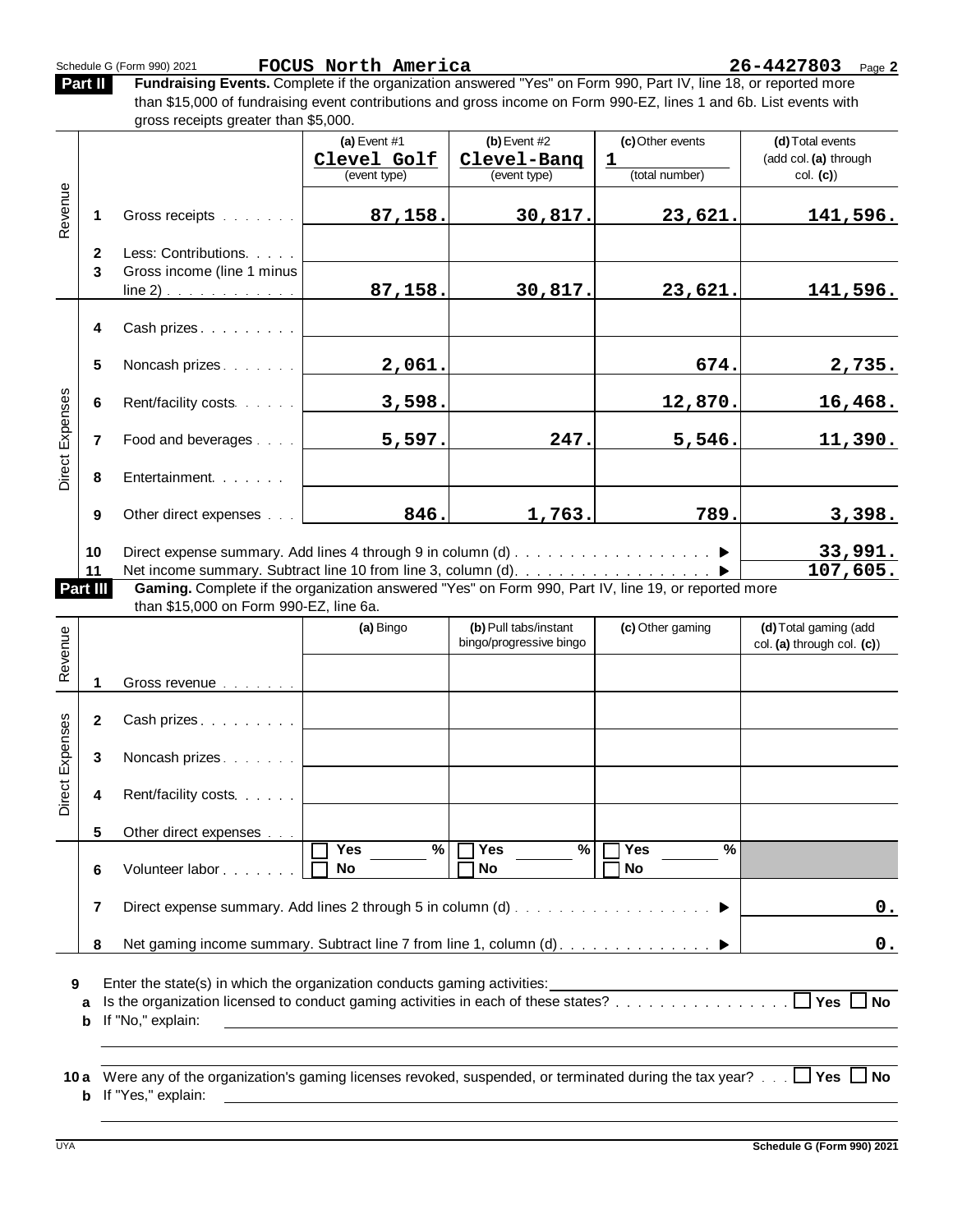| 11<br>12 | Schedule G (Form 990) 2021 <b>FOCUS North America</b><br>e G (Form 990) 2021 <b>FOCUS North America</b> 26-4427803<br>Does the organization conduct gaming activities with nonmembers?<br>Page 3<br><b>No</b> |
|----------|---------------------------------------------------------------------------------------------------------------------------------------------------------------------------------------------------------------|
|          | Is the organization a grantor, beneficiary or trustee of a trust, or a member of a partnership or other entity                                                                                                |
|          | $\Box$ No                                                                                                                                                                                                     |
|          | Indicate the percentage of gaming activity conducted in:                                                                                                                                                      |
| a        | %                                                                                                                                                                                                             |
| b        | $\overline{\frac{9}{6}}$                                                                                                                                                                                      |
|          | Enter the name and address of the person who prepares the organization's gaming/special events books and                                                                                                      |
|          | records:                                                                                                                                                                                                      |
|          | Name $\blacktriangleright$                                                                                                                                                                                    |
|          | Address ▶ AL                                                                                                                                                                                                  |
| 15a      | Does the organization have a contract with a third party from whom the organization receives gaming                                                                                                           |
|          | $\Box$ Yes $\Box$ No<br>If "Yes," enter the amount of gaming revenue received by the organization▶ \$<br>and the                                                                                              |
| b        | amount of gaming revenue retained by the third party $\blacktriangleright$ \$                                                                                                                                 |
|          | If "Yes," enter name and address of the third party:                                                                                                                                                          |
|          |                                                                                                                                                                                                               |
|          | Name $\blacktriangleright$<br><u> 1989 - Johann Stein, mars and deutscher Stein († 1958)</u>                                                                                                                  |
|          | Address ▶<br><u> 1989 - John Stein, Amerikaansk politiker (* 1958)</u>                                                                                                                                        |
|          | Gaming manager information:                                                                                                                                                                                   |
|          |                                                                                                                                                                                                               |
|          | Name $\blacktriangleright$                                                                                                                                                                                    |
|          |                                                                                                                                                                                                               |
|          |                                                                                                                                                                                                               |
|          | Gaming manager compensation ▶<br>\$                                                                                                                                                                           |
|          |                                                                                                                                                                                                               |
|          | Description of services provided ▶                                                                                                                                                                            |
|          | Director/officer<br>$\Box$ Employee<br>Independent contractor                                                                                                                                                 |
|          |                                                                                                                                                                                                               |
|          | Mandatory distributions:                                                                                                                                                                                      |
|          | Is the organization required under state law to make charitable distributions from the gaming proceeds to                                                                                                     |
|          | retain the state gaming license?.<br>$\Box$ Yes $\,\Box$ No                                                                                                                                                   |
| a        | Enter the amount of distributions required under state law to be distributed to other exempt organizations or                                                                                                 |
|          | spent in the organization's own exempt activities during the tax year ▶ \$<br>Supplemental Information. Provide the explanations required by Part I, line 2b, columns (iii) and (v); and<br>Part IV           |
|          | Part III, lines 9, 9b, 10b, 15b, 15c, 16, and 17b, as applicable. Also provide any additional information.                                                                                                    |
|          | See instructions.                                                                                                                                                                                             |
|          |                                                                                                                                                                                                               |
|          |                                                                                                                                                                                                               |
|          |                                                                                                                                                                                                               |
|          |                                                                                                                                                                                                               |
|          |                                                                                                                                                                                                               |
|          |                                                                                                                                                                                                               |
|          |                                                                                                                                                                                                               |
|          |                                                                                                                                                                                                               |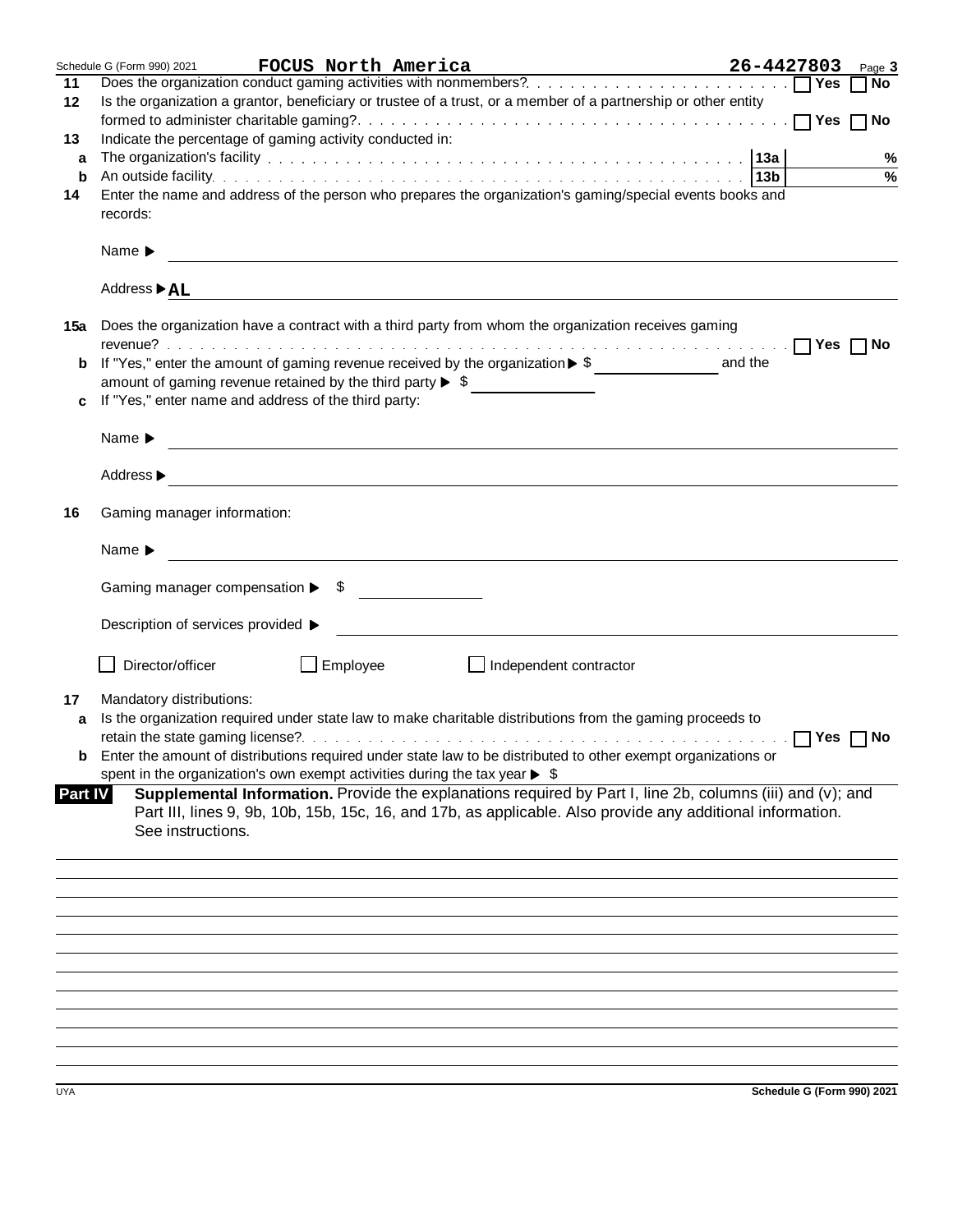| (Form 990)<br>Department of the Treasury<br><b>Internal Revenue Service</b><br>Name of the organization<br>FOCUS North America |                                                                                                                                                            | Go to www.irs.gov/Form990 for the latest information. |                             |                                     |                                                                                                         |                                                   | 2021                                                                                                                                     |  |  |  |  |  |  |
|--------------------------------------------------------------------------------------------------------------------------------|------------------------------------------------------------------------------------------------------------------------------------------------------------|-------------------------------------------------------|-----------------------------|-------------------------------------|---------------------------------------------------------------------------------------------------------|---------------------------------------------------|------------------------------------------------------------------------------------------------------------------------------------------|--|--|--|--|--|--|
|                                                                                                                                |                                                                                                                                                            |                                                       |                             |                                     |                                                                                                         | Governments, and Individuals in the United States |                                                                                                                                          |  |  |  |  |  |  |
|                                                                                                                                |                                                                                                                                                            |                                                       |                             |                                     | Complete if the organization answered "Yes" on Form 990, Part IV, line 21 or 22.<br>Attach to Form 990. |                                                   |                                                                                                                                          |  |  |  |  |  |  |
|                                                                                                                                |                                                                                                                                                            |                                                       |                             |                                     |                                                                                                         |                                                   | Inspection                                                                                                                               |  |  |  |  |  |  |
|                                                                                                                                |                                                                                                                                                            |                                                       |                             |                                     |                                                                                                         |                                                   | <b>Employer identification number</b>                                                                                                    |  |  |  |  |  |  |
|                                                                                                                                |                                                                                                                                                            |                                                       |                             |                                     |                                                                                                         |                                                   | 26-4427803                                                                                                                               |  |  |  |  |  |  |
| <b>Part I</b>                                                                                                                  | <b>General Information on Grants and Assistance</b>                                                                                                        |                                                       |                             |                                     |                                                                                                         |                                                   |                                                                                                                                          |  |  |  |  |  |  |
| $\mathbf 1$                                                                                                                    | Does the organization maintain records to substantiate the amount of the grants or assistance, the grantees' eligibility for the grants or assistance, and |                                                       |                             |                                     |                                                                                                         |                                                   |                                                                                                                                          |  |  |  |  |  |  |
|                                                                                                                                | the selection criteria used to award the grants or assistance?                                                                                             |                                                       |                             |                                     |                                                                                                         |                                                   | $\Box$ No<br>. $\boxed{\mathbf{X}}$ Yes                                                                                                  |  |  |  |  |  |  |
| $\mathbf{2}$                                                                                                                   | Describe in Part IV the organization's procedures for monitoring the use of grant funds in the United States.                                              |                                                       |                             |                                     |                                                                                                         |                                                   |                                                                                                                                          |  |  |  |  |  |  |
| Part II                                                                                                                        | Part IV, line 21, for any recipient that received more than \$5,000. Part II can be duplicated if additional space is needed.                              |                                                       |                             |                                     |                                                                                                         |                                                   | Grants and Other Assistance to Domestic Organizations and Domestic Governments. Complete if the organization answered "Yes" on Form 990, |  |  |  |  |  |  |
|                                                                                                                                |                                                                                                                                                            |                                                       |                             |                                     | (f) Method of valuation                                                                                 |                                                   |                                                                                                                                          |  |  |  |  |  |  |
| $\mathbf 1$<br>(a) Name and address of organization<br>or government                                                           | $(b)$ EIN                                                                                                                                                  | (c) IRC section<br>(if applicable)                    | (d) Amount of cash<br>grant | (e) Amount of<br>noncash assistance | (book, FMV. appraisal<br>other)                                                                         | (g) Description of<br>noncash assistance          | (h) Purpose of grant<br>or assistance                                                                                                    |  |  |  |  |  |  |
| (1) Easterseals                                                                                                                |                                                                                                                                                            |                                                       |                             |                                     |                                                                                                         |                                                   |                                                                                                                                          |  |  |  |  |  |  |
| 155 Ken Mar Industrial Pkway Broadview Heights, OH                                                                             |                                                                                                                                                            |                                                       |                             | 87,200.                             | <b>FMV</b>                                                                                              | Excess donated clothing                           | Clothing distribution                                                                                                                    |  |  |  |  |  |  |
| (2)                                                                                                                            |                                                                                                                                                            |                                                       |                             |                                     |                                                                                                         |                                                   |                                                                                                                                          |  |  |  |  |  |  |
|                                                                                                                                |                                                                                                                                                            |                                                       |                             |                                     |                                                                                                         |                                                   |                                                                                                                                          |  |  |  |  |  |  |
| (3)                                                                                                                            |                                                                                                                                                            |                                                       |                             |                                     |                                                                                                         |                                                   |                                                                                                                                          |  |  |  |  |  |  |
|                                                                                                                                |                                                                                                                                                            |                                                       |                             |                                     |                                                                                                         |                                                   |                                                                                                                                          |  |  |  |  |  |  |
| (4)                                                                                                                            |                                                                                                                                                            |                                                       |                             |                                     |                                                                                                         |                                                   |                                                                                                                                          |  |  |  |  |  |  |
|                                                                                                                                |                                                                                                                                                            |                                                       |                             |                                     |                                                                                                         |                                                   |                                                                                                                                          |  |  |  |  |  |  |
| (5)                                                                                                                            |                                                                                                                                                            |                                                       |                             |                                     |                                                                                                         |                                                   |                                                                                                                                          |  |  |  |  |  |  |
|                                                                                                                                |                                                                                                                                                            |                                                       |                             |                                     |                                                                                                         |                                                   |                                                                                                                                          |  |  |  |  |  |  |
| (6)                                                                                                                            |                                                                                                                                                            |                                                       |                             |                                     |                                                                                                         |                                                   |                                                                                                                                          |  |  |  |  |  |  |
| (7)                                                                                                                            |                                                                                                                                                            |                                                       |                             |                                     |                                                                                                         |                                                   |                                                                                                                                          |  |  |  |  |  |  |
|                                                                                                                                |                                                                                                                                                            |                                                       |                             |                                     |                                                                                                         |                                                   |                                                                                                                                          |  |  |  |  |  |  |
| (8)                                                                                                                            |                                                                                                                                                            |                                                       |                             |                                     |                                                                                                         |                                                   |                                                                                                                                          |  |  |  |  |  |  |
|                                                                                                                                |                                                                                                                                                            |                                                       |                             |                                     |                                                                                                         |                                                   |                                                                                                                                          |  |  |  |  |  |  |
| (9)                                                                                                                            |                                                                                                                                                            |                                                       |                             |                                     |                                                                                                         |                                                   |                                                                                                                                          |  |  |  |  |  |  |
|                                                                                                                                |                                                                                                                                                            |                                                       |                             |                                     |                                                                                                         |                                                   |                                                                                                                                          |  |  |  |  |  |  |
| (10)                                                                                                                           |                                                                                                                                                            |                                                       |                             |                                     |                                                                                                         |                                                   |                                                                                                                                          |  |  |  |  |  |  |
|                                                                                                                                |                                                                                                                                                            |                                                       |                             |                                     |                                                                                                         |                                                   |                                                                                                                                          |  |  |  |  |  |  |
| (11)                                                                                                                           |                                                                                                                                                            |                                                       |                             |                                     |                                                                                                         |                                                   |                                                                                                                                          |  |  |  |  |  |  |
|                                                                                                                                |                                                                                                                                                            |                                                       |                             |                                     |                                                                                                         |                                                   |                                                                                                                                          |  |  |  |  |  |  |
| (12)                                                                                                                           |                                                                                                                                                            |                                                       |                             |                                     |                                                                                                         |                                                   |                                                                                                                                          |  |  |  |  |  |  |
|                                                                                                                                |                                                                                                                                                            |                                                       |                             |                                     |                                                                                                         |                                                   |                                                                                                                                          |  |  |  |  |  |  |
| $\mathbf{2}$                                                                                                                   |                                                                                                                                                            |                                                       |                             |                                     |                                                                                                         |                                                   | 0                                                                                                                                        |  |  |  |  |  |  |
| For Paperwork Reduction Act Notice, see the Instructions for Form 990.                                                         |                                                                                                                                                            |                                                       |                             |                                     | Cat. No. 50055P                                                                                         |                                                   | 0<br>Schedule I (Form 990) 2021                                                                                                          |  |  |  |  |  |  |

| H<br>ıY |  |
|---------|--|
| ×<br>۰, |  |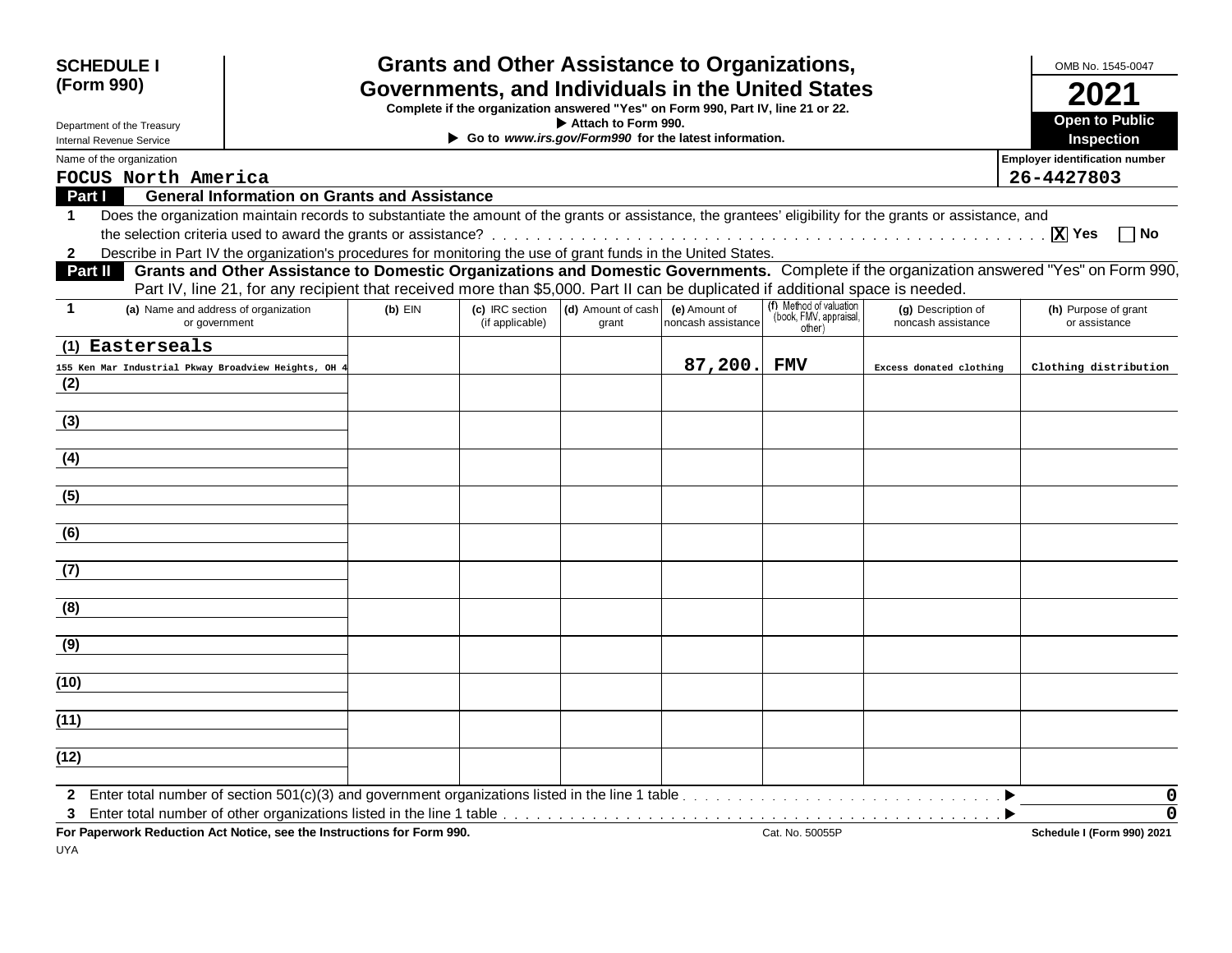**Part III Grants and Other Assistance to Domestic Individuals.** Complete if the organization answered "Yes" on Form 990, Part IV, line 22.

Part III, Column B bagged lunches, and food items as well as clothing, peronal care items<br>Part III, Column B and household goods. The exact number of recipients of food, clothing, and **Part III, Column B household items is not known.**

**5**

**6**

**7**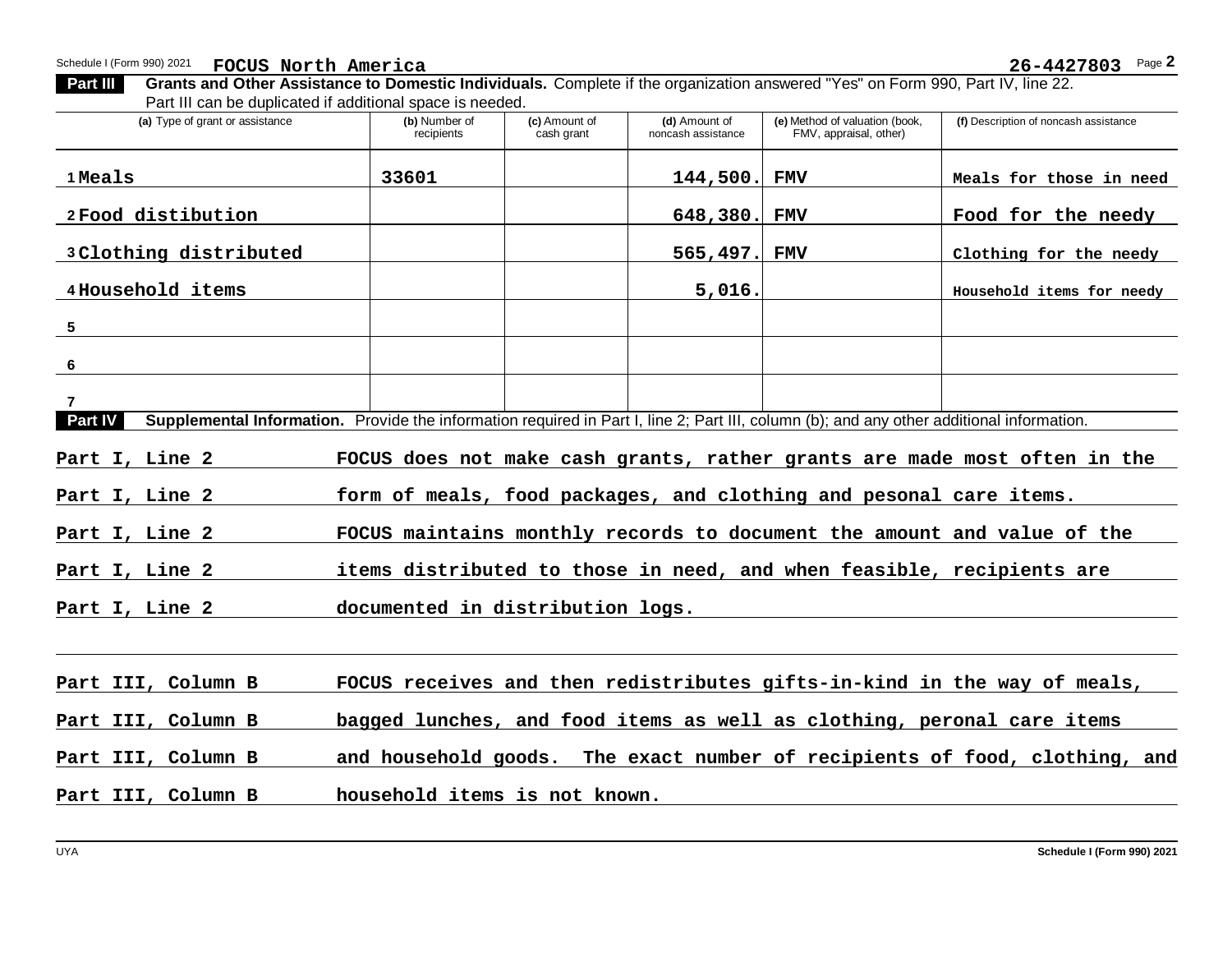# SCHEDULE M **Noncash Contributions Noncash Contributions**

**2021 (Form 990) Complete if the organizations answered "Yes" on Form 990, Part IV, lines 29 or 30.**

 $\blacktriangleright$ 

Attach to Form 990.<br>Go to *www.irs.gov/Form990 f*or instructions and <u>the l</u>atest information.

| 29 or 30.                             | 2021                  |
|---------------------------------------|-----------------------|
|                                       | <b>Open to Public</b> |
|                                       | Inspection            |
| <b>Employer identification number</b> |                       |

| Department of the Treasury<br>Internal Revenue Service |  |
|--------------------------------------------------------|--|
| Name of the organization                               |  |

|          | FOCUS North America<br><b>Part Types of Property</b>                                                                                 | 26-4427803                    |                                                        |                                                                                    |                              |                              |    |  |  |
|----------|--------------------------------------------------------------------------------------------------------------------------------------|-------------------------------|--------------------------------------------------------|------------------------------------------------------------------------------------|------------------------------|------------------------------|----|--|--|
|          |                                                                                                                                      | (a)<br>Check if<br>applicable | (b)<br>Number of contributions or<br>items contributed | (c)<br>Noncash contribution<br>amounts reported on<br>Form 990, Part VIII, line 1g | noncash contribution amounts | (d)<br>Method of determining |    |  |  |
| 1        | Art – Works of art                                                                                                                   |                               |                                                        |                                                                                    |                              |                              |    |  |  |
| 2        | Art - Historical treasures                                                                                                           |                               |                                                        |                                                                                    |                              |                              |    |  |  |
| 3        | Art – Fractional interests                                                                                                           |                               |                                                        |                                                                                    |                              |                              |    |  |  |
| 4        | Books and publications extended to the set of the Books and publications                                                             |                               |                                                        |                                                                                    |                              |                              |    |  |  |
| 5        | Clothing and household<br>goods $\cdots$                                                                                             | х                             |                                                        | 570,514.FMV                                                                        |                              |                              |    |  |  |
| 6        | Cars and other vehicles                                                                                                              |                               |                                                        |                                                                                    |                              |                              |    |  |  |
| 7        | Boats and planes                                                                                                                     |                               |                                                        |                                                                                    |                              |                              |    |  |  |
| 8        | Intellectual property                                                                                                                |                               |                                                        |                                                                                    |                              |                              |    |  |  |
| 9        | Securities - Publicly traded                                                                                                         |                               |                                                        |                                                                                    |                              |                              |    |  |  |
| 10       | Securities - Closely held stock                                                                                                      |                               |                                                        |                                                                                    |                              |                              |    |  |  |
| 11       | Securities - Partnership, LLC,                                                                                                       |                               |                                                        |                                                                                    |                              |                              |    |  |  |
|          | or trust interests                                                                                                                   |                               |                                                        |                                                                                    |                              |                              |    |  |  |
| 12       | Securities – Miscellaneous $\ldots$                                                                                                  |                               |                                                        |                                                                                    |                              |                              |    |  |  |
| 13       | Qualified conservation                                                                                                               |                               |                                                        |                                                                                    |                              |                              |    |  |  |
|          | contribution - Historic                                                                                                              |                               |                                                        |                                                                                    |                              |                              |    |  |  |
|          | structures.                                                                                                                          |                               |                                                        |                                                                                    |                              |                              |    |  |  |
| 14       | Qualified conservation                                                                                                               |                               |                                                        |                                                                                    |                              |                              |    |  |  |
|          | $contribution - Other$ , , , , , , , , ,                                                                                             |                               |                                                        |                                                                                    |                              |                              |    |  |  |
| 15       | Real estate – Residential. $\cdots$                                                                                                  |                               |                                                        |                                                                                    |                              |                              |    |  |  |
| 16       | Real estate – Commercial $\cdots$                                                                                                    |                               |                                                        |                                                                                    |                              |                              |    |  |  |
| 17       | Real estate $-$ Other $\cdots$ $\cdots$                                                                                              |                               |                                                        |                                                                                    |                              |                              |    |  |  |
| 18       | Collectibles                                                                                                                         |                               |                                                        |                                                                                    |                              |                              |    |  |  |
| 19       | Food inventory                                                                                                                       | X                             |                                                        | 792,878.FMV                                                                        |                              |                              |    |  |  |
| 20       |                                                                                                                                      |                               |                                                        |                                                                                    |                              |                              |    |  |  |
| 21       | Drugs and medical supplies<br>Taxidermy.                                                                                             |                               |                                                        |                                                                                    |                              |                              |    |  |  |
| 22       | Historical artifacts                                                                                                                 |                               |                                                        |                                                                                    |                              |                              |    |  |  |
|          |                                                                                                                                      |                               |                                                        |                                                                                    |                              |                              |    |  |  |
| 23       | Scientific specimens.<br>Archeological artifacts                                                                                     |                               |                                                        |                                                                                    |                              |                              |    |  |  |
| 24       | Other $\blacktriangleright$ (Office space)                                                                                           |                               | 1                                                      | 4,420.FMV                                                                          |                              |                              |    |  |  |
| 25       | Other $\blacktriangleright$ ( <b>Repairs</b>                                                                                         | X<br>$\mathbf x$              |                                                        | 27,103.FMV                                                                         |                              |                              |    |  |  |
| 26       | Other $\blacktriangleright$ (Kitchen Equi)                                                                                           | $\mathbf x$                   | 5                                                      | 24,823.FMV                                                                         |                              |                              |    |  |  |
| 27       | Other Mixt upgrade)                                                                                                                  | Х                             |                                                        | 33,408.FMV                                                                         |                              |                              |    |  |  |
| 28<br>29 | Number of Forms 8283 received by the organization during the tax year for contributions for which the                                |                               |                                                        |                                                                                    |                              |                              |    |  |  |
|          |                                                                                                                                      |                               |                                                        |                                                                                    | 29                           |                              | 0  |  |  |
|          |                                                                                                                                      |                               |                                                        |                                                                                    |                              |                              |    |  |  |
| 30a      | During the year, did the organization receive by contribution any property reported in Part I, lines 1 through 28,                   |                               |                                                        |                                                                                    |                              | Yes                          | No |  |  |
|          | that it must hold for at least three years from the date of the initial contribution, and which isn't required to be used for exempt |                               |                                                        |                                                                                    |                              |                              |    |  |  |
|          |                                                                                                                                      |                               |                                                        |                                                                                    |                              | 30a                          | X  |  |  |
| b        | If "Yes," describe the arrangement in Part II.                                                                                       |                               |                                                        |                                                                                    |                              |                              |    |  |  |
| 31       | Does the organization have a gift acceptance policy that requires the review of any nonstandard                                      |                               |                                                        |                                                                                    |                              |                              |    |  |  |
|          |                                                                                                                                      |                               |                                                        |                                                                                    |                              | x<br>31                      |    |  |  |
| 32a      | Does the organization hire or use third parties or related organizations to solicit, process, or sell noncash                        |                               |                                                        |                                                                                    |                              |                              |    |  |  |
|          |                                                                                                                                      |                               |                                                        |                                                                                    |                              | 32a                          | х  |  |  |
| b        | If "Yes," describe in Part II.                                                                                                       |                               |                                                        |                                                                                    |                              |                              |    |  |  |
| 33       | If the organization didn't report an amount in column (c) for a type of property for which column (a) is checked,                    |                               |                                                        |                                                                                    |                              |                              |    |  |  |
|          | describe in Part II.                                                                                                                 |                               |                                                        |                                                                                    |                              |                              |    |  |  |
|          | For Paperwork Reduction Act Notice, see the Instructions for Form 990.                                                               |                               |                                                        |                                                                                    |                              | Schedule M (Form 990) 2021   |    |  |  |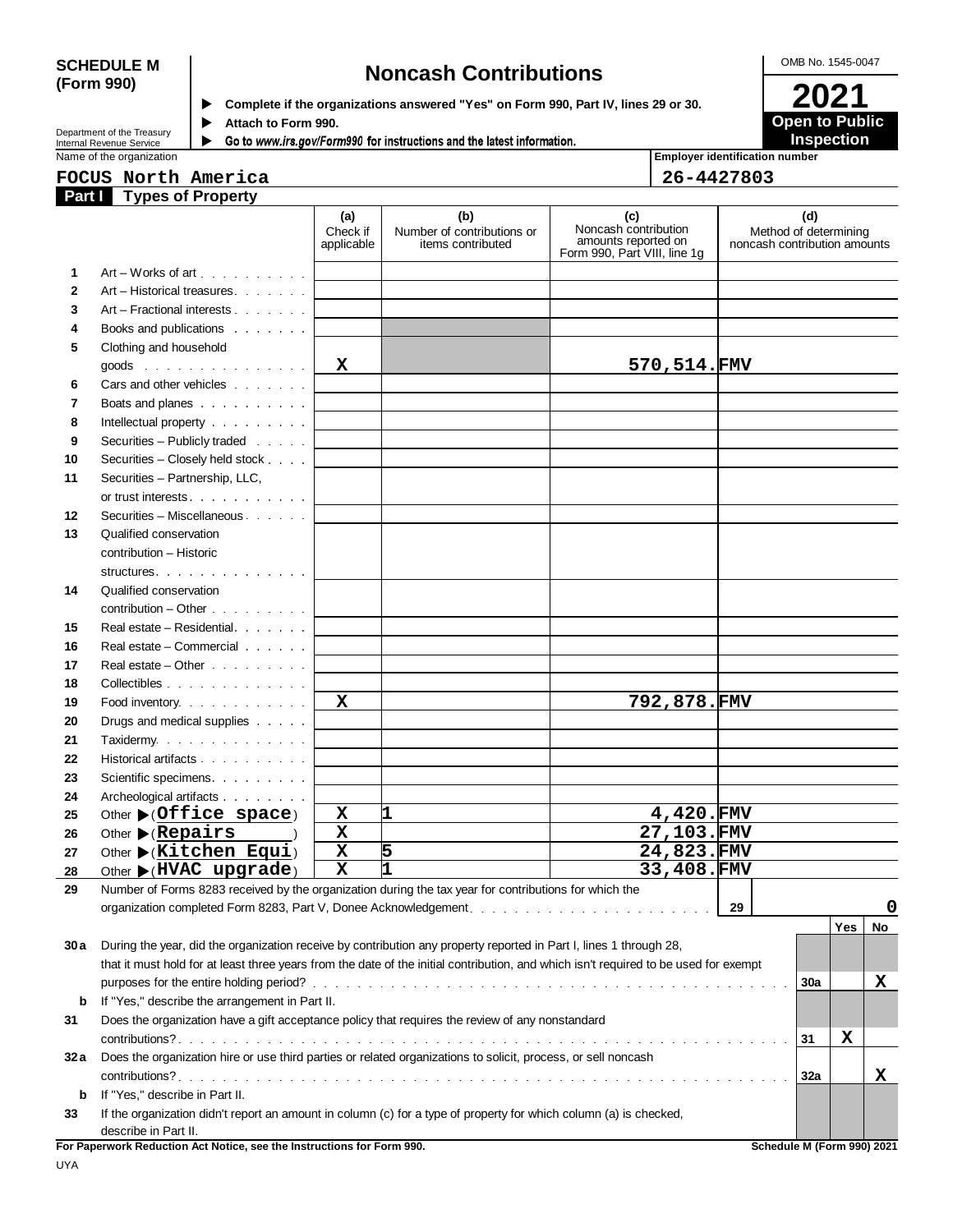| Schedule M (Form 990) 2021 <b>FOCUS North America</b>                                                                                                                                                                                                                                                                            | $26 - 4427803$ Page 2 |  |
|----------------------------------------------------------------------------------------------------------------------------------------------------------------------------------------------------------------------------------------------------------------------------------------------------------------------------------|-----------------------|--|
| <b>Part II</b> Supplemental Information. Provide the information required by Part I, lines 30b, 32b, and 33, and whether<br>the organization is reporting in Part I, column (b), the number of contributions, the number of items received,<br>or a combination of both. Also complete this part for any additional information. |                       |  |
| P1, Col B                                                                                                                                                                                                                                                                                                                        |                       |  |
| Line 5: Includes articles of clothing, hygiene items, and household goods                                                                                                                                                                                                                                                        |                       |  |
| P1, Col B                                                                                                                                                                                                                                                                                                                        |                       |  |
| Line 19: Numerous gifts of food turned into meals or redistributed                                                                                                                                                                                                                                                               |                       |  |
| P1, Col B                                                                                                                                                                                                                                                                                                                        |                       |  |
| Line 25: Office space provided rent free                                                                                                                                                                                                                                                                                         |                       |  |
| P1, CO1 B                                                                                                                                                                                                                                                                                                                        |                       |  |
| Line 26: Various repair services peformed at no charge                                                                                                                                                                                                                                                                           |                       |  |
| P1, Col B                                                                                                                                                                                                                                                                                                                        |                       |  |
| Line 27: 2 each commercial fridge and freezer, 1 pallet jack                                                                                                                                                                                                                                                                     |                       |  |
| P1, Col B                                                                                                                                                                                                                                                                                                                        |                       |  |
| Line 28: A full HVAC system upgrade at no charge                                                                                                                                                                                                                                                                                 |                       |  |
|                                                                                                                                                                                                                                                                                                                                  |                       |  |
|                                                                                                                                                                                                                                                                                                                                  |                       |  |

 $\overline{\phantom{0}}$ 

 $\overline{a}$ 

 $\overline{\phantom{a}}$ 

 $\overline{\phantom{0}}$ 

 $\overline{\phantom{0}}$ 

-

 $\overline{a}$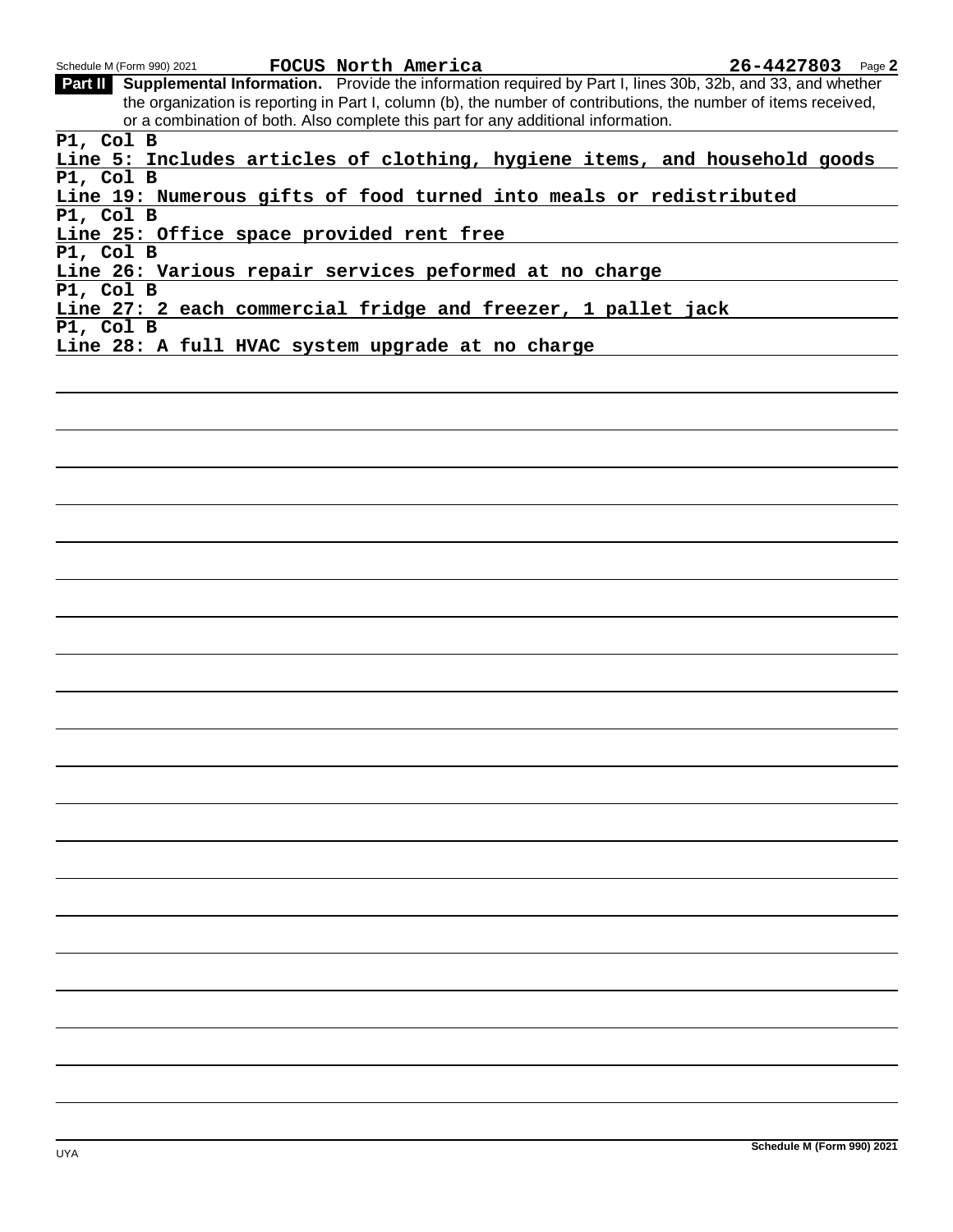# **Supplemental Information to Form 990 or 990-EZ**

**Complete to provide information for responses to specific questions on Form 990 or 990-EZ or to provide any additional information.**

**Attach to Form 990 or Form 990-EZ. Go to** *www.irs.gov/Form990* **for the latest information.**



OMB No. 1545-0047

Internal Revenue Service Name of the organization **Employer identification number Employer identification number Employer identification number** 

Department of the Treasury

### **FOCUS North America 26-4427803**

**990 Part III, Line 4d Other Program Services Additional programs include services provided in Detroit, MI; St Louis, MO;**

**and West Central PA. These centers provide meals, food, and clothing to**

**those in need. West Central PA provides culinary arts training for those** 

**transitioning from prison. In addition to these center-based programs,**

**FOCUS has programs at a national level which distribute school supplies**

**through its backpack program and hygiene items throuh its St Nicholas sacks**

**program. Youth of the Orthodox churh are also provided opportunities to**

**serve their communities through the YES (Youth Equipped to Serve) program.**

**In 2021, FOCUS served 33,601 meals, provided 11,315 nights of shelter, and**

**distributed 452,570#'s of food, 33,617 articles of clothig, 3,695 packbacks**

**filled with school supplies, and \$232,981 of household goods.**

**990 Part VI, Section A, Line 1 Any Committee, but only if, and to the extent specified in the resolution of the Board, shall have all the authority of the Board with respect to the subject matter of the Committee , except with respect to: (A) the filling of vacancies on the Board or any committee (B) the fixing of compensation fo the Directors for their service (C) the amendment, repeal, or adoption of bylaws (D) the amendment or repeal of any resolution of the Board (E) the appointment of any other committee or committee members**

**(F) the expenditure of funds to support a nomoinee for director**

**(G) the approval ofa ny transaction in which there may exist a conflict of** 

**of interest on behalf of any director.**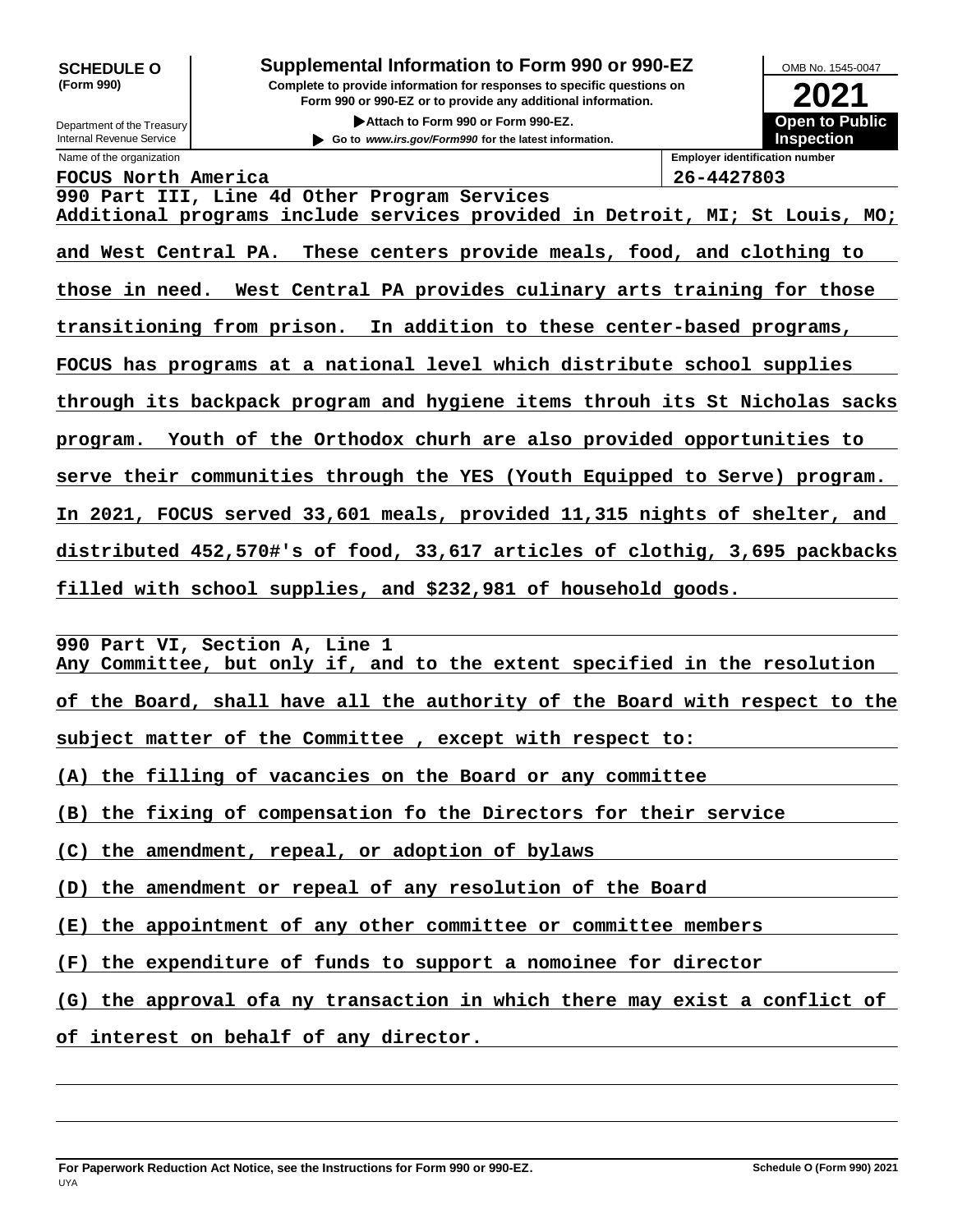| Schedule O (Form 990) 2021                                                  | Page 2                                |
|-----------------------------------------------------------------------------|---------------------------------------|
| Name of the organization                                                    | <b>Employer identification number</b> |
| FOCUS North America                                                         | 26-4427803                            |
| Part VI Line 1a                                                             |                                       |
| See Schedule O                                                              |                                       |
| Part VI Line 1a                                                             |                                       |
| The Executive Committee which is comproised of the officers may take action |                                       |
| Part VI Line 1a                                                             |                                       |
| on behalf of the entire Board.                                              |                                       |
| Part VI Line 11b                                                            |                                       |
| The Board is provided with a complete electronic copy of Form 990 at least  |                                       |
| Part VI Line 11b                                                            |                                       |
| one week prior to a meeting in which the document is reviewed and approved. |                                       |
| Part VI Line 12c                                                            |                                       |
| Directors and officer complete an annual COI disclosure form which is       |                                       |
| Part VI Line 12c                                                            |                                       |
| reviewed by management and the audit committee for any potential conflicts. |                                       |
| Part VI Line 19                                                             |                                       |
| Some financial and organizational policies are available on the FOCUS web-  |                                       |
| Part VI Line 19                                                             |                                       |
| site, including form 990 and the anual financial audit.                     |                                       |
|                                                                             |                                       |

÷.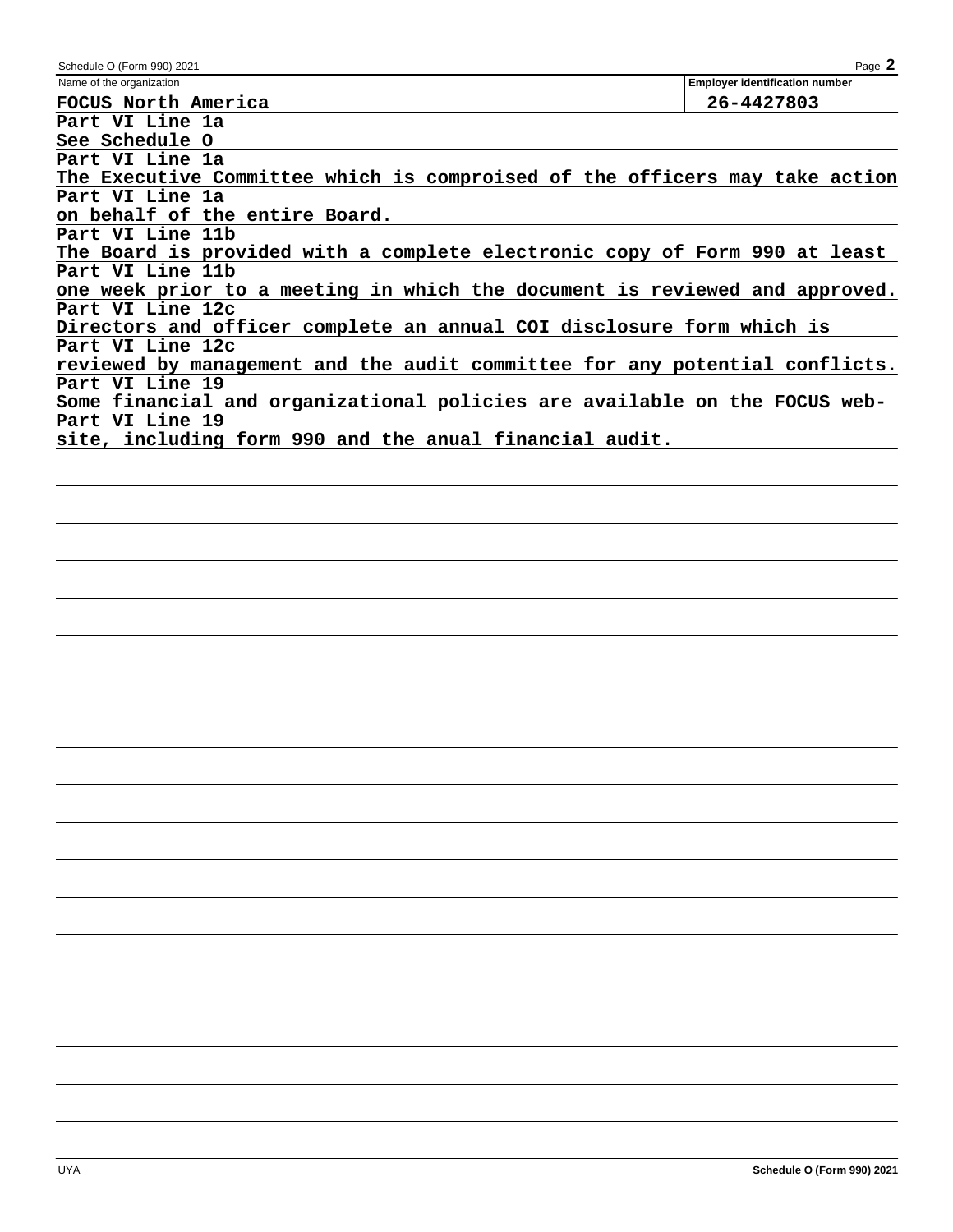| <b>SCHEDULE R</b> |  |
|-------------------|--|
| (Form 990)        |  |

# **Related Organizations and Unrelated Partnerships**

■ Complete if the organization answered "Yes" on Form 990, Part IV, line 33, 34, 35b, 36, or 37.

**Attach to Form 990. Go to** *www.irs.gov/Form990* **for instructions and the latest information.**

Department of the Treasury Internal Revenue Service Name of the organization **Employer identification number Employer identification number** 

**FOCUS North America 26-4427803**

Part I **Identification of Disregarded Entities.** Complete if the organization answered "Yes" on Form 990, Part IV, line 33.

| (a)                                                                 | (b)              | (c)                   | (d)          | (e)                | (f)                           |
|---------------------------------------------------------------------|------------------|-----------------------|--------------|--------------------|-------------------------------|
| Name, address, and EIN (if applicable) of disregarded entity        | Primary activity | Legal domicile (state | Total income | End-of-year assets | Direct controlling            |
|                                                                     |                  | or foreign country)   |              |                    | entity                        |
| (1) St Herman's FOCUS Cleveland                                     |                  |                       |              |                    |                               |
| 4410 Franklin Blvd Cleveland, OH 44113 46-1699036Homeless shelterOH |                  |                       | 894,584.     |                    | 990, 506. FOCUS North America |
| (2)                                                                 |                  |                       |              |                    |                               |
|                                                                     |                  |                       |              |                    |                               |
| (3)                                                                 |                  |                       |              |                    |                               |
|                                                                     |                  |                       |              |                    |                               |
| (4)                                                                 |                  |                       |              |                    |                               |
|                                                                     |                  |                       |              |                    |                               |
| (5)                                                                 |                  |                       |              |                    |                               |
|                                                                     |                  |                       |              |                    |                               |
| (6)                                                                 |                  |                       |              |                    |                               |
|                                                                     |                  |                       |              |                    |                               |
|                                                                     |                  |                       |              |                    |                               |

**Identification of Related Tax-Exempt Organizations. Part II Identification of Related Tax-Exempt Organizations.** Complete if the organization answered "Yes" on Form 990, Part IV, line 34, because it had<br>one or more related tax-exempt organizations during the tax year.

| (a)<br>Name, address, and EIN of related organization | (b)<br>Primary activity | (c)<br>Legal domicile (state<br>or foreign country) | (d)<br>Exempt Code section | (e)<br>Public charity status<br>(if section $501(c)(3)$ ) | (f)<br>Direct controlling<br>entity | (g)<br>Section 512(b)(13)<br>controlled<br>entity? |           |
|-------------------------------------------------------|-------------------------|-----------------------------------------------------|----------------------------|-----------------------------------------------------------|-------------------------------------|----------------------------------------------------|-----------|
|                                                       |                         |                                                     |                            |                                                           |                                     | Yes                                                | <b>No</b> |
| (1)                                                   |                         |                                                     |                            |                                                           |                                     |                                                    |           |
| (2)                                                   |                         |                                                     |                            |                                                           |                                     |                                                    |           |
| (3)                                                   |                         |                                                     |                            |                                                           |                                     |                                                    |           |
| (4)                                                   |                         |                                                     |                            |                                                           |                                     |                                                    |           |
| (5)                                                   |                         |                                                     |                            |                                                           |                                     |                                                    |           |
| (6)                                                   |                         |                                                     |                            |                                                           |                                     |                                                    |           |
| (7)                                                   |                         |                                                     |                            |                                                           |                                     |                                                    |           |

OMB No. 1545-0047

**Open to Public Inspection**

**2021**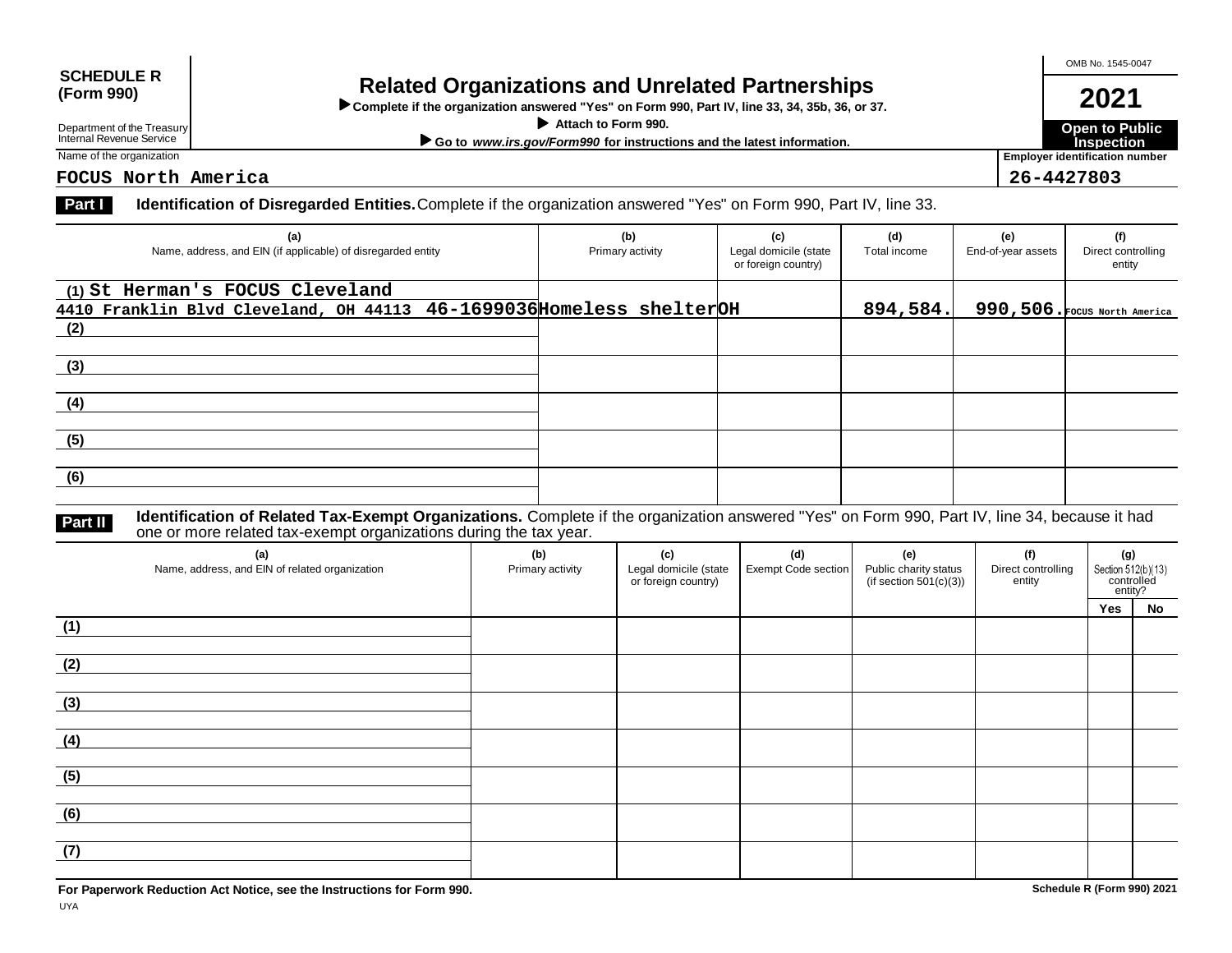# **Schedule R (Form 990) 2021 POCUS North America 26-4427803** Page 2 Identification of Related Organizations Taxable as a Partnership. Complete if the organization answered "Yes" on Form 990, Part IV, line 34,

**Part III**

|                                                          | because it had one or more related organizations treated as a partnership during the tax year. |                                                  |                                     |                                                                                    |                                 |                                                         |     |                     |                                                                           |            |                                           |                                |
|----------------------------------------------------------|------------------------------------------------------------------------------------------------|--------------------------------------------------|-------------------------------------|------------------------------------------------------------------------------------|---------------------------------|---------------------------------------------------------|-----|---------------------|---------------------------------------------------------------------------|------------|-------------------------------------------|--------------------------------|
| (a)<br>Name, address, and EIN of<br>related organization | (b)<br>Primary activity                                                                        | (c)<br>Legal<br>domicile<br>(state or<br>foreign | (d)<br>Direct controlling<br>entity | (e)<br>Predominant<br>income (related,<br>unrelated,<br>excluded from<br>tax under | (f)<br>Share of total<br>income | (g)<br>Share of end-of- Disproportionate<br>year assets |     | (h)<br>allocations? | (i)<br>Code V - UBI<br>amount in box 20<br>of Schedule K-1<br>(Form 1065) |            | (i)<br>General or<br>managing<br>partner? | (k)<br>Percentage<br>ownership |
|                                                          |                                                                                                | country)                                         |                                     | sections 512-514)                                                                  |                                 |                                                         | Yes | No                  |                                                                           | $Yes \mid$ | No                                        |                                |
| (1)                                                      |                                                                                                |                                                  |                                     |                                                                                    |                                 |                                                         |     |                     |                                                                           |            |                                           |                                |
|                                                          |                                                                                                |                                                  |                                     |                                                                                    |                                 |                                                         |     |                     |                                                                           |            |                                           | 0.0000                         |
| (2)                                                      |                                                                                                |                                                  |                                     |                                                                                    |                                 |                                                         |     |                     |                                                                           |            |                                           | 0.0000                         |
| (3)                                                      |                                                                                                |                                                  |                                     |                                                                                    |                                 |                                                         |     |                     |                                                                           |            |                                           |                                |
|                                                          |                                                                                                |                                                  |                                     |                                                                                    |                                 |                                                         |     |                     |                                                                           |            |                                           | 0.0000                         |
| (4)                                                      |                                                                                                |                                                  |                                     |                                                                                    |                                 |                                                         |     |                     |                                                                           |            |                                           | 0.0000                         |
| (5)                                                      |                                                                                                |                                                  |                                     |                                                                                    |                                 |                                                         |     |                     |                                                                           |            |                                           |                                |
|                                                          |                                                                                                |                                                  |                                     |                                                                                    |                                 |                                                         |     |                     |                                                                           |            |                                           | 0.0000                         |
| (6)                                                      |                                                                                                |                                                  |                                     |                                                                                    |                                 |                                                         |     |                     |                                                                           |            |                                           | 0.0000                         |
| (7)                                                      |                                                                                                |                                                  |                                     |                                                                                    |                                 |                                                         |     |                     |                                                                           |            |                                           | 0.0000                         |

### **Identification of Related Organizations Taxable as a Corporation or Trust.** Complete if the organization answered "Yes" on Form 990, Part IV, line 34, because it had one or more related organizations treated as a corporation or trust during the tax year. **Part IV**

| (a)<br>Name, address, and EIN of related organization | (b)<br>Primary activity | (c)<br>Legal domicile<br>(state or foreign country) | (d)<br>Direct controlling<br>entity | (e)<br>Type of entity<br>(C corp, S corp, or trust) | (f)<br>Share of total<br>income | (g)<br>Share of<br>end-of-year assets | (h)<br>Percentage<br>ownership | (i)<br>Section 512(b)(13)<br>controlled<br>entity? |           |
|-------------------------------------------------------|-------------------------|-----------------------------------------------------|-------------------------------------|-----------------------------------------------------|---------------------------------|---------------------------------------|--------------------------------|----------------------------------------------------|-----------|
|                                                       |                         |                                                     |                                     |                                                     |                                 |                                       |                                | Yes                                                | <b>No</b> |
| (1)                                                   |                         |                                                     |                                     |                                                     |                                 |                                       | 0.0000                         |                                                    |           |
| (2)                                                   |                         |                                                     |                                     |                                                     |                                 |                                       | 0.0000                         |                                                    |           |
| (3)                                                   |                         |                                                     |                                     |                                                     |                                 |                                       | 0.0000                         |                                                    |           |
| (4)                                                   |                         |                                                     |                                     |                                                     |                                 |                                       | 0.0000                         |                                                    |           |
| (5)                                                   |                         |                                                     |                                     |                                                     |                                 |                                       | 0.0000                         |                                                    |           |
| (6)                                                   |                         |                                                     |                                     |                                                     |                                 |                                       | 0.0000                         |                                                    |           |
| (7)                                                   |                         |                                                     |                                     |                                                     |                                 |                                       | 0.0000                         |                                                    |           |

UYA **Schedule R (Form 990) 2021**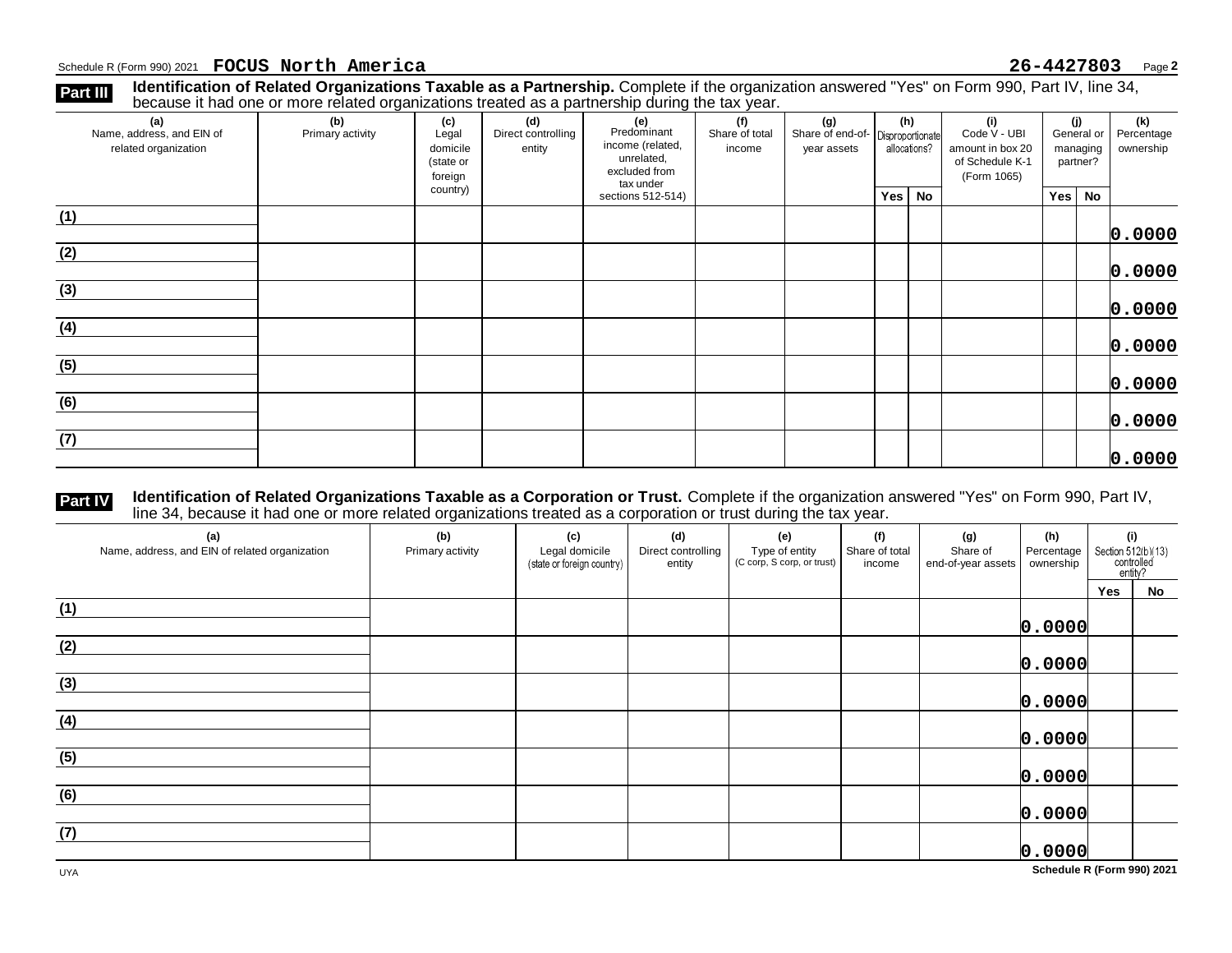## Part V Transactions With Related Organizations. Complete if the organization answered "Yes" on Form 990, Part IV, line 34, 35b, or 36.

|             |                    |     |                                                                                                                                                                                                                                                                                                                                                                                                                                                                                                                                                                                |                                                                            | No                                                                                                                                                                                                                                                          |  |  |  |
|-------------|--------------------|-----|--------------------------------------------------------------------------------------------------------------------------------------------------------------------------------------------------------------------------------------------------------------------------------------------------------------------------------------------------------------------------------------------------------------------------------------------------------------------------------------------------------------------------------------------------------------------------------|----------------------------------------------------------------------------|-------------------------------------------------------------------------------------------------------------------------------------------------------------------------------------------------------------------------------------------------------------|--|--|--|
|             |                    |     |                                                                                                                                                                                                                                                                                                                                                                                                                                                                                                                                                                                |                                                                            |                                                                                                                                                                                                                                                             |  |  |  |
|             |                    |     | 1a                                                                                                                                                                                                                                                                                                                                                                                                                                                                                                                                                                             |                                                                            | X                                                                                                                                                                                                                                                           |  |  |  |
|             |                    |     | 1b                                                                                                                                                                                                                                                                                                                                                                                                                                                                                                                                                                             |                                                                            | $\mathbf{x}$                                                                                                                                                                                                                                                |  |  |  |
|             |                    |     | 1c                                                                                                                                                                                                                                                                                                                                                                                                                                                                                                                                                                             |                                                                            | $\mathbf{x}$                                                                                                                                                                                                                                                |  |  |  |
|             |                    |     | 1 <sub>d</sub>                                                                                                                                                                                                                                                                                                                                                                                                                                                                                                                                                                 |                                                                            | X                                                                                                                                                                                                                                                           |  |  |  |
|             |                    |     |                                                                                                                                                                                                                                                                                                                                                                                                                                                                                                                                                                                |                                                                            |                                                                                                                                                                                                                                                             |  |  |  |
|             |                    |     |                                                                                                                                                                                                                                                                                                                                                                                                                                                                                                                                                                                |                                                                            |                                                                                                                                                                                                                                                             |  |  |  |
|             |                    |     |                                                                                                                                                                                                                                                                                                                                                                                                                                                                                                                                                                                |                                                                            | X                                                                                                                                                                                                                                                           |  |  |  |
| f           |                    |     |                                                                                                                                                                                                                                                                                                                                                                                                                                                                                                                                                                                |                                                                            |                                                                                                                                                                                                                                                             |  |  |  |
|             |                    |     |                                                                                                                                                                                                                                                                                                                                                                                                                                                                                                                                                                                |                                                                            | $\mathbf x$<br>$\mathbf x$                                                                                                                                                                                                                                  |  |  |  |
|             |                    |     |                                                                                                                                                                                                                                                                                                                                                                                                                                                                                                                                                                                |                                                                            | $\mathbf x$                                                                                                                                                                                                                                                 |  |  |  |
|             |                    |     |                                                                                                                                                                                                                                                                                                                                                                                                                                                                                                                                                                                |                                                                            | $\mathbf x$                                                                                                                                                                                                                                                 |  |  |  |
|             |                    |     |                                                                                                                                                                                                                                                                                                                                                                                                                                                                                                                                                                                |                                                                            |                                                                                                                                                                                                                                                             |  |  |  |
|             |                    |     |                                                                                                                                                                                                                                                                                                                                                                                                                                                                                                                                                                                |                                                                            |                                                                                                                                                                                                                                                             |  |  |  |
|             |                    |     |                                                                                                                                                                                                                                                                                                                                                                                                                                                                                                                                                                                |                                                                            | $\mathbf{x}$                                                                                                                                                                                                                                                |  |  |  |
|             |                    |     |                                                                                                                                                                                                                                                                                                                                                                                                                                                                                                                                                                                |                                                                            | $\mathbf{x}$                                                                                                                                                                                                                                                |  |  |  |
|             |                    |     |                                                                                                                                                                                                                                                                                                                                                                                                                                                                                                                                                                                |                                                                            | X                                                                                                                                                                                                                                                           |  |  |  |
|             |                    |     |                                                                                                                                                                                                                                                                                                                                                                                                                                                                                                                                                                                |                                                                            |                                                                                                                                                                                                                                                             |  |  |  |
|             |                    |     | 1o                                                                                                                                                                                                                                                                                                                                                                                                                                                                                                                                                                             |                                                                            | X                                                                                                                                                                                                                                                           |  |  |  |
|             |                    |     |                                                                                                                                                                                                                                                                                                                                                                                                                                                                                                                                                                                |                                                                            |                                                                                                                                                                                                                                                             |  |  |  |
|             |                    |     | 1p                                                                                                                                                                                                                                                                                                                                                                                                                                                                                                                                                                             |                                                                            | X                                                                                                                                                                                                                                                           |  |  |  |
|             |                    |     | 1q                                                                                                                                                                                                                                                                                                                                                                                                                                                                                                                                                                             |                                                                            | $\mathbf x$                                                                                                                                                                                                                                                 |  |  |  |
|             |                    |     |                                                                                                                                                                                                                                                                                                                                                                                                                                                                                                                                                                                |                                                                            |                                                                                                                                                                                                                                                             |  |  |  |
|             |                    |     | 1r                                                                                                                                                                                                                                                                                                                                                                                                                                                                                                                                                                             |                                                                            | $\mathbf x$                                                                                                                                                                                                                                                 |  |  |  |
|             |                    |     |                                                                                                                                                                                                                                                                                                                                                                                                                                                                                                                                                                                |                                                                            | $\mathbf x$                                                                                                                                                                                                                                                 |  |  |  |
|             |                    |     |                                                                                                                                                                                                                                                                                                                                                                                                                                                                                                                                                                                |                                                                            |                                                                                                                                                                                                                                                             |  |  |  |
|             |                    |     |                                                                                                                                                                                                                                                                                                                                                                                                                                                                                                                                                                                |                                                                            |                                                                                                                                                                                                                                                             |  |  |  |
|             | Amount involved    |     |                                                                                                                                                                                                                                                                                                                                                                                                                                                                                                                                                                                |                                                                            |                                                                                                                                                                                                                                                             |  |  |  |
| $type(a-s)$ |                    |     |                                                                                                                                                                                                                                                                                                                                                                                                                                                                                                                                                                                |                                                                            |                                                                                                                                                                                                                                                             |  |  |  |
|             |                    |     |                                                                                                                                                                                                                                                                                                                                                                                                                                                                                                                                                                                |                                                                            |                                                                                                                                                                                                                                                             |  |  |  |
|             |                    |     |                                                                                                                                                                                                                                                                                                                                                                                                                                                                                                                                                                                |                                                                            |                                                                                                                                                                                                                                                             |  |  |  |
|             |                    |     |                                                                                                                                                                                                                                                                                                                                                                                                                                                                                                                                                                                |                                                                            |                                                                                                                                                                                                                                                             |  |  |  |
|             |                    |     |                                                                                                                                                                                                                                                                                                                                                                                                                                                                                                                                                                                |                                                                            |                                                                                                                                                                                                                                                             |  |  |  |
|             |                    |     |                                                                                                                                                                                                                                                                                                                                                                                                                                                                                                                                                                                |                                                                            |                                                                                                                                                                                                                                                             |  |  |  |
|             |                    |     |                                                                                                                                                                                                                                                                                                                                                                                                                                                                                                                                                                                |                                                                            |                                                                                                                                                                                                                                                             |  |  |  |
|             |                    |     |                                                                                                                                                                                                                                                                                                                                                                                                                                                                                                                                                                                |                                                                            |                                                                                                                                                                                                                                                             |  |  |  |
|             |                    |     |                                                                                                                                                                                                                                                                                                                                                                                                                                                                                                                                                                                |                                                                            |                                                                                                                                                                                                                                                             |  |  |  |
|             |                    |     |                                                                                                                                                                                                                                                                                                                                                                                                                                                                                                                                                                                |                                                                            |                                                                                                                                                                                                                                                             |  |  |  |
|             |                    |     |                                                                                                                                                                                                                                                                                                                                                                                                                                                                                                                                                                                |                                                                            |                                                                                                                                                                                                                                                             |  |  |  |
|             |                    |     |                                                                                                                                                                                                                                                                                                                                                                                                                                                                                                                                                                                |                                                                            |                                                                                                                                                                                                                                                             |  |  |  |
|             |                    |     |                                                                                                                                                                                                                                                                                                                                                                                                                                                                                                                                                                                |                                                                            |                                                                                                                                                                                                                                                             |  |  |  |
|             |                    |     |                                                                                                                                                                                                                                                                                                                                                                                                                                                                                                                                                                                |                                                                            |                                                                                                                                                                                                                                                             |  |  |  |
|             |                    |     |                                                                                                                                                                                                                                                                                                                                                                                                                                                                                                                                                                                |                                                                            |                                                                                                                                                                                                                                                             |  |  |  |
|             | (b)<br>Transaction | (c) | During the tax year, did the organization engage in any of the following transactions with one or more related organizations listed in Parts II-IV?<br><b>c</b> Gift, grant, or capital contribution from related organization(s).<br>Performance of services or membership or fundraising solicitations for related organization(s).<br>Reimbursement paid by related organization(s) for expenses enterprise on the content of the content of the content of the content of the content of the content of the content of the content of the content of the content of<br>(d) | 1e<br>1f<br>1 <sub>g</sub><br>1h<br>1i<br>1j<br>1k<br>11<br>1m<br>1n<br>1s | Yes<br>$\mathbf x$<br>$\mathbf{x}$<br>If the answer to any of the above is "Yes," see the instructions for information on who must complete this line, including covered relationships and transaction thresholds.<br>Method of determining amount involved |  |  |  |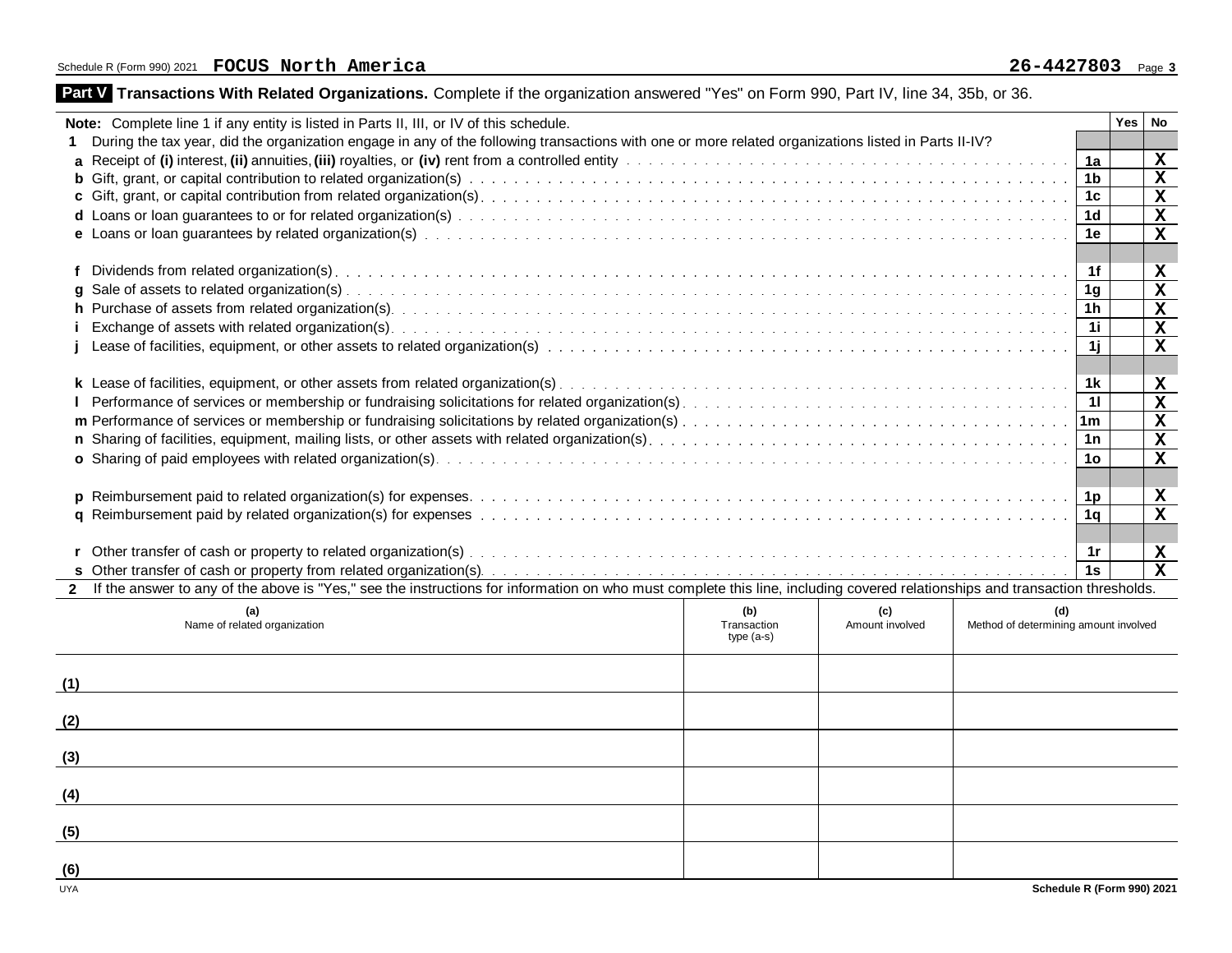## Part VI Unrelated Organizations Taxable as a Partnership. Complete if the organization answered "Yes" on Form 990, Part IV, line 37.

Provide the following information for each entity taxed as a partnership through which the organization conducted more than five percent of its activities (measured by total assets or gross revenue) that was not a related organization. See instructions regarding exclusion for certain investment partnerships.

| or groco romacy that may not a rolated organization. Oco moltacione regarding exercision for contain invectivity partneroinper<br>(a) | (b)              | (c)                                             | (d)                                                                                           |               | (e)                                                        | (f)                      | (g)                               |     | (h)                              | (i)                                                                | (j)                                | $\overline{(\mathsf{k})}$ |
|---------------------------------------------------------------------------------------------------------------------------------------|------------------|-------------------------------------------------|-----------------------------------------------------------------------------------------------|---------------|------------------------------------------------------------|--------------------------|-----------------------------------|-----|----------------------------------|--------------------------------------------------------------------|------------------------------------|---------------------------|
| Name, address, and EIN of entity                                                                                                      | Primary activity | Legal domicile<br>(state or foreign<br>country) | Predominant<br>income (related,<br>unrelated, excluded<br>from tax under<br>sections 512-514) |               | Are all partners<br>section<br>501(c)(3)<br>organizations? | Share of<br>total income | Share of<br>end-of-year<br>assets |     | Disproportionate<br>allocations? | Code V - UBI<br>amount in box 20<br>of Schedule K-1<br>(Form 1065) | General or<br>managing<br>partner? | Percentage<br>ownership   |
|                                                                                                                                       |                  |                                                 |                                                                                               | $Yes \mid No$ |                                                            |                          |                                   | Yes | No                               |                                                                    | $Yes \mid No$                      |                           |
| $\overline{(1)}$                                                                                                                      |                  |                                                 |                                                                                               |               |                                                            |                          |                                   |     |                                  |                                                                    |                                    | 0.0000                    |
| $\overline{(2)}$                                                                                                                      |                  |                                                 |                                                                                               |               |                                                            |                          |                                   |     |                                  |                                                                    |                                    | 0.0000                    |
| $\overline{(3)}$                                                                                                                      |                  |                                                 |                                                                                               |               |                                                            |                          |                                   |     |                                  |                                                                    |                                    | 0.0000                    |
| $\overline{(4)}$                                                                                                                      |                  |                                                 |                                                                                               |               |                                                            |                          |                                   |     |                                  |                                                                    |                                    |                           |
| $\overline{(5)}$                                                                                                                      |                  |                                                 |                                                                                               |               |                                                            |                          |                                   |     |                                  |                                                                    |                                    | 0.0000                    |
| $\overline{(6)}$                                                                                                                      |                  |                                                 |                                                                                               |               |                                                            |                          |                                   |     |                                  |                                                                    |                                    | 0.0000                    |
| $\overline{(7)}$                                                                                                                      |                  |                                                 |                                                                                               |               |                                                            |                          |                                   |     |                                  |                                                                    |                                    | 0.0000                    |
| $\overline{(8)}$                                                                                                                      |                  |                                                 |                                                                                               |               |                                                            |                          |                                   |     |                                  |                                                                    |                                    | 0.0000                    |
| $\overline{(9)}$                                                                                                                      |                  |                                                 |                                                                                               |               |                                                            |                          |                                   |     |                                  |                                                                    |                                    | 0.0000                    |
| (10)                                                                                                                                  |                  |                                                 |                                                                                               |               |                                                            |                          |                                   |     |                                  |                                                                    |                                    | 0.0000                    |
| (11)                                                                                                                                  |                  |                                                 |                                                                                               |               |                                                            |                          |                                   |     |                                  |                                                                    |                                    | 0.0000                    |
|                                                                                                                                       |                  |                                                 |                                                                                               |               |                                                            |                          |                                   |     |                                  |                                                                    |                                    | 0.0000                    |
| (12)                                                                                                                                  |                  |                                                 |                                                                                               |               |                                                            |                          |                                   |     |                                  |                                                                    |                                    | 0.0000                    |
| (13)                                                                                                                                  |                  |                                                 |                                                                                               |               |                                                            |                          |                                   |     |                                  |                                                                    |                                    | 0.0000                    |
| (14)                                                                                                                                  |                  |                                                 |                                                                                               |               |                                                            |                          |                                   |     |                                  |                                                                    |                                    | 0.0000                    |
| (15)                                                                                                                                  |                  |                                                 |                                                                                               |               |                                                            |                          |                                   |     |                                  |                                                                    |                                    | 0.0000                    |
| (16)                                                                                                                                  |                  |                                                 |                                                                                               |               |                                                            |                          |                                   |     |                                  |                                                                    |                                    | 0.0000                    |

UYA **Schedule R (Form 990) 2021**